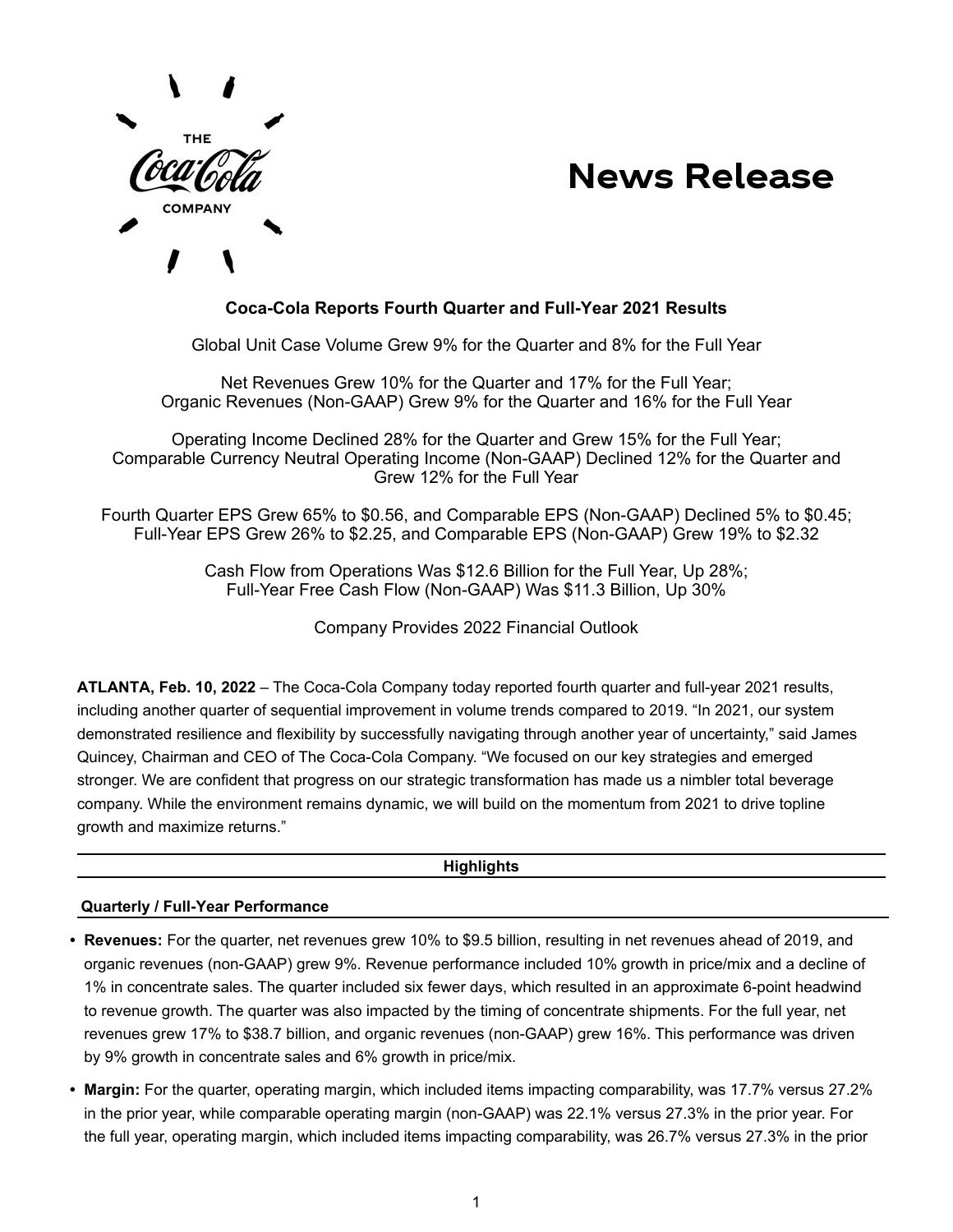year, while comparable operating margin (non-GAAP) was 28.7% versus 29.6% in the prior year. For both the quarter and the full year, operating margin compression was primarily driven by a significant increase in marketing investments versus the prior year. Additionally, fourth quarter operating margin was impacted by topline pressure from six fewer days in the quarter along with the timing of concentrate shipments.

- **• Earnings per share:** For the quarter, EPS grew 65% to \$0.56, and comparable EPS (non-GAAP) declined 5% to \$0.45. For the full year, EPS grew 26% to \$2.25, and comparable EPS (non-GAAP) grew 19% to \$2.32. Both fourth quarter and full-year comparable EPS (non-GAAP) performance included the impact of a 2-point currency tailwind.
- **• Market share:** For both the quarter and the full year, the company gained value share in total nonalcoholic readyto-drink (NARTD) beverages, which included share gains in both at-home and away-from-home channels. The company's value share in total NARTD beverages, and in both at-home and away-from-home channels, remains ahead of 2019.
- **• Cash flow:** Cash flow from operations for the year was \$12.6 billion, up \$2.8 billion versus the prior year, driven by strong business performance and working capital initiatives. Full-year free cash flow (non-GAAP) was \$11.3 billion, up \$2.6 billion versus the prior year, driven by strong cash flow from operations.

### **Company Updates**

- **Business environment:** Compared to 2019, global unit case volume sequentially improved each quarter in 2021, resulting in full-year unit case volume being ahead of 2019. This performance was driven by ongoing, asynchronous recovery in many markets and the company's ability to better adapt to successive waves of the pandemic. The fourth quarter marked the first quarter in which away-from-home volume was ahead of 2019, while strength in at-home channels also continued. Although reopenings continue to vary across the world, the company is combining the power of scale with the deep knowledge required to win locally and is continuing to invest ahead of the recovery in a targeted way.
- **• Strengthening a consumer-centric portfolio through strategic acquisitions:** During the fourth quarter, the company acquired the remaining 85% ownership interest in BODYARMOR, a line of sports performance and hydration beverages that has significant potential for long-term growth. Since gaining access to the company's bottling system three years ago, BODYARMOR has driven continuous innovation in hydration products. For fullyear 2021, BODYARMOR was the #2 sports drink in the category in measured retail channels in the United States, with retail value growth of approximately 50%. BODYARMOR will continue to be distributed by the company's U.S. bottling system and will be managed as a separate business within the company's North America operating unit.
- **• Transforming and modernizing marketing through one global marketing network partner:** After an extensive review in 2021, the company named WPP as its global marketing network partner. WPP will play a key role in executing a new marketing model to drive long-term growth for the company's global portfolio of brands. The new, integrated agency model is consumer-centric and leverages the power of big, bold ideas and creativity within experiences. The company intends to create end-to-end experiences that are grounded in data-rich consumer insights, optimized in real-time and implemented at scale. WPP, supported by a common data and technology platform that connects marketing teams throughout the company, will work with a strategic roster of approved agencies to provide access to the best creative minds and ideas.
- **Further embedding sustainability into the business, including a new packaging target:** The company's environmental, social and governance (ESG) goals are embedded in operations and serve as key drivers of growth. To complement and support its World Without Waste goals, the company announced a new, global goal to reach 25% reusable packaging by 2030. Reusable packaging, including refillable containers for dispensed/fountain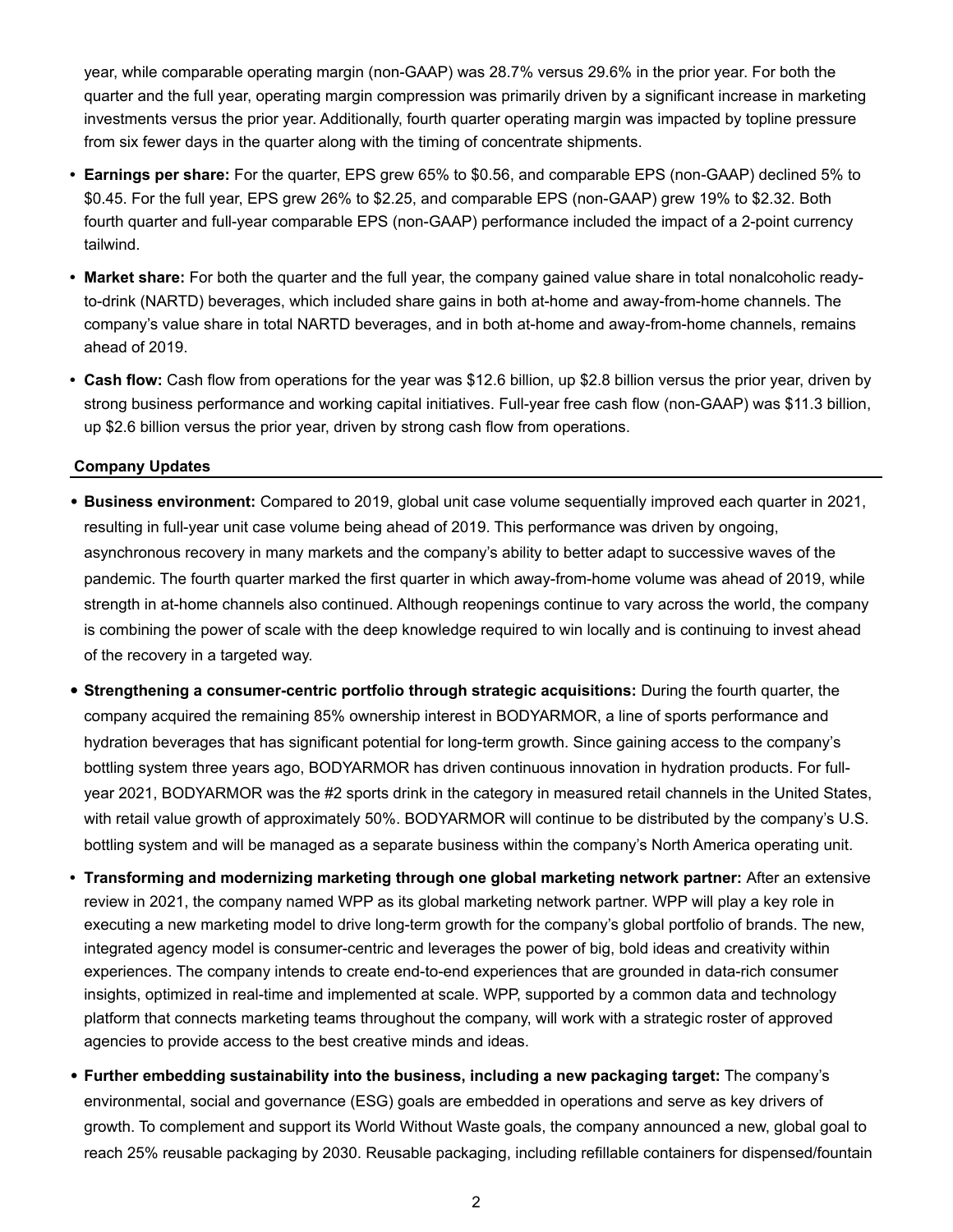along with refillable or returnable glass and plastic bottles, supports the company's collection goals and contributes to reducing the company's carbon footprint, while aligning with consumer preferences for sustainable packaging options. Increasing reusable packaging and dispensed options responds to both consumer affordability and sustainability preferences, making it one of several important commercial levers to help achieve the company's World Without Waste goals and contribute to the circular economy.

### **Operating Review** *–* **Three Months Ended December 31, 2021**

| <b>Percent Change</b>        | Concentrate<br>Sales <sup>1</sup> | Price/Mix | Currency<br>Impact | Acquisitions,<br><b>Divestitures</b><br>and Structural<br>Changes, Net | Reported Net<br>Revenues | Organic<br>Revenues <sup>2</sup> | Unit Case<br>Volume <sup>3</sup> |
|------------------------------|-----------------------------------|-----------|--------------------|------------------------------------------------------------------------|--------------------------|----------------------------------|----------------------------------|
| l Consolidated               | (1)                               | 10        | (1)                |                                                                        | 10                       | 9                                |                                  |
| Europe, Middle East & Africa |                                   | 13        | (2)                | 0                                                                      | 15                       | 17                               |                                  |
| <b>I</b> Latin America       | (10)                              | 11        |                    | 0                                                                      | $\overline{2}$           | 2                                | 5                                |
| l North America              | 4                                 | 9         | 0                  | 3                                                                      | 17                       | 14                               | 8                                |
| <b>I</b> Asia Pacific        | 4                                 | (8)       | (3)                | 0                                                                      | (6)                      | (3)                              |                                  |
| Global Ventures <sup>4</sup> | 10                                | 15        | ◠                  | 0                                                                      | 27                       | 25                               | 19                               |
| <b>Bottling Investments</b>  | 6                                 | (3)       | 11                 | 0                                                                      | 2                        | 3                                | 13                               |

### **Revenues and Volume**

### **Operating Income and EPS**

| <b>Percent Change</b>        | Reported<br>Operating<br>Income | Items<br>Impacting<br>Comparability | Currency<br>Impact | Comparable<br>Currency<br>Neutral <sup>2</sup> |
|------------------------------|---------------------------------|-------------------------------------|--------------------|------------------------------------------------|
| <b>Consolidated</b>          | (28)                            | (17)                                |                    | (12)                                           |
| Europe, Middle East & Africa |                                 | (7)                                 | $\mathbf 0$        | 8                                              |
| Latin America                | $\mathbf{0}$                    | (1)                                 | 4                  | (3)                                            |
| l North America              | (17)                            | (16)                                | 0                  | (1)                                            |
| Asia Pacific                 | (31)                            | 0                                   | (3)                | (29)                                           |
| <b>Global Ventures</b>       | $_{-5}$                         |                                     |                    |                                                |
| <b>Bottling Investments</b>  | (11)                            | (4)                                 | 5                  | (12)                                           |

| <b>Percent Change</b>   | Reported<br><b>EPS</b> | Items<br>Impacting<br>Comparability | Currencv<br>Impact | Comparable<br>Currency<br>Neutral <sup>2</sup> |
|-------------------------|------------------------|-------------------------------------|--------------------|------------------------------------------------|
| <b>Consolidated EPS</b> | 65                     | 70                                  |                    | (6                                             |

Note: Certain rows may not add due to rounding.

<sup>1</sup> For Bottling Investments, this represents the percent change in net revenues attributable to the increase (decrease) in unit case volume computed based on total sales (rather than average daily sales) in each of the corresponding periods after considering the impact of structural changes, if any.

<sup>2</sup> Organic revenues, comparable currency neutral operating income and comparable currency neutral EPS are non-GAAP financial measures. Refer to the Reconciliation of GAAP and Non-GAAP Financial Measures section.

 $3$  Unit case volume is computed based on average daily sales.

<sup>4</sup>Due to the combination of multiple business models in the Global Ventures operating segment, the composition of concentrate sales and price/ mix may fluctuate materially on a periodic basis. Therefore, the company places greater focus on revenue growth as the best indicator of underlying performance of the Global Ventures operating segment.

<sup>5</sup> Reported operating income for Global Ventures for the three months ended December 31, 2021 was \$78 million. Reported operating loss for Global Ventures for the three months ended December 31, 2020 was \$9 million. Therefore, the percent change is not meaningful.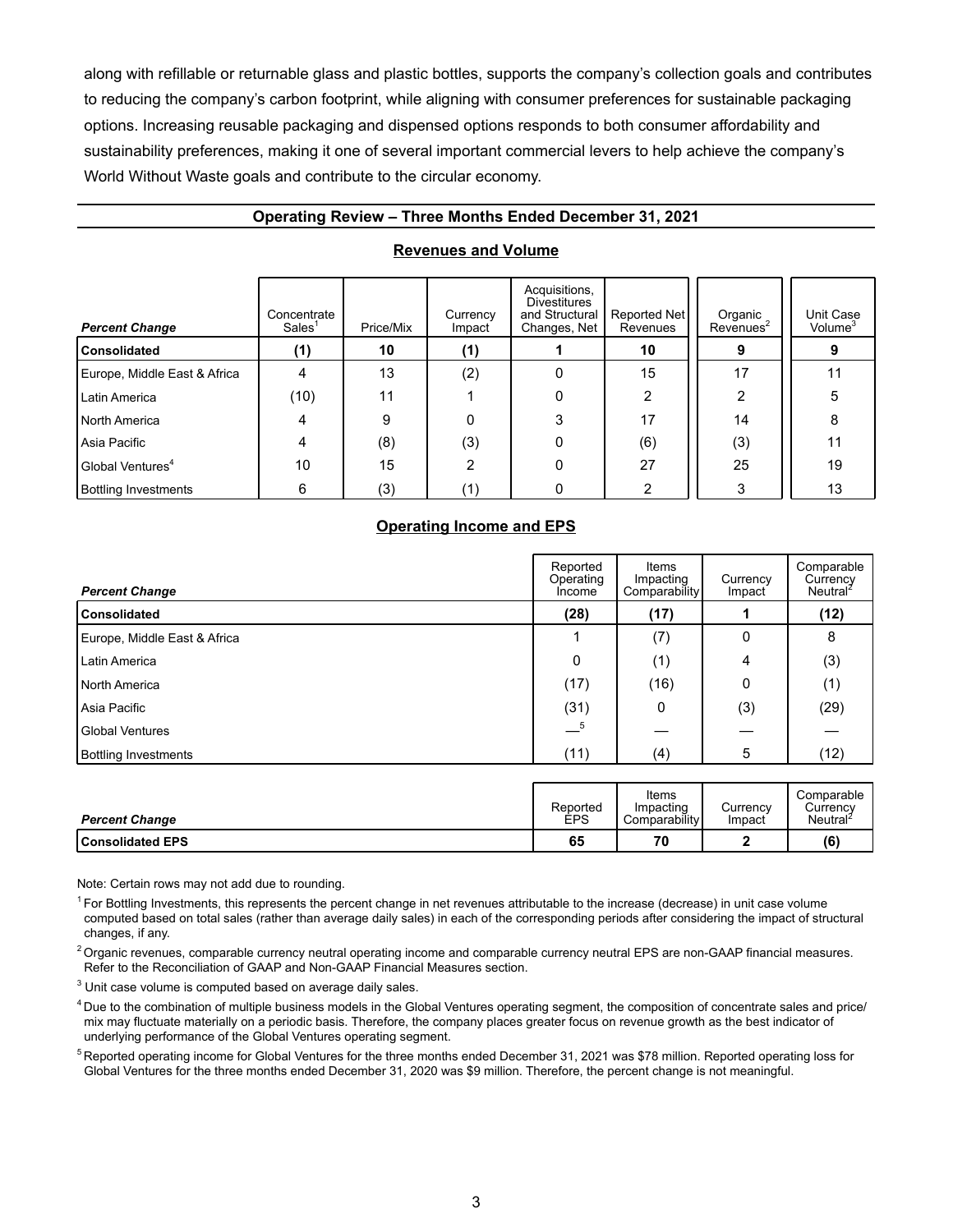### **Operating Review** *–* **Year Ended December 31, 2021**

| <b>Percent Change</b>        | Concentrate<br>Sales <sup>1</sup> | Price/Mix | Currency<br>Impact | Acquisitions,<br><b>Divestitures</b><br>and Structural<br>Changes, Net | Reported Net<br>Revenues | Organic<br>Revenues <sup>2</sup> | Unit Case<br>Volume |
|------------------------------|-----------------------------------|-----------|--------------------|------------------------------------------------------------------------|--------------------------|----------------------------------|---------------------|
| l Consolidated               |                                   | 6         |                    |                                                                        | 17                       | 16                               |                     |
| Europe, Middle East & Africa | 12                                | 6         |                    |                                                                        | 19                       | 18                               |                     |
| Latin America                | 6                                 | 12        | O                  |                                                                        | 18                       | 19                               | h                   |
| l North America              |                                   |           | O                  |                                                                        | 15                       | 14                               |                     |
| <b>I</b> Asia Pacific        | 11                                | (2)       |                    |                                                                        | 12                       | 9                                | 10                  |
| $\sf I$ Global Ventures $^3$ | 20                                | 13        |                    |                                                                        | 41                       | 34                               |                     |
| <b>Bottling Investments</b>  | 11                                | ົ         |                    |                                                                        | 15                       | 13                               |                     |

### **Operating Income and EPS**

| <b>Percent Change</b>        | Reported<br>Operating<br>Income | Items<br>Impacting<br>Comparability | Currency<br>Impact | Comparable<br>Currency<br>Neutral <sup>2</sup> |
|------------------------------|---------------------------------|-------------------------------------|--------------------|------------------------------------------------|
| <b>Consolidated</b>          | 15                              |                                     |                    | $12 \,$                                        |
| Europe, Middle East & Africa | 13                              | (2)                                 |                    | 13                                             |
| <b>I</b> Latin America       | 20                              |                                     |                    | 18                                             |
| <b>North America</b>         | 35                              | 16                                  | 0                  | 19                                             |
| Asia Pacific                 | 9                               |                                     | 4                  | 4                                              |
| <b>Global Ventures</b>       | -4                              |                                     |                    |                                                |
| <b>Bottling Investments</b>  | 53                              | 11                                  | (2)                | 43                                             |
|                              |                                 |                                     |                    |                                                |

| <b>Percent Change</b>   | Reported<br><b>EPS</b> | Items<br>Impacting<br>Comparability | Currency<br>Impact | Comparable<br>Currency<br>Neutral <sup>2</sup> |
|-------------------------|------------------------|-------------------------------------|--------------------|------------------------------------------------|
| <b>Consolidated EPS</b> | 26                     |                                     |                    |                                                |

Note: Certain rows may not add due to rounding.

- <sup>1</sup> For Bottling Investments, this represents the percent change in net revenues attributable to the increase (decrease) in unit case volume after considering the impact of structural changes, if any.
- <sup>2</sup> Organic revenues, comparable currency neutral operating income and comparable currency neutral EPS are non-GAAP financial measures. Refer to the Reconciliation of GAAP and Non-GAAP Financial Measures section.
- <sup>3</sup> Due to the combination of multiple business models in the Global Ventures operating segment, the composition of concentrate sales and price/ mix may fluctuate materially on a periodic basis. Therefore, the company places greater focus on revenue growth as the best indicator of underlying performance of the Global Ventures operating segment.

<sup>4</sup>Reported operating income for Global Ventures for the year ended December 31, 2021 was \$293 million. Reported operating loss for Global Ventures for the year ended December 31, 2020 was \$123 million. Therefore, the percent change is not meaningful.

In addition to the data in the preceding tables, operating results included the following:

#### **Consolidated**

• Unit case volume grew 9% for the quarter and 8% for the year, resulting in volume ahead of 2019. Volume growth was strong across most markets. The volume performance was driven by investments in the marketplace, ongoing recovery in markets where coronavirus-related uncertainty was abating, and the benefit from cycling the impact of the pandemic in the prior year. For both the quarter and the year, growth in developing and emerging markets was led by China, India and Russia, while growth in developed markets was led by the United States, Mexico and the United Kingdom.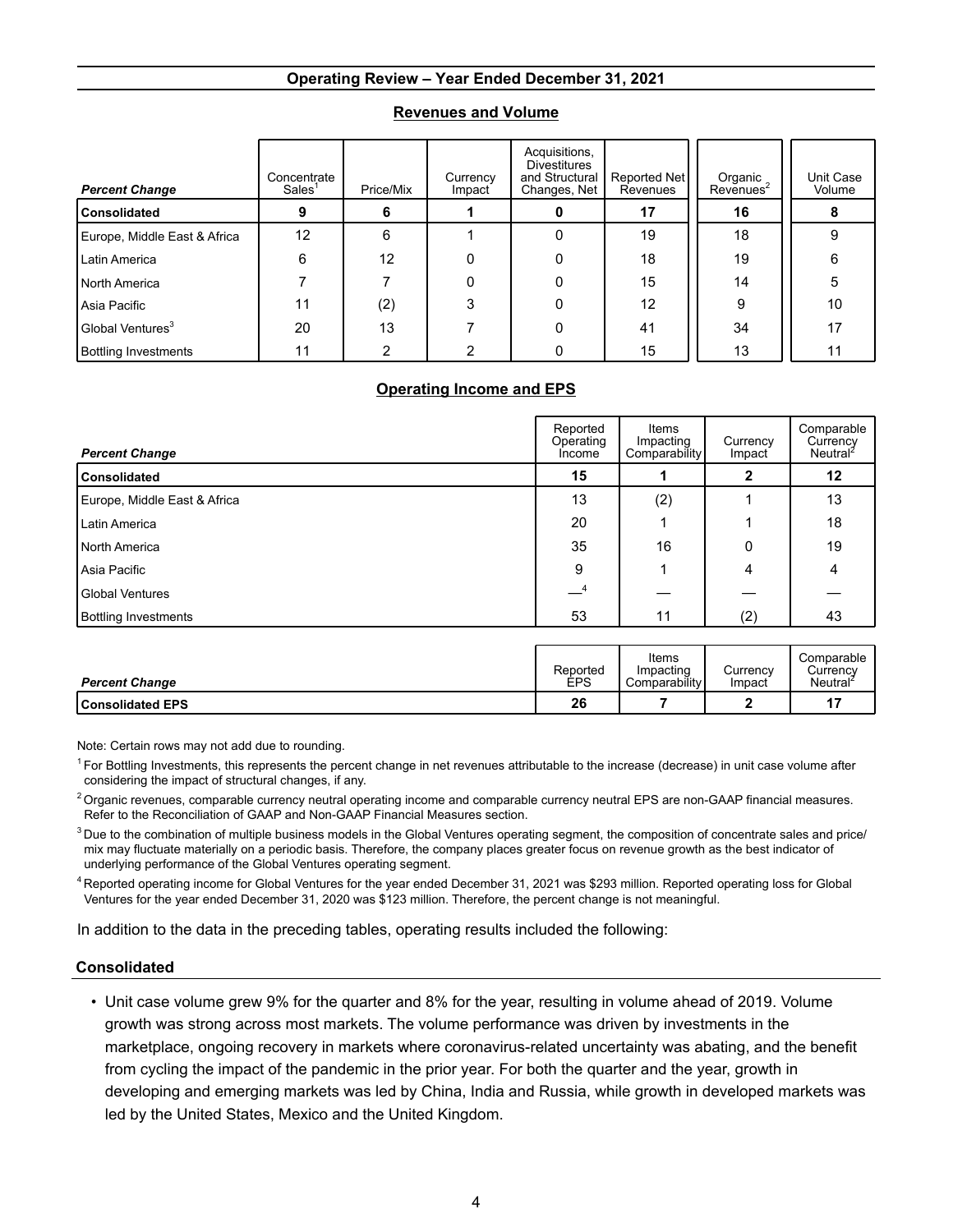Category performance was as follows:

- Sparkling soft drinks grew 8% for the quarter and 7% for the year, resulting in volume ahead of 2019, driven by strong performance across all geographic operating segments. Trademark Coca-Cola grew 7% for both the quarter and the year, resulting in volume ahead of 2019, led by Europe, Middle East & Africa and Asia Pacific. Coca-Cola® Zero Sugar grew double digits for both the quarter and the year. Sparkling flavors grew 9% for both the quarter and the year, led by Europe, Middle East & Africa and Asia Pacific.
- Nutrition, juice, dairy and plant-based beverages grew 11% for the quarter and 12% for the year, resulting in volume ahead of 2019. For both the quarter and the year, there was strong growth across all geographic operating segments.
- Hydration, sports, coffee and tea grew 12% for the quarter and 7% for the year. Hydration grew 11% for the quarter and 5% for the year, with growth across all geographic operating segments. Sports drinks grew 18% for the quarter and 13% for the year, resulting in volume ahead of 2019, primarily driven by strong growth of BODYARMOR in the United States. Tea grew 10% for the quarter and 6% for the year, led by growth in Japan and the United States. Coffee grew 17% for the quarter and 15% for the year, primarily driven by the ongoing reopening of Costa® retail stores in the United Kingdom.
- Price/mix grew 10% for the quarter and 6% for the year, driven by pricing actions in the marketplace along with favorable channel and package mix due to cycling the impact of the pandemic in the prior year. Price/mix for the quarter was further benefited by positive segment mix. For the quarter, concentrate sales were 10 points behind unit case volume. This was primarily attributable to six fewer days in the quarter, which resulted in an approximate 6-point impact on concentrate sales, along with the timing of concentrate shipments. For the full year, concentrate sales were 1 point ahead of unit case volume, primarily due to bottler inventory build to manage near-term supply disruption.
- **•** Operating income declined 28% for the quarter and grew 15% for the year, which included items impacting comparability and currency tailwinds. Comparable currency neutral operating income (non-GAAP) declined 12% for the quarter, driven by a significant increase in marketing investments versus the prior year. Additionally, fourth quarter operating income was impacted by topline pressure from six fewer days in the quarter. Comparable currency neutral operating income (non-GAAP) grew 12% for the full year, driven by strong organic revenue (non-GAAP) growth across all operating segments, partially offset by a significant increase in marketing investments versus the prior year.

### **Europe, Middle East & Africa**

- Unit case volume grew 11% for the quarter, a low single-digit increase versus 2019, driven by ongoing recovery in markets where coronavirus-related uncertainty was abating, along with the benefit from cycling the impact of the pandemic in the prior year. Growth was led by Russia and Spain in Europe, Nigeria in Africa, and Turkey in Eurasia and Middle East.
- Price/mix grew 13% for the quarter, driven by favorable channel and package mix due to cycling the impact of the pandemic in the prior year, along with positive geographic mix. For the quarter, concentrate sales were 7 points behind unit case volume, primarily due to six fewer days in the quarter.
- Operating income grew 1% for the quarter, which included items impacting comparability. Comparable currency neutral operating income (non-GAAP) grew 8% for the quarter, primarily driven by solid organic revenue (non-GAAP) growth across all operating units, partially offset by a significant increase in marketing investments versus the prior year.
- For the year, the company gained value share in total NARTD beverages, which included share gains across most categories.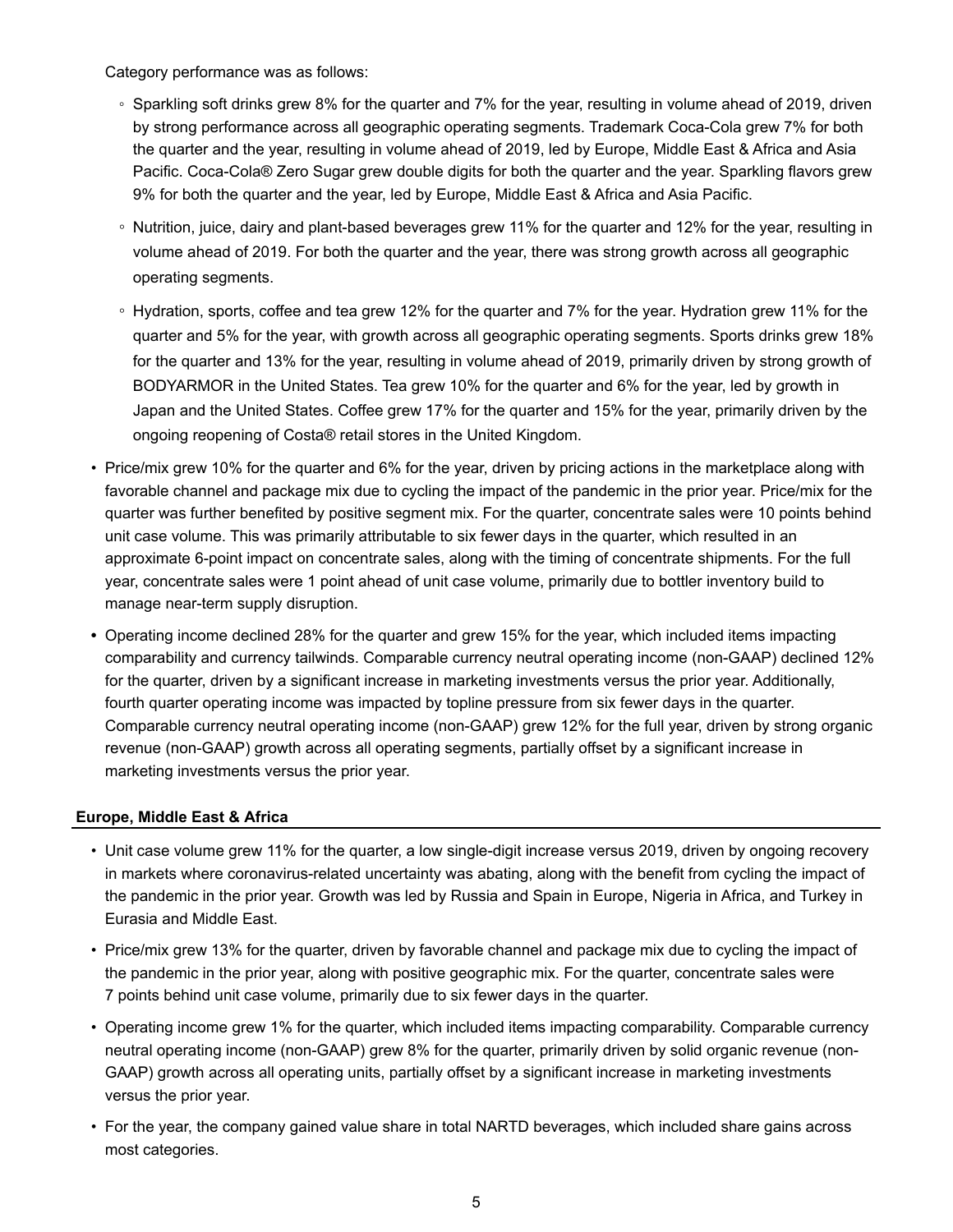### **Latin America**

- Unit case volume grew 5% for the quarter, a mid single-digit increase versus 2019. Growth was led by Mexico, Argentina and Chile, driven by growth in most categories.
- Price/mix grew 11% for the quarter, driven by pricing actions in the marketplace, favorable channel and package mix, along with the timing of deductions. For the quarter, concentrate sales were 15 points behind unit case volume, primarily due to six fewer days in the quarter and the timing of concentrate shipments.
- Operating income was even for the quarter, which included items impacting comparability and a 3-point currency tailwind. Comparable currency neutral operating income (non-GAAP) declined 3% for the quarter, driven by an increase in marketing investments versus the prior year.
- For the year, the company gained value share in total NARTD beverages, led by share gains in Mexico, Argentina, Brazil and Colombia.

### **North America**

- Unit case volume grew 8% for the quarter, resulting in even performance versus 2019. Growth was driven by recovery in the fountain business as coronavirus-related uncertainty abated. Sparkling soft drinks and sports drinks led the growth during the quarter.
- Price/mix grew 9% for the quarter, primarily driven by pricing actions in the marketplace, recovery in the fountain business and away-from-home channels, and strong growth in premium offerings. For the quarter, concentrate sales were 4 points behind unit case volume, primarily due to six fewer days in the quarter.
- **•** Operating income declined 17% for the quarter, which included items impacting comparability. Comparable currency neutral operating income (non-GAAP) declined 1% for the quarter, driven by a significant increase in marketing investments versus the prior year.
- The company gained value share in total NARTD beverages for the year, driven by recovery in away-from-home channels along with strong performance in at-home channels for sparkling flavors, sports drinks and dairy.

### **Asia Pacific**

- Unit case volume grew 11% for the quarter, resulting in a low single-digit increase versus 2019. Growth was driven by China, India and the Philippines, partially offset by pressure in Australia due to the impact of the pandemic. Growth was led by Trademark Coca-Cola and sparkling flavors.
- Price/mix declined 8% for the quarter due to negative channel mix in key markets along with 4 points of negative geographic mix due to growth in emerging and developing markets outpacing developed markets. For the quarter, concentrate sales were 7 points behind unit case volume, primarily due to six fewer days in the quarter.
- Operating income declined 31% for the quarter, which included a 2-point currency headwind. Comparable currency neutral operating income (non-GAAP) declined 29% for the quarter, driven by topline pressure along with a significant increase in marketing investments versus the prior year.
- The company's value share in total NARTD beverages was even for the year, as strong underlying share gains in most markets were offset by the impact of negative geographic mix in the operating segment.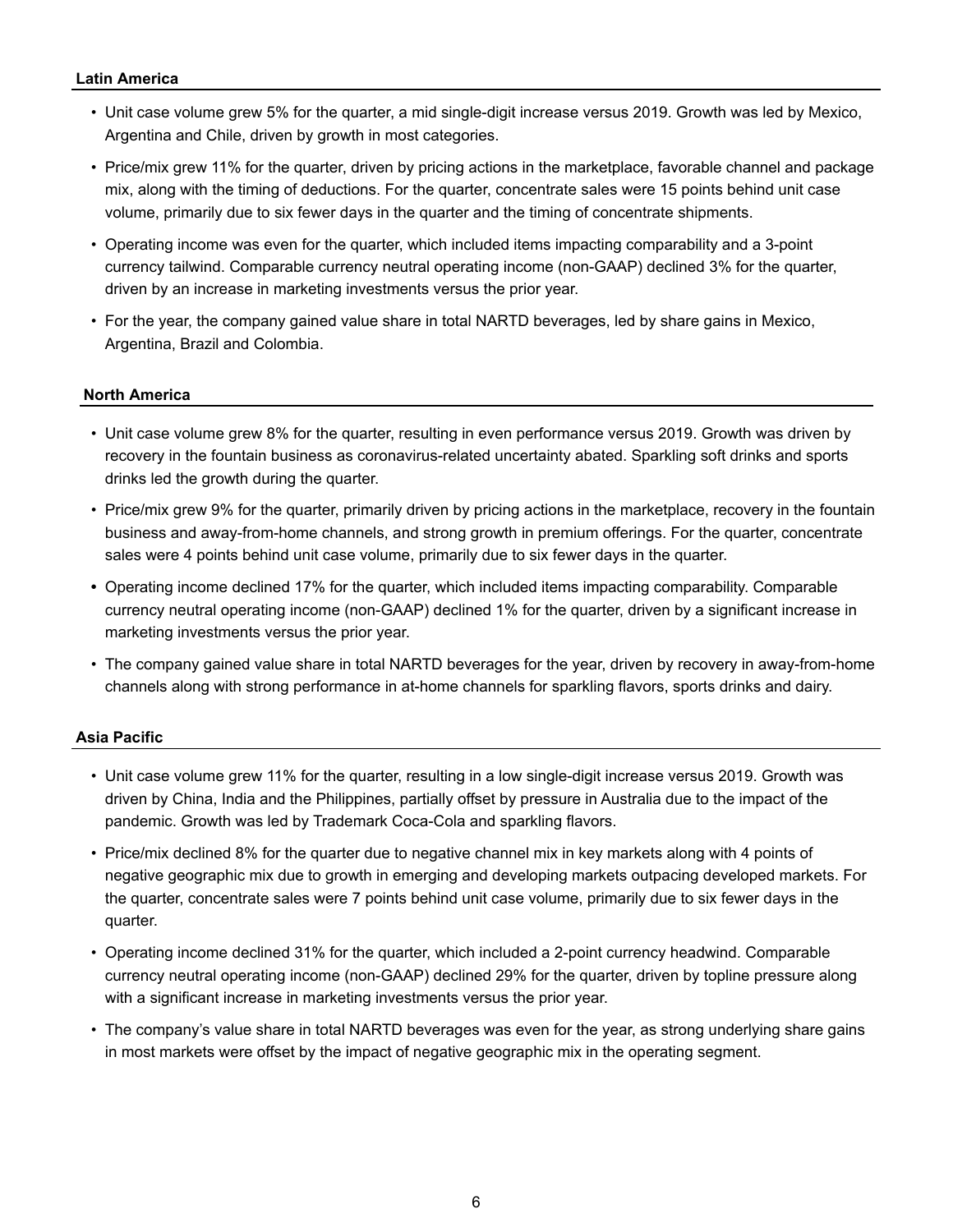### **Global Ventures**

- Net revenues grew 27% for the quarter, which included a 2-point currency tailwind. Organic revenues (non-GAAP) grew 25%. Revenue growth was primarily driven by the ongoing reopening of Costa retail stores in the United Kingdom.
- Operating income growth and comparable currency neutral operating income (non-GAAP) growth for the quarter were driven by strong organic revenue (non-GAAP) growth.

### **Bottling Investments**

- Unit case volume grew 13% for the quarter, driven by strong growth in the key markets of India and the Philippines.
- Price/mix declined 3% for the quarter, primarily due to weather-related disruption and negative package mix in South Africa.
- Operating income declined 11% for the quarter, including items impacting comparability and a 5-point tailwind from currency. Comparable currency neutral operating income (non-GAAP) declined 12% for the quarter, driven by an increase in operating expenses versus the prior year.

### **Capital Allocation Update**

- **Reinvesting in the business:** The company continued to invest in its various lines of business and spent \$1.4 billion in capital expenditures in 2021, an increase of 16% versus the prior year.
- **Continuing to grow the dividend:** The company paid dividends totaling \$7.3 billion during 2021. The company has increased its dividend in each of the last 59 years.
- **Consumer-centric M&A:** The company acquired the remaining 85% ownership interest in BODYARMOR, a line of sports performance and hydration beverages, in November 2021 for \$5.6 billion.
- **• Share repurchases:** In 2021, the company did not repurchase any shares under the existing share repurchase authorization. The company's remaining share repurchase authorization is approximately \$10 billion.

### **Outlook**

The 2022 outlook information provided below includes forward-looking non-GAAP financial measures, which management uses in measuring performance. The company is not able to reconcile full-year 2022 projected organic revenues (non-GAAP) to full-year 2022 projected reported net revenues, full-year 2022 projected comparable net revenues (non-GAAP) to full-year 2022 projected reported net revenues, full-year 2022 projected comparable cost of goods sold (non-GAAP) to full-year 2022 projected reported cost of goods sold, full-year 2022 projected underlying effective tax rate (non-GAAP) to full-year 2022 projected reported effective tax rate, full-year 2022 projected comparable currency neutral EPS (non-GAAP) to full-year 2022 projected reported EPS or full-year 2022 projected comparable EPS (non-GAAP) to full-year 2022 projected reported EPS without unreasonable efforts because it is not possible to predict with a reasonable degree of certainty the actual impact of changes in foreign currency exchange rates throughout 2022; the exact timing and amount of acquisitions, divestitures and/or structural changes throughout 2022; the exact timing and amount of items impacting comparability throughout 2022; and the actual impact of changes in commodity costs throughout 2022. The unavailable information could have a significant impact on the company's full-year 2022 reported financial results.

### **Full Year 2022**

The company expects to deliver organic revenue (non-GAAP) growth of 7% to 8%.

For comparable net revenues (non-GAAP), the company expects a 2% to 3% currency headwind based on the current rates and including the impact of hedged positions, in addition to a 3% tailwind from acquisitions.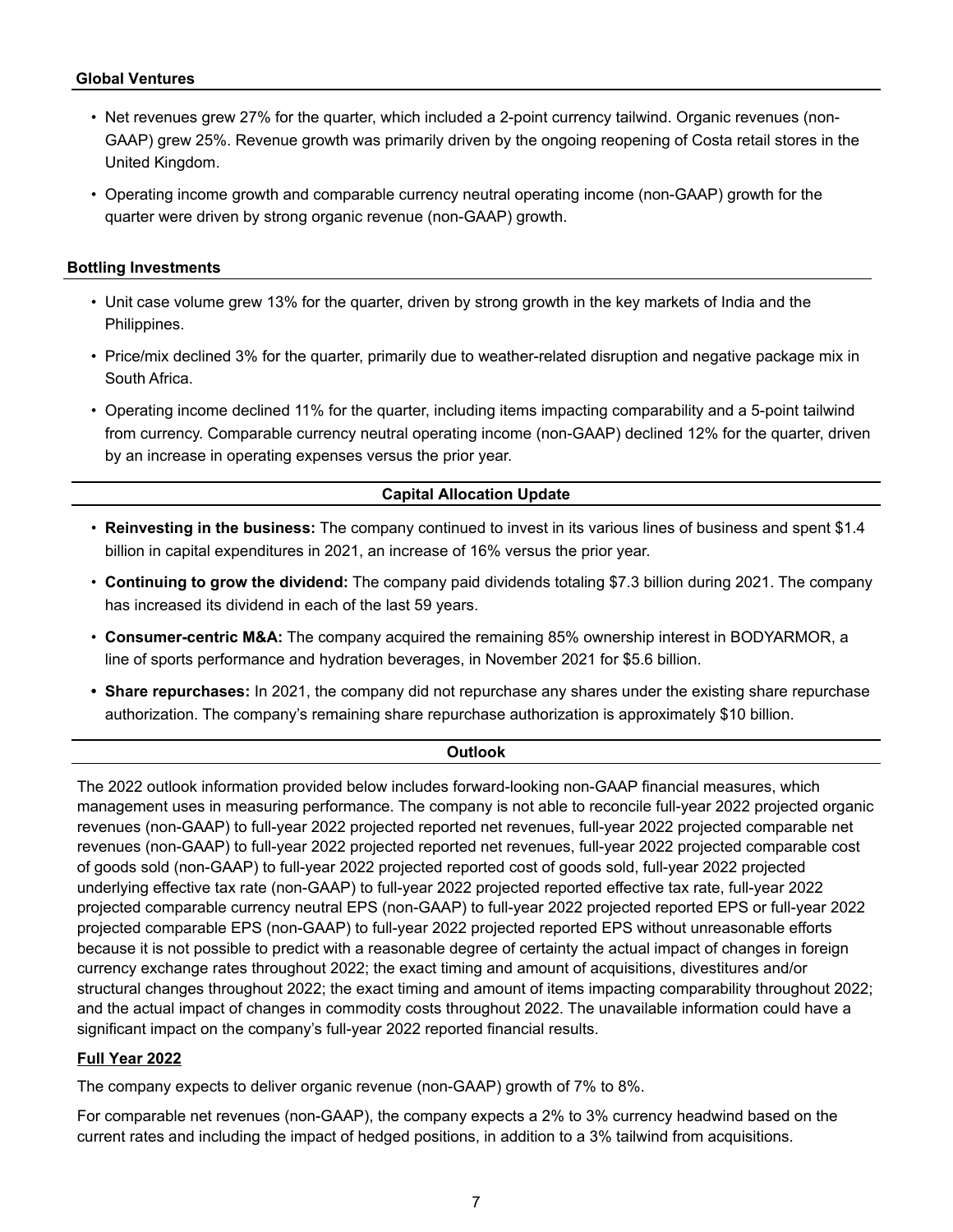The company expects commodity price inflation to be a mid single-digit percentage headwind on comparable cost of goods sold (non-GAAP), based on the current rates and including the impact of hedged positions.

The company's underlying effective tax rate (non-GAAP) is estimated to be 20%. This does not include the impact of ongoing tax litigation with the U.S. Internal Revenue Service, if the company were not to prevail.

Given the above considerations, the company expects to deliver comparable currency neutral EPS (non-GAAP) growth of 8% to 10% and comparable EPS (non-GAAP) growth of 5% to 6%, versus \$2.32 in 2021.

Comparable EPS (non-GAAP) percentage growth is expected to include a 3% to 4% currency headwind based on the current rates and including the impact of hedged positions, in addition to a minimal tailwind from acquisitions.

The company expects to generate free cash flow (non-GAAP) of approximately \$10.5 billion through cash flow from operations of approximately \$12.0 billion, less capital expenditures of approximately \$1.5 billion. This does not include any potential payments related to ongoing tax litigation with the U.S. Internal Revenue Service.

### **First Quarter 2022 Considerations**

Comparable net revenues (non-GAAP) are expected to include an approximate 3% currency headwind based on the current rates and including the impact of hedged positions, in addition to a 3% tailwind from acquisitions.

Comparable EPS (non-GAAP) percentage growth is expected to include an approximate 5% currency headwind based on the current rates and including the impact of hedged positions.

The first quarter has one less day compared to first quarter 2021.

### **Notes**

- All references to growth rate percentages and share compare the results of the period to those of the prior year comparable period, unless otherwise noted.
- All references to volume and volume percentage changes indicate unit case volume, unless otherwise noted. All volume percentage changes are computed based on average daily sales for the fourth quarter, unless otherwise noted, and are computed on a reported basis for the full year. "Unit case" means a unit of measurement equal to 192 U.S. fluid ounces of finished beverage (24 eight-ounce servings), with the exception of unit case equivalents for Costa non-ready-to-drink beverage products which are primarily measured in number of transactions. "Unit case volume" means the number of unit cases (or unit case equivalents) of company beverages directly or indirectly sold by the company and its bottling partners to customers or consumers.
- "Concentrate sales" represents the amount of concentrates, syrups, beverage bases, source waters and powders/minerals (in all instances expressed in equivalent unit cases) sold by, or used in finished beverages sold by, the company to its bottling partners or other customers. For Costa non-ready-to-drink beverage products, "concentrate sales" represents the amount of coffee (in all instances expressed in equivalent unit cases) sold by the company to customers or consumers. In the reconciliation of reported net revenues, "concentrate sales" represents the percent change in net revenues attributable to the increase (decrease) in concentrate sales volume for the geographic operating segments and the Global Ventures operating segment after considering the impact of structural changes, if any. For the Bottling Investments operating segment for the fourth quarter, this represents the percent change in net revenues attributable to the increase (decrease) in unit case volume computed based on total sales (rather than average daily sales) in each of the corresponding periods after considering the impact of structural changes, if any. For the Bottling Investments operating segment for the full year, this represents the percent change in net revenues attributable to the increase (decrease) in unit case volume after considering the impact of structural changes, if any. The Bottling Investments operating segment reflects unit case volume growth for consolidated bottlers only.
- "Price/mix" represents the change in net operating revenues caused by factors such as price changes, the mix of products and packages sold, and the mix of channels and geographic territories where the sales occurred.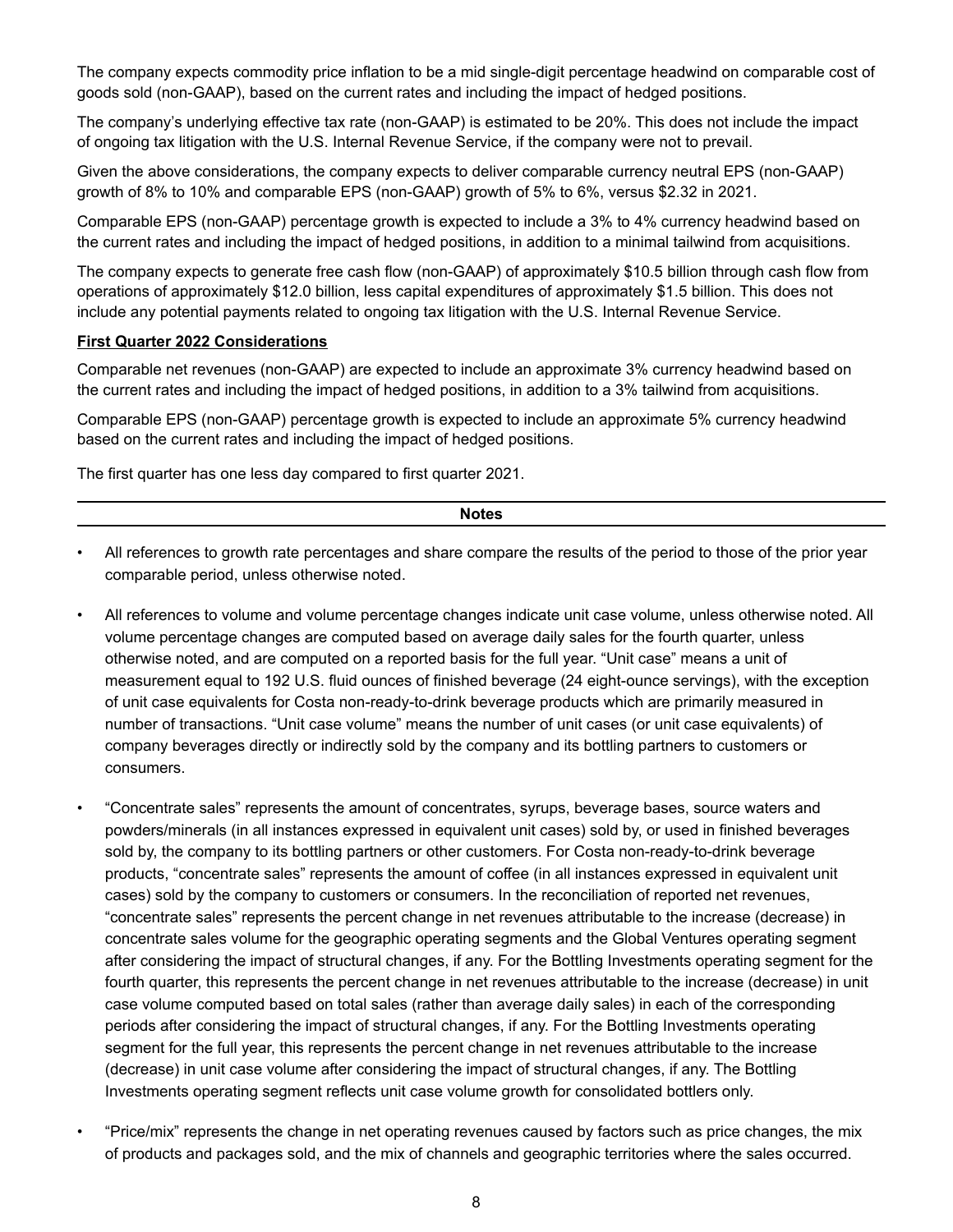• First quarter 2021 financial results were impacted by five additional days as compared to first quarter 2020, and fourth quarter 2021 financial results were impacted by six fewer days as compared to fourth quarter 2020. Unit case volume results for the quarters are not impacted by the variances in days due to the average daily sales computation referenced above.

### **Conference Call**

The company is hosting a conference call with investors and analysts to discuss fourth quarter and full-year 2021 operating results today, Feb. 10, 2022, at 8:30 a.m. ET. The company invites participants to listen to a live webcast of the conference call on the company's website, http://www.coca-colacompany.com, in the "Investors" section. An audio replay in downloadable digital format and a transcript of the call will be available on the website within 24 hours following the call. Further, the "Investors" section of the website includes certain supplemental information and a reconciliation of non-GAAP financial measures to the company's results as reported under GAAP, which may be used during the call when discussing financial results.

### **Contacts:**

Investors and Analysts: Tim Leveridge, koinvestorrelations@coca-cola.com

Media: Scott Leith, sleith@coca-cola.com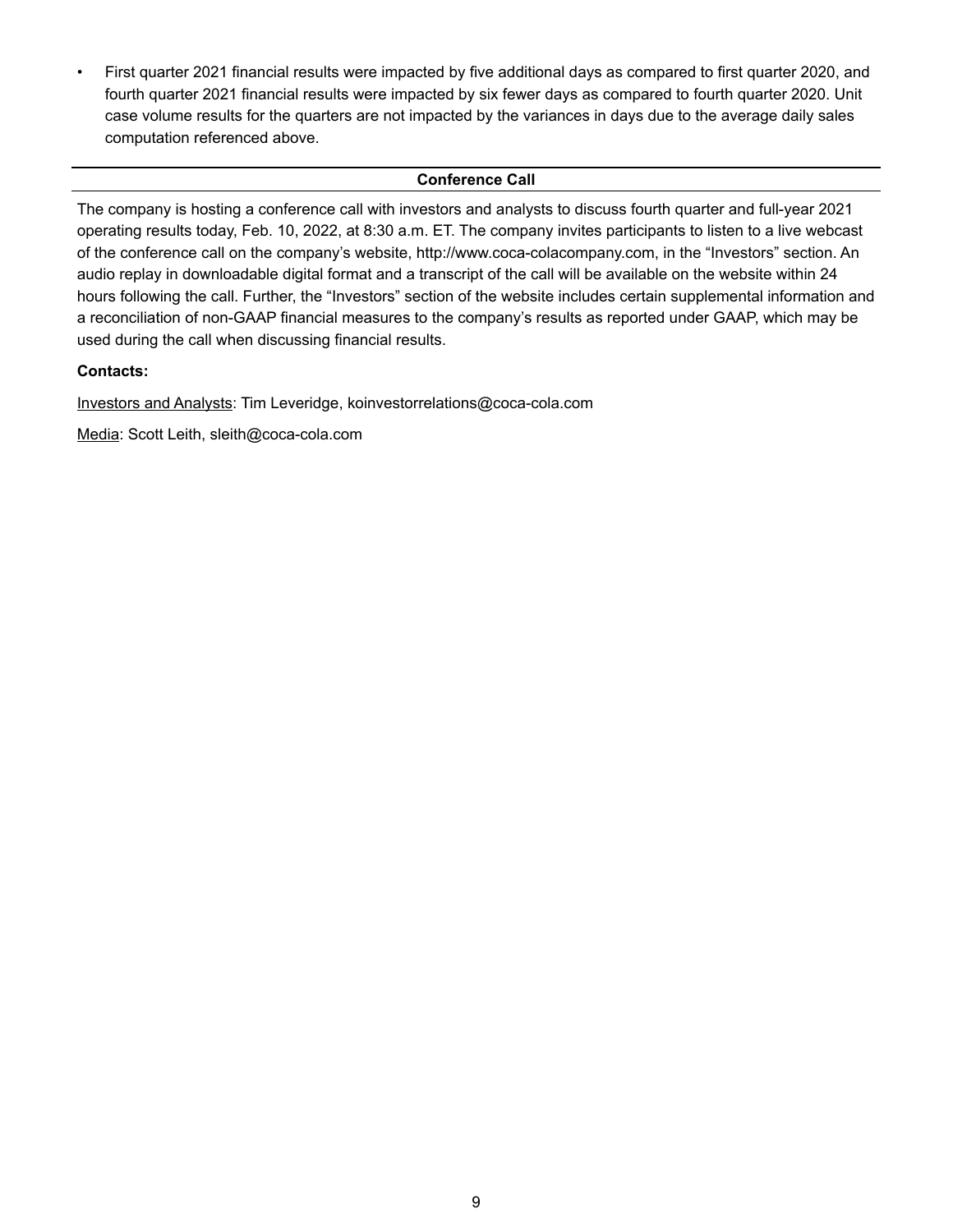## **THE COCA-COLA COMPANY AND SUBSIDIARIES Condensed Consolidated Statements of Income**

(UNAUDITED) (In millions except per share data)

|                                                                  | <b>Three Months Ended</b> |                      |    |                      |                         |  |  |
|------------------------------------------------------------------|---------------------------|----------------------|----|----------------------|-------------------------|--|--|
|                                                                  |                           | December 31,<br>2021 |    | December 31,<br>2020 | $\frac{0}{0}$<br>Change |  |  |
| <b>Net Operating Revenues</b>                                    | \$                        | 9,464                | \$ | 8,611                | 10                      |  |  |
| Cost of goods sold                                               |                           | 4,088                |    | 3,578                | 14                      |  |  |
| <b>Gross Profit</b>                                              |                           | 5,376                |    | 5,033                | $\overline{7}$          |  |  |
| Selling, general and administrative expenses                     |                           | 3,336                |    | 2,589                | 29                      |  |  |
| Other operating charges                                          |                           | 368                  |    | 106                  | 249                     |  |  |
| <b>Operating Income</b>                                          |                           | 1,672                |    | 2,338                | (28)                    |  |  |
| Interest income                                                  |                           | 71                   |    | 76                   | (4)                     |  |  |
| Interest expense                                                 |                           | 165                  |    | 310                  | (47)                    |  |  |
| Equity income (loss) - net                                       |                           | 302                  |    | 204                  | 48                      |  |  |
| Other income (loss) — net                                        |                           | 1,080                |    | 53                   | 1,930                   |  |  |
| <b>Income Before Income Taxes</b>                                |                           | 2,960                |    | 2,361                | 25                      |  |  |
| Income taxes                                                     |                           | 510                  |    | 887                  | (42)                    |  |  |
| <b>Consolidated Net Income</b>                                   |                           | 2,450                |    | 1,474                | 66                      |  |  |
| Less: Net income (loss) attributable to noncontrolling interests |                           | 36                   |    | 18                   | 90                      |  |  |
| Net Income Attributable to Shareowners of The Coca-Cola Company  | \$                        | 2,414                | S  | 1,456                | 66                      |  |  |
| Basic Net Income Per Share <sup>1</sup>                          | \$                        | 0.56                 | \$ | 0.34                 | 65                      |  |  |
| Diluted Net Income Per Share <sup>1</sup>                        | \$                        | 0.56                 | \$ | 0.34                 | 65                      |  |  |
| <b>Average Shares Outstanding</b>                                |                           | 4,321                |    | 4,300                | 1                       |  |  |
| <b>Effect of dilutive securities</b>                             |                           | 26                   |    | 29                   | (15)                    |  |  |
| <b>Average Shares Outstanding Assuming Dilution</b>              |                           | 4,347                |    | 4,329                | 0                       |  |  |

Note: Certain growth rates may not recalculate using the rounded dollar amounts provided.

 $1$ Calculated based on net income attributable to shareowners of The Coca-Cola Company.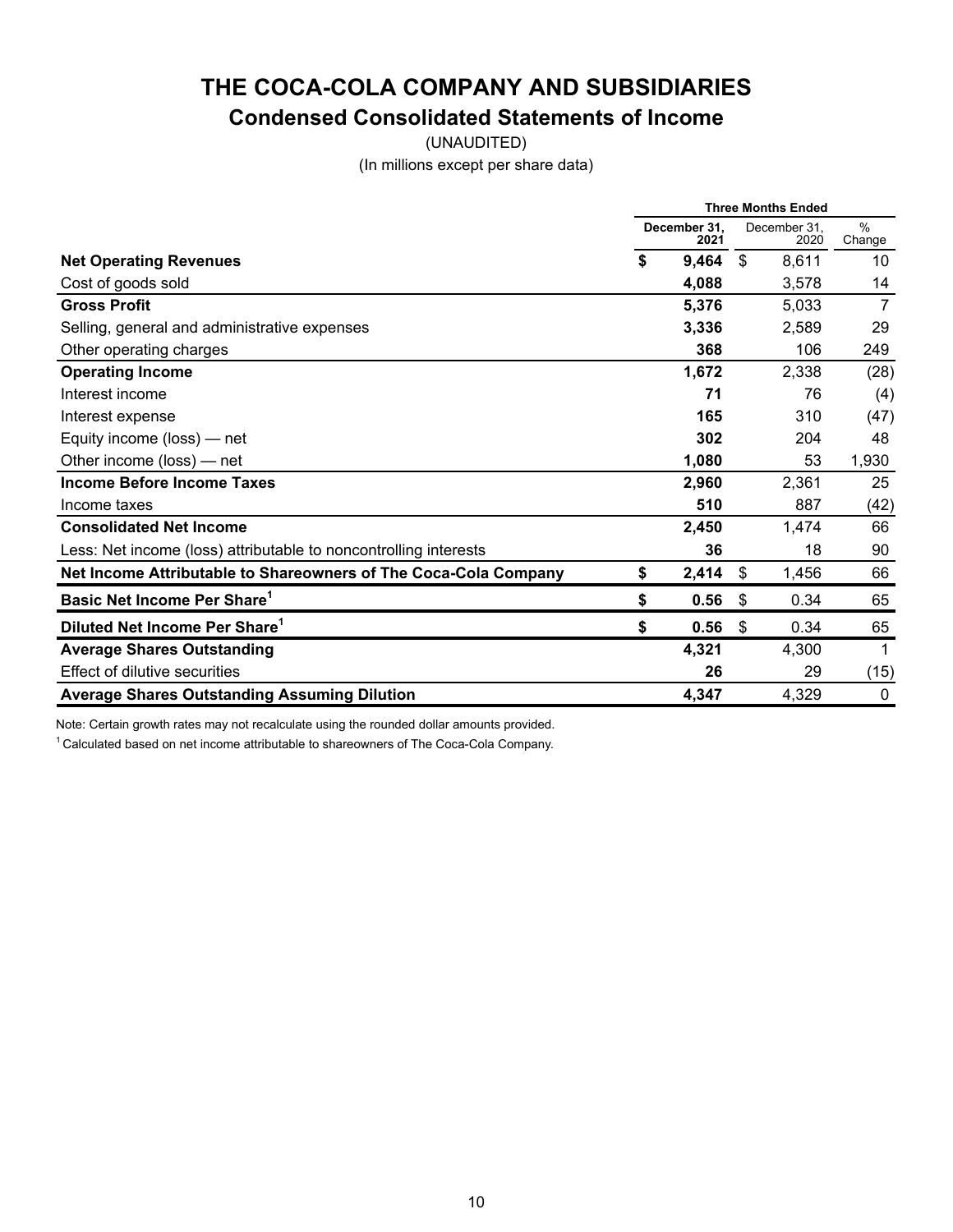## **THE COCA-COLA COMPANY AND SUBSIDIARIES Condensed Consolidated Statements of Income**

(UNAUDITED) (In millions except per share data)

|                                                                  |                      | <b>Year Ended</b> |                      |                         |  |
|------------------------------------------------------------------|----------------------|-------------------|----------------------|-------------------------|--|
|                                                                  | December 31,<br>2021 |                   | December 31,<br>2020 | $\frac{0}{0}$<br>Change |  |
| <b>Net Operating Revenues</b>                                    | \$<br>38,655         | \$                | 33,014               | 17                      |  |
| Cost of goods sold                                               | 15,357               |                   | 13,433               | 14                      |  |
| <b>Gross Profit</b>                                              | 23,298               |                   | 19,581               | 19                      |  |
| Selling, general and administrative expenses                     | 12,144               |                   | 9,731                | 25                      |  |
| Other operating charges                                          | 846                  |                   | 853                  | (1)                     |  |
| <b>Operating Income</b>                                          | 10,308               |                   | 8,997                | 15                      |  |
| Interest income                                                  | 276                  |                   | 370                  | (25)                    |  |
| Interest expense                                                 | 1,597                |                   | 1,437                | 11                      |  |
| Equity income (loss) — net                                       | 1,438                |                   | 978                  | 47                      |  |
| Other income (loss) — net                                        | 2,000                |                   | 841                  | 138                     |  |
| Income Before Income Taxes                                       | 12,425               |                   | 9,749                | 27                      |  |
| Income taxes                                                     | 2,621                |                   | 1,981                | 32                      |  |
| <b>Consolidated Net Income</b>                                   | 9,804                |                   | 7,768                | 26                      |  |
| Less: Net income (loss) attributable to noncontrolling interests | 33                   |                   | 21                   | 55                      |  |
| Net Income Attributable to Shareowners of The Coca-Cola Company  | \$<br>9,771          | \$                | 7,747                | 26                      |  |
| Basic Net Income Per Share <sup>1</sup>                          | \$<br>2.26           | \$                | 1.80                 | 26                      |  |
| Diluted Net Income Per Share <sup>1</sup>                        | \$<br>2.25           | \$                | 1.79                 | 26                      |  |
| <b>Average Shares Outstanding</b>                                | 4,315                |                   | 4,295                | $\Omega$                |  |
| <b>Effect of dilutive securities</b>                             | 25                   |                   | 28                   | (11)                    |  |
| <b>Average Shares Outstanding Assuming Dilution</b>              | 4,340                |                   | 4,323                | 0                       |  |

Note: Certain growth rates may not recalculate using the rounded dollar amounts provided.

 $1$ Calculated based on net income attributable to shareowners of The Coca-Cola Company.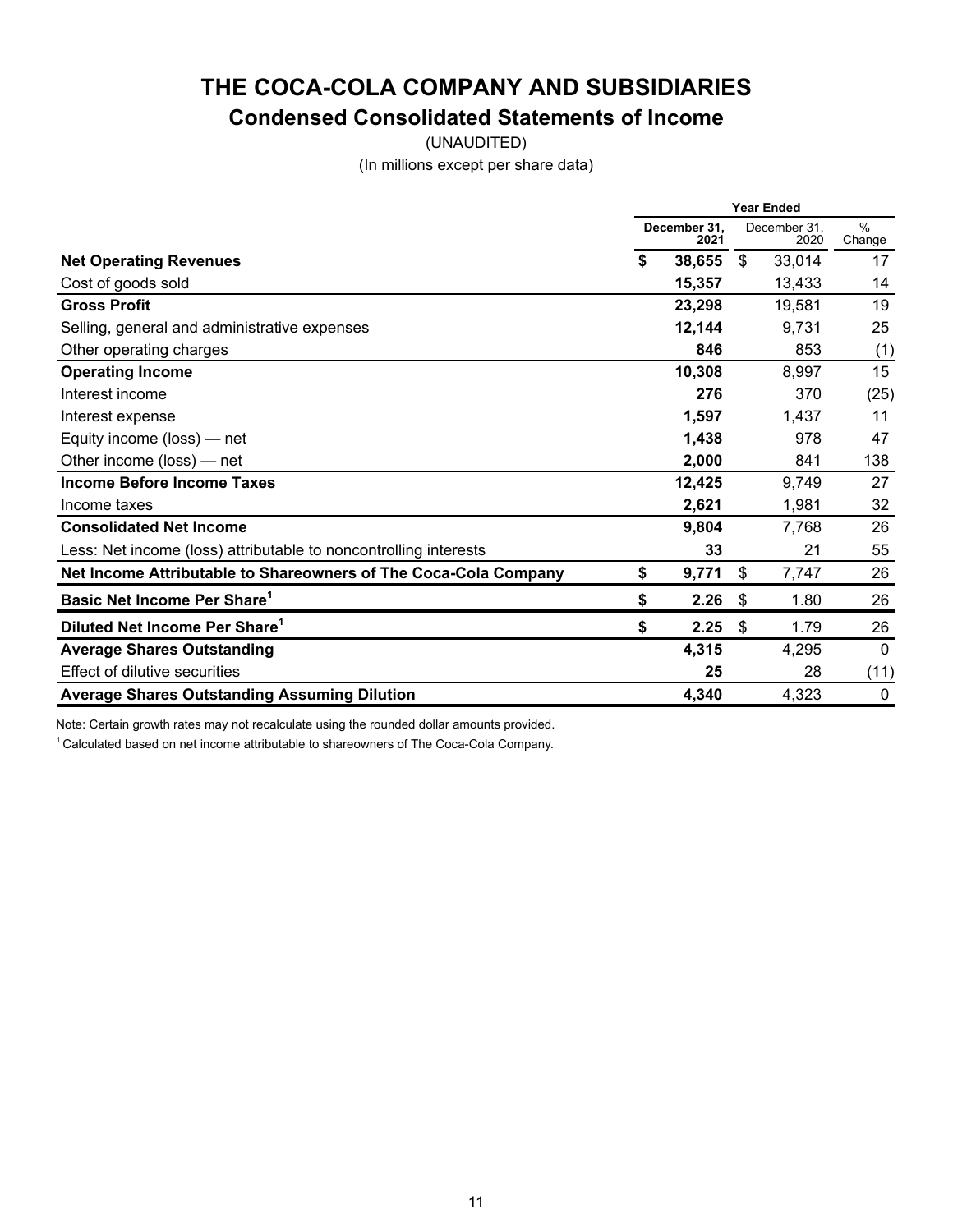**THE COCA-COLA COMPANY AND SUBSIDIARIES**

## **Condensed Consolidated Balance Sheets**

(UNAUDITED)

(In millions except par value)

|                                                                                   | December 31,<br>2021 | December 31,<br>2020 |  |
|-----------------------------------------------------------------------------------|----------------------|----------------------|--|
| <b>ASSETS</b>                                                                     |                      |                      |  |
| <b>Current Assets</b>                                                             |                      |                      |  |
| Cash and cash equivalents                                                         | \$<br>9,684          | \$<br>6,795          |  |
| Short-term investments                                                            | 1,242                | 1,771                |  |
| <b>Total Cash, Cash Equivalents and Short-Term Investments</b>                    | 10,926               | 8,566                |  |
| Marketable securities                                                             | 1,699                | 2,348                |  |
| Trade accounts receivable, less allowances of \$516 and \$526, respectively       | 3,512                | 3,144                |  |
| Inventories                                                                       | 3,414                | 3,266                |  |
| Prepaid expenses and other current assets                                         | 2,994                | 1,916                |  |
| <b>Total Current Assets</b>                                                       | 22,545               | 19,240               |  |
| Equity method investments                                                         | 17,598               | 19,273               |  |
| Other investments                                                                 | 818                  | 812                  |  |
| Other noncurrent assets                                                           | 6,731                | 6,184                |  |
| Deferred income tax assets                                                        | 2,129                | 2,460                |  |
| Property, plant and equipment - net                                               | 9,920                | 10,777               |  |
| Trademarks with indefinite lives                                                  | 14,465               | 10,395               |  |
| Goodwill                                                                          | 19,363               | 17,506               |  |
| Other intangible assets                                                           | 785                  | 649                  |  |
| <b>Total Assets</b>                                                               | \$<br>94,354         | \$<br>87,296         |  |
| <b>LIABILITIES AND EQUITY</b>                                                     |                      |                      |  |
| <b>Current Liabilities</b>                                                        |                      |                      |  |
| Accounts payable and accrued expenses                                             | \$<br>14,619         | \$<br>11,145         |  |
| Loans and notes payable                                                           | 3,307                | 2,183                |  |
| Current maturities of long-term debt                                              | 1,338                | 485                  |  |
| Accrued income taxes                                                              | 686                  | 788                  |  |
| <b>Total Current Liabilities</b>                                                  | 19,950               | 14,601               |  |
| Long-term debt                                                                    | 38,116               | 40,125               |  |
| Other noncurrent liabilities                                                      | 8,607                | 9,453                |  |
| Deferred income tax liabilities                                                   | 2,821                | 1,833                |  |
| The Coca-Cola Company Shareowners' Equity                                         |                      |                      |  |
| Common stock, \$0.25 par value; authorized - 11,200 shares; issued - 7,040 shares | 1,760                | 1,760                |  |
| Capital surplus                                                                   | 18,116               | 17,601               |  |
| Reinvested earnings                                                               | 69,094               | 66,555               |  |
| Accumulated other comprehensive income (loss)                                     | (14, 330)            | (14, 601)            |  |
| Treasury stock, at cost - 2,715 and 2,738 shares, respectively                    | (51, 641)            | (52,016)             |  |
| <b>Equity Attributable to Shareowners of The Coca-Cola Company</b>                | 22,999               | 19,299               |  |
| Equity attributable to noncontrolling interests                                   | 1,861                | 1,985                |  |
| <b>Total Equity</b>                                                               | 24,860               | 21,284               |  |
| <b>Total Liabilities and Equity</b>                                               | \$<br>94,354         | \$<br>87,296         |  |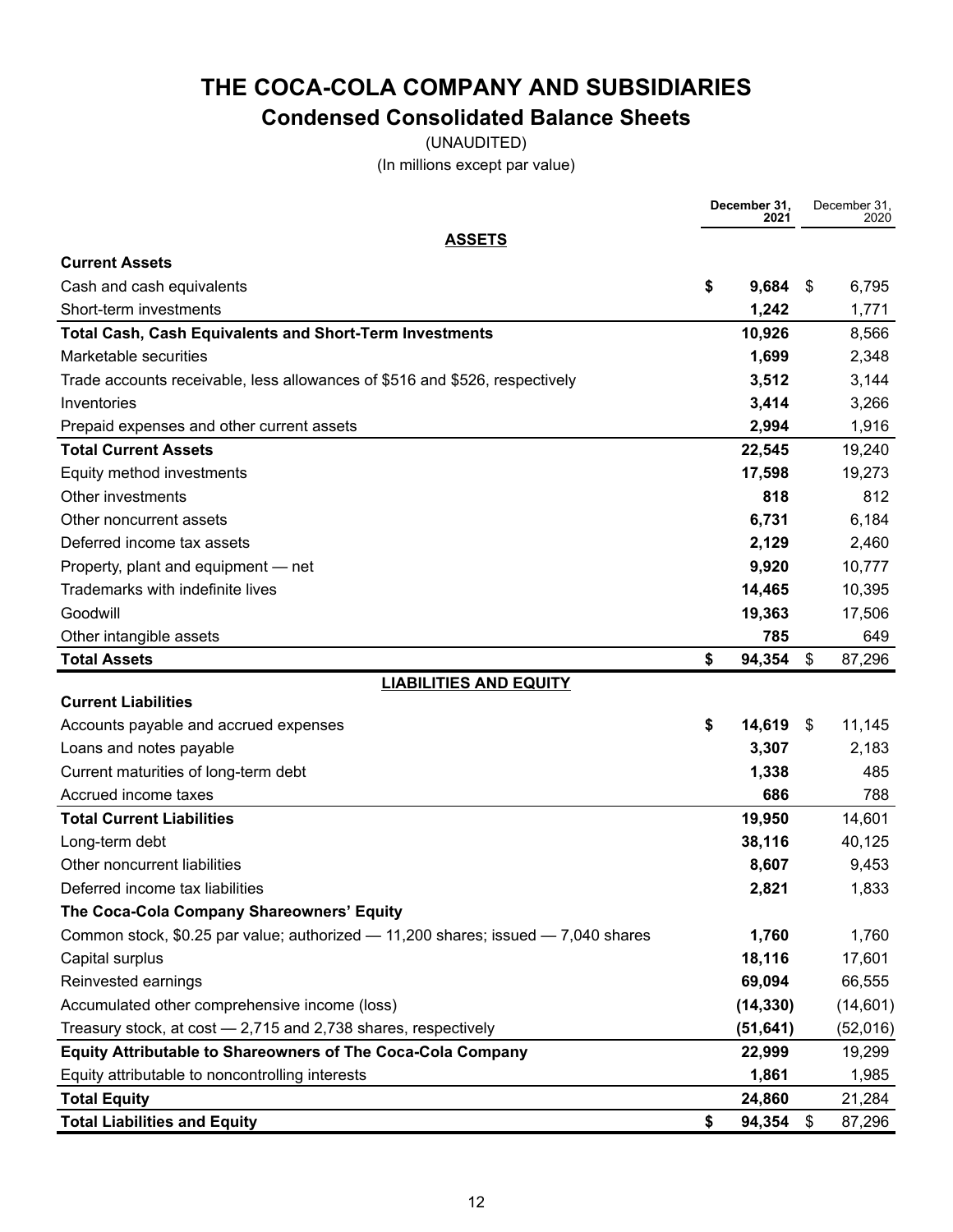### **THE COCA-COLA COMPANY AND SUBSIDIARIES**

### **Condensed Consolidated Statements of Cash Flows**

(UNAUDITED) (In millions)

|                                                                                                                       | <b>Year Ended</b>    |                      |  |  |
|-----------------------------------------------------------------------------------------------------------------------|----------------------|----------------------|--|--|
|                                                                                                                       | December 31,<br>2021 | December 31,<br>2020 |  |  |
| <b>Operating Activities</b>                                                                                           |                      |                      |  |  |
| Consolidated net income                                                                                               | \$<br>9,804          | \$<br>7,768          |  |  |
| Depreciation and amortization                                                                                         | 1,452                | 1,536                |  |  |
| Stock-based compensation expense                                                                                      | 337                  | 126                  |  |  |
| Deferred income taxes                                                                                                 | 894                  | (18)                 |  |  |
| Equity (income) loss – net of dividends                                                                               | (615)                | (511)                |  |  |
| Foreign currency adjustments                                                                                          | 86                   | (88)                 |  |  |
| Significant (gains) losses - net                                                                                      | (1, 365)             | (914)                |  |  |
| Other operating charges                                                                                               | 506                  | 556                  |  |  |
| Other items                                                                                                           | 201                  | 699                  |  |  |
| Net change in operating assets and liabilities                                                                        | 1,325                | 690                  |  |  |
| <b>Net Cash Provided by Operating Activities</b>                                                                      | 12,625               | 9,844                |  |  |
| <b>Investing Activities</b>                                                                                           |                      |                      |  |  |
| Purchases of investments                                                                                              | (6,030)              | (13, 583)            |  |  |
| Proceeds from disposals of investments                                                                                | 7,059                | 13,835               |  |  |
| Acquisitions of businesses, equity method investments and nonmarketable securities                                    | (4,766)              | (1,052)              |  |  |
| Proceeds from disposals of businesses, equity method investments and nonmarketable securities                         | 2,180                | 189                  |  |  |
| Purchases of property, plant and equipment                                                                            | (1, 367)             | (1, 177)             |  |  |
| Proceeds from disposals of property, plant and equipment                                                              | 108                  | 189                  |  |  |
| Other investing activities                                                                                            | 51                   | 122                  |  |  |
| Net Cash Provided by (Used in) Investing Activities                                                                   | (2,765)              | (1, 477)             |  |  |
| <b>Financing Activities</b>                                                                                           |                      |                      |  |  |
| Issuances of debt                                                                                                     | 13,094               | 26,934               |  |  |
| Payments of debt                                                                                                      | (12, 866)            | (28, 796)            |  |  |
| <b>Issuances of stock</b>                                                                                             | 702                  | 647                  |  |  |
| Purchases of stock for treasury                                                                                       | (111)                | (118)                |  |  |
| Dividends                                                                                                             | (7, 252)             | (7,047)              |  |  |
| Other financing activities                                                                                            | (353)                | 310                  |  |  |
| Net Cash Provided by (Used in) Financing Activities                                                                   | (6, 786)             | (8,070)              |  |  |
| Effect of Exchange Rate Changes on Cash, Cash Equivalents, Restricted Cash and Restricted<br><b>Cash Equivalents</b>  | (159)                | 76                   |  |  |
| Cash, Cash Equivalents, Restricted Cash and Restricted Cash Equivalents                                               |                      |                      |  |  |
| Net increase (decrease) in cash, cash equivalents, restricted cash and restricted cash equivalents<br>during the year | 2,915                | 373                  |  |  |
| Cash, cash equivalents, restricted cash and restricted cash equivalents at beginning of year                          | 7,110                | 6,737                |  |  |
| Cash, Cash Equivalents, Restricted Cash and Restricted Cash Equivalents at End of Year                                | 10,025               | 7,110                |  |  |
| Less: Restricted cash and restricted cash equivalents at end of year                                                  | 341                  | 315                  |  |  |
| Cash and Cash Equivalents at End of Year                                                                              | \$<br>9.684          | \$<br>6.795          |  |  |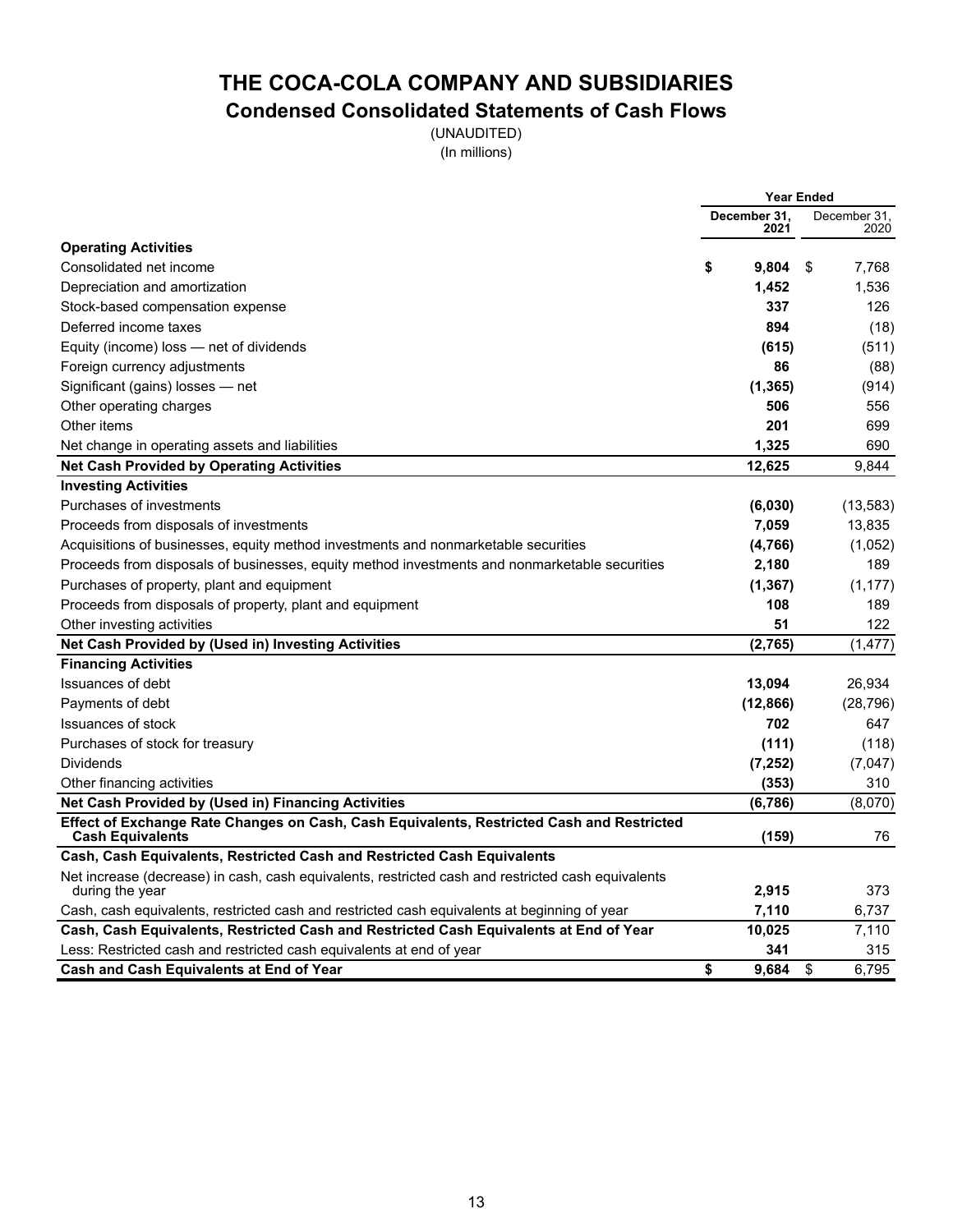## **THE COCA-COLA COMPANY AND SUBSIDIARIES Operating Segments and Corporate**

(UNAUDITED)

(In millions)

### **Three Months Ended**

|                                        | Net Operating Revenues <sup>1</sup> |              |                      |       |                      |  |                      | <b>Operating Income (Loss)</b> |                      | Income (Loss) Before Income Taxes |                      |              |  |       |      |  |  |  |  |  |  |  |  |  |  |  |                      |  |                      |
|----------------------------------------|-------------------------------------|--------------|----------------------|-------|----------------------|--|----------------------|--------------------------------|----------------------|-----------------------------------|----------------------|--------------|--|-------|------|--|--|--|--|--|--|--|--|--|--|--|----------------------|--|----------------------|
|                                        | December 31<br>2021                 |              | December 31.<br>2020 |       | % Fav. /<br>(Unfav.) |  | December 31.<br>2021 |                                | December 31.<br>2020 | % Fav.<br>(Unfav.)                | December 31.<br>2021 |              |  |       |      |  |  |  |  |  |  |  |  |  |  |  | December 31.<br>2020 |  | % Fav. /<br>(Unfav.) |
| Europe, Middle East &<br><b>Africa</b> |                                     | 1,638        | 1,429<br>1\$         |       | $15$ $\sqrt{5}$      |  | 745   \$             |                                | 735                  |                                   | l\$                  | 772          |  | 747   | 3    |  |  |  |  |  |  |  |  |  |  |  |                      |  |                      |
| Latin America                          |                                     | 1,030        | 1,005                |       | 2                    |  | 592                  |                                | 590                  |                                   |                      | 590          |  | 546   | 8    |  |  |  |  |  |  |  |  |  |  |  |                      |  |                      |
| North America                          |                                     | 3,393        | 2,891                |       | 17                   |  | 721                  |                                | 868                  | (17)                              |                      | 735          |  | 877   | (16) |  |  |  |  |  |  |  |  |  |  |  |                      |  |                      |
| l Asia Pacific                         |                                     | 1,012        | 1,077                |       | (6)                  |  | 279                  |                                | 406                  | (31)                              |                      | 272          |  | 409   | (33) |  |  |  |  |  |  |  |  |  |  |  |                      |  |                      |
| <b>Global Ventures</b>                 |                                     | 775          |                      | 610   | 27                   |  | 78                   |                                | (9)                  |                                   |                      | 89           |  | (6)   |      |  |  |  |  |  |  |  |  |  |  |  |                      |  |                      |
| <b>Bottling Investments</b>            |                                     | 1,904        | 1,869                |       | 2                    |  | 159                  |                                | 178                  | (11)                              |                      | 395          |  | 136   | 190  |  |  |  |  |  |  |  |  |  |  |  |                      |  |                      |
| Corporate                              |                                     | 26           |                      | 21    | 24                   |  | (902)                |                                | (430)                | (110)                             |                      | 107          |  | (348) |      |  |  |  |  |  |  |  |  |  |  |  |                      |  |                      |
| Eliminations                           |                                     | (314)        |                      | (291) | (8)                  |  |                      |                                |                      |                                   |                      |              |  |       |      |  |  |  |  |  |  |  |  |  |  |  |                      |  |                      |
| <b>Consolidated</b>                    | \$                                  | $9,464$   \$ | 8,611                |       | $10$   \$            |  | $1,672$ \\$          |                                | 2,338                | $(28)$ \$                         |                      | $2,960$   \$ |  | 2,361 | 25   |  |  |  |  |  |  |  |  |  |  |  |                      |  |                      |

Note: Certain growth rates may not recalculate using the rounded dollar amounts provided.

<sup>1</sup>During the three months ended December 31, 2021, intersegment revenues were \$168 million for Europe, Middle East & Africa, \$2 million for North America, \$141 million for Asia Pacific, \$2 million for Bottling Investments and \$1 million for Corporate. During the three months ended December 31, 2020, intersegment revenues were \$159 million for Europe, Middle East & Africa, \$1 million for North America, \$128 million for Asia Pacific and \$3 million for Bottling Investments.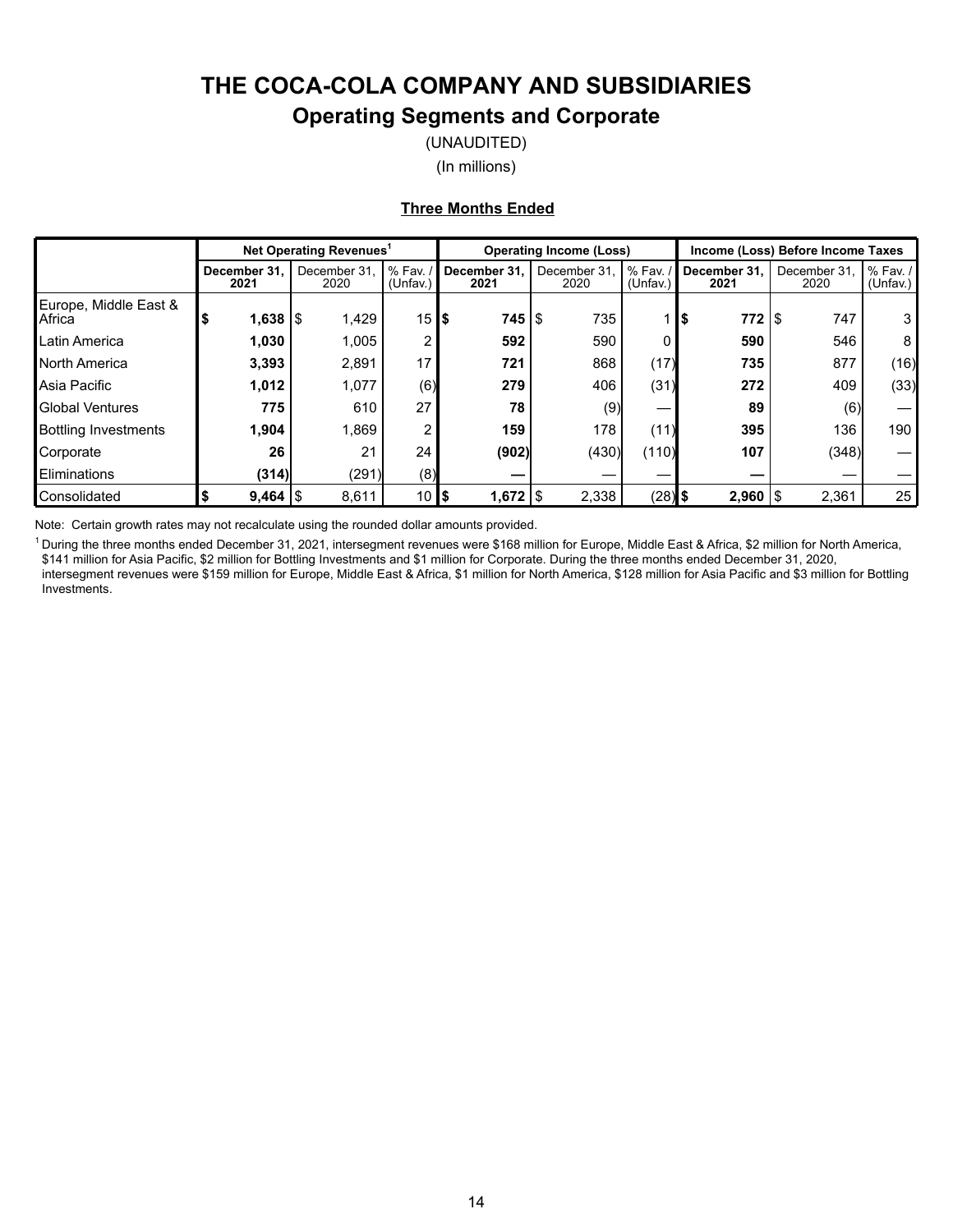## **THE COCA-COLA COMPANY AND SUBSIDIARIES Operating Segments and Corporate**

(UNAUDITED)

(In millions)

### **Year Ended**

|                                 |                            | Net Operating Revenues <sup>1</sup> |                      |                        | <b>Operating Income (Loss)</b> |                    | Income (Loss) Before Income Taxes |                      |                      |  |  |
|---------------------------------|----------------------------|-------------------------------------|----------------------|------------------------|--------------------------------|--------------------|-----------------------------------|----------------------|----------------------|--|--|
|                                 | December 31.<br>2021       | December 31.<br>2020                | % Fav. /<br>(Unfav.) | December 31.<br>2021   | December 31.<br>2020           | % Fav.<br>(Unfav.) | December 31.<br>2021              | December 31,<br>2020 | % Fav. /<br>(Unfav.) |  |  |
| Europe, Middle East &<br>Africa | $7,193$ $\frac{1}{9}$<br>S | 6,057                               | $19$ $\sqrt{5}$      | $3,735$ $\frac{1}{3}$  | 3,313                          | $13$ $\frac{1}{3}$ | $3,821$ \\$                       | 3,379                | 13 <sub>1</sub>      |  |  |
| l Latin America                 | 4,143                      | 3,499                               | 18                   | 2,534                  | 2,116                          | 20                 | 2,542                             | 2,001                | 27                   |  |  |
| North America                   | 13,190                     | 11,477                              | 15                   | 3,331                  | 2,471                          | 35                 | 3,140                             | 2.500                | 26                   |  |  |
| l Asia Pacific                  | 5,291                      | 4,722                               | 12 <sup>2</sup>      | 2,325                  | 2,133                          | 9                  | 2,350                             | 2,158                | 9                    |  |  |
| Global Ventures                 | 2,805                      | 1,991                               | 41                   | 293                    | (123)                          |                    | 310                               | (120)                |                      |  |  |
| <b>Bottling Investments</b>     | 7,203                      | 6,265                               | 15                   | 473                    | 308                            | 53                 | 1,596                             | 898                  | 78                   |  |  |
| Corporate                       | 85                         | 46                                  | 84                   | (2, 383)               | (1,221)                        | (95)               | (1, 334)                          | (1,067)              | (25)                 |  |  |
| Eliminations                    | (1,255)                    | (1,043)                             | (20)                 |                        |                                |                    |                                   |                      |                      |  |  |
| Consolidated                    | $38,655$ $\frac{8}{3}$     | 33,014                              | $17$ $\sqrt{5}$      | $10,308$ $\frac{1}{5}$ | 8,997                          | $15$ $\sqrt{5}$    | $12,425$   \$                     | 9.749                | 27                   |  |  |

Note: Certain growth rates may not recalculate using the rounded dollar amounts provided.

<sup>1</sup> During the year ended December 31, 2021, intersegment revenues were \$629 million for Europe, Middle East & Africa, \$6 million for North America, \$609 million for Asia Pacific, \$9 million for Bottling Investments and \$2 million for Corporate. During the year ended December 31, 2020, intersegment revenues were \$523 million for Europe, Middle East & Africa, \$4 million for North America, \$509 million for Asia Pacific and \$7 million for Bottling Investments.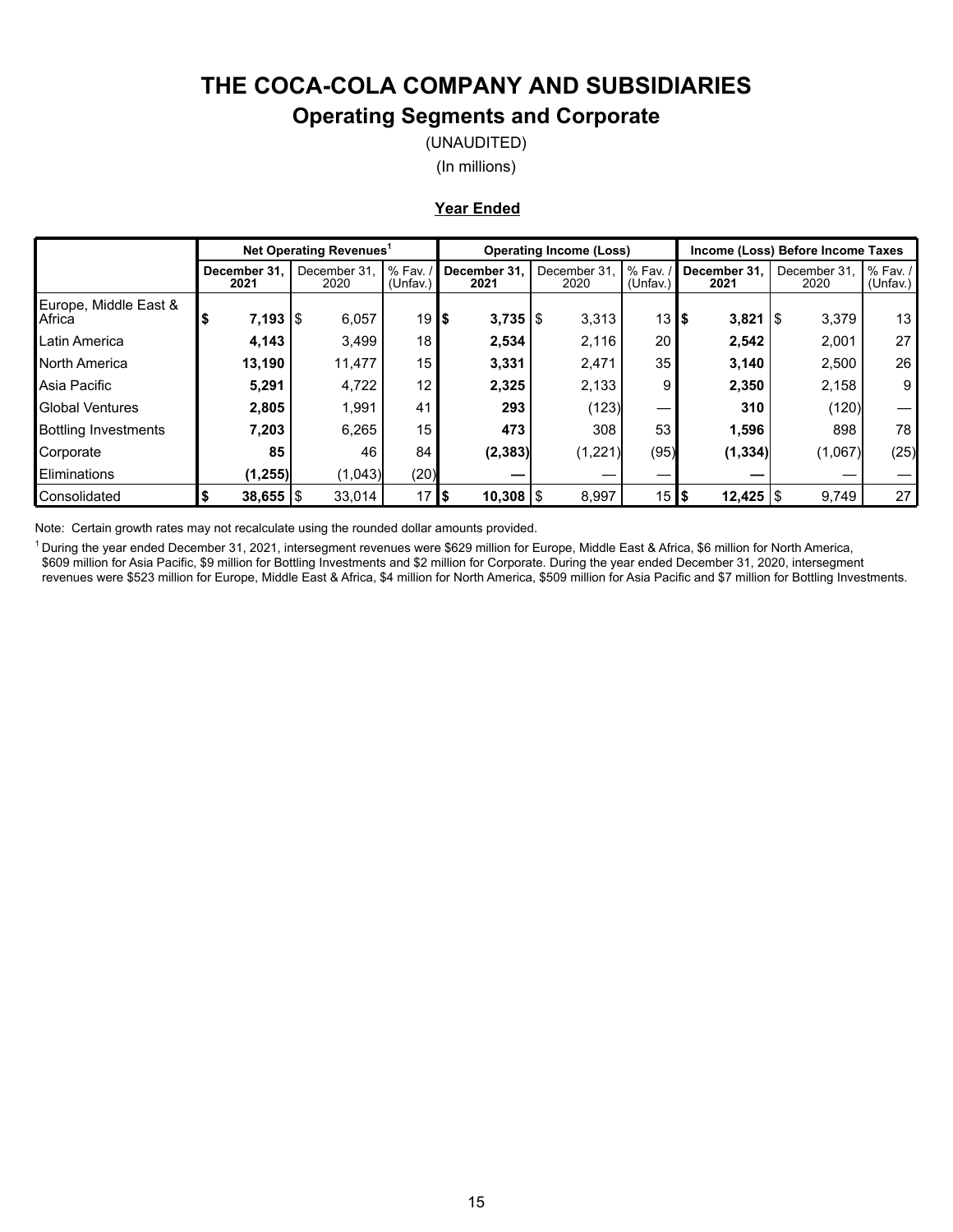(UNAUDITED)

The company reports its financial results in accordance with accounting principles generally accepted in the United States ("GAAP" or referred to herein as "reported"). To supplement our consolidated financial statements reported on a GAAP basis, we provide the following non-GAAP financial measures: "comparable net revenues," "comparable currency neutral net revenues," "organic revenues," "comparable cost of goods sold," "comparable operating margin," "underlying operating margin," "comparable operating income," "comparable currency neutral operating income," "comparable EPS," "comparable currency neutral EPS," "underlying effective tax rate" and "free cash flow," each of which is defined below. Management believes these non-GAAP financial measures provide investors with additional meaningful financial information that should be considered when assessing our underlying business performance and trends. Further, management believes these non-GAAP financial measures also enhance investors' ability to compare period-to-period financial results. Non-GAAP financial measures should be viewed in addition to, and not as an alternative for, the company's reported results prepared in accordance with GAAP. Our non-GAAP financial measures do not represent a comprehensive basis of accounting. Therefore, our non-GAAP financial measures may not be comparable to similarly titled measures reported by other companies. Reconciliations of each of these non-GAAP financial measures to GAAP information are also included below. Management uses these non-GAAP financial measures in making financial, operating, compensation and planning decisions and in evaluating the company's performance. Disclosing these non-GAAP financial measures allows investors and management to view our operating results excluding the impact of items that are not reflective of the underlying operating performance.

### **DEFINITIONS**

- "Currency neutral operating results" are determined by dividing or multiplying, as appropriate, our current period actual U.S. dollar operating results, by the current period actual exchange rates (that include the impact of current period currency hedging activities), to derive our current period local currency operating results. We then multiply or divide, as appropriate, the derived current period local currency operating results by the foreign currency exchange rates (that also include the impact of the comparable prior period currency hedging activities) used to translate the company's financial statements in the comparable prior year period to determine what the current period U.S. dollar operating results would have been if the foreign currency exchange rates had not changed from the comparable prior year period.
- "Structural changes" generally refer to acquisitions and divestitures of bottling operations, including the impact of intercompany transactions between our operating segments.
- "Comparable net revenues" is a non-GAAP financial measure that excludes or has otherwise been adjusted for items impacting comparability (discussed further below). "Comparable currency neutral net revenues" is a non-GAAP financial measure that excludes or has otherwise been adjusted for items impacting comparability (discussed further below) as well as the impact of changes in foreign currency exchange rates. Management believes the comparable net revenues (non-GAAP) growth measure and the comparable currency neutral net revenues (non-GAAP) growth measure provide investors with useful supplemental information to enhance their understanding of the company's revenue performance and trends by improving their ability to compare our periodto-period results. "Organic revenues" is a non-GAAP financial measure that excludes or has otherwise been adjusted for the impact of acquisitions, divestitures and structural changes, as applicable, and the impact of changes in foreign currency exchange rates. Management believes the organic revenue (non-GAAP) growth measure provides users with useful supplemental information regarding the company's ongoing revenue performance and trends by presenting revenue growth excluding the impact of foreign exchange as well as the impact of acquisitions, divestitures and structural changes. In 2021, the company acquired the remaining ownership interest in BODYARMOR. The impact of acquiring BODYARMOR has been included in acquisitions, divestitures and structural changes in our analysis of net operating revenues on a consolidated basis as well as for the North America operating segment for the three months and year ended December 31, 2021. In 2020, the company discontinued our Odwalla juice business. The impact of discontinuing our Odwalla juice business has been included in acquisitions, divestitures and structural changes in our analysis of net operating revenues on a consolidated basis as well as for the North America operating segment for the year ended December 31, 2021.
- "Comparable cost of goods sold" is a non-GAAP financial measure that excludes or has otherwise been adjusted for items impacting comparability (discussed further below). Management believes comparable cost of goods sold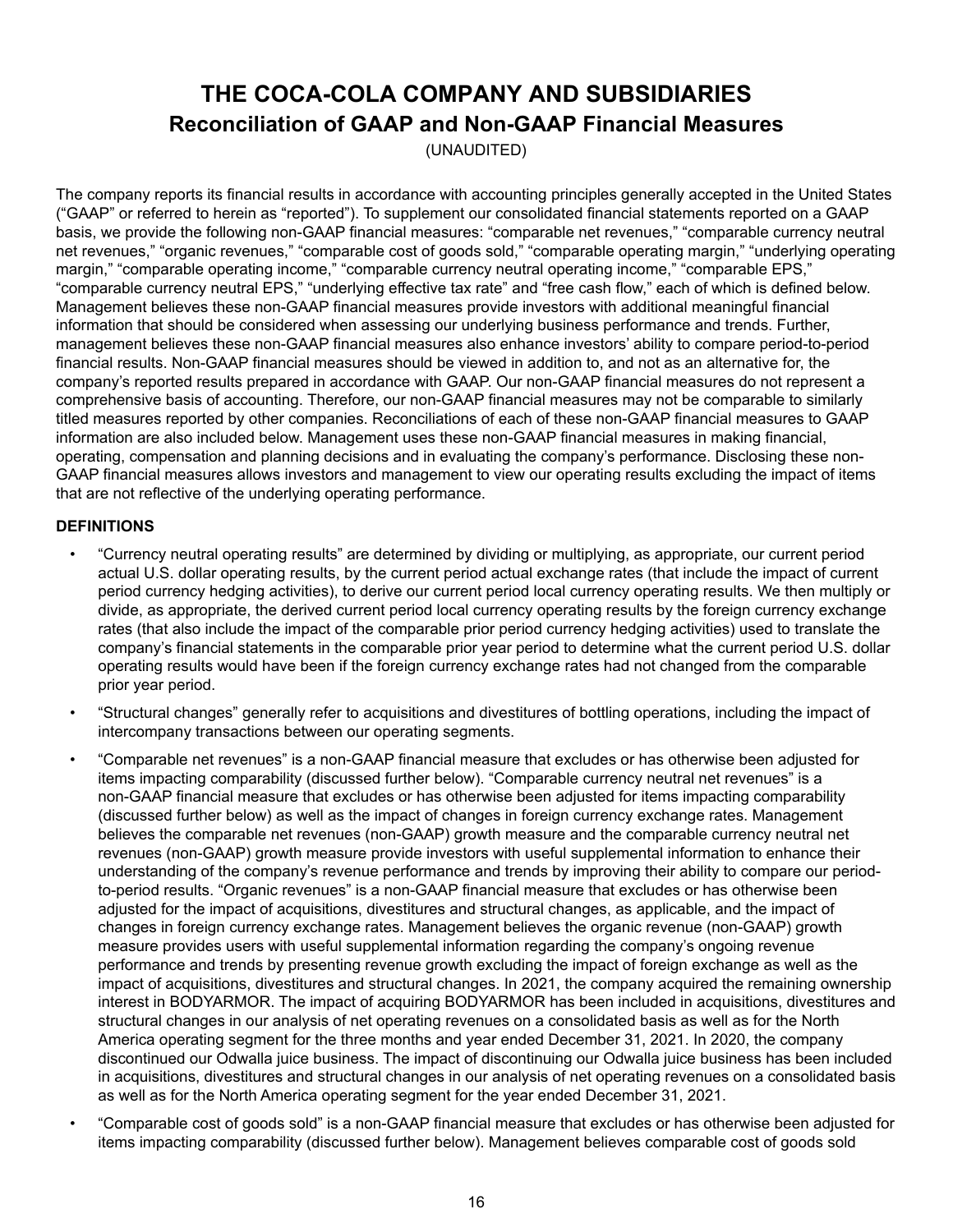(UNAUDITED)

(non-GAAP) provides users with useful supplemental information regarding the company's ongoing cost of goods sold by improving their ability to compare our period-to-period results.

- "Comparable operating income" is a non-GAAP financial measure that excludes or has otherwise been adjusted for items impacting comparability (discussed further below). "Comparable currency neutral operating income" is a non-GAAP financial measure that excludes or has otherwise been adjusted for items impacting comparability (discussed further below) and the impact of changes in foreign currency exchange rates. "Comparable operating margin" is a non-GAAP financial measure that excludes or has otherwise been adjusted for items impacting comparability (discussed further below). "Underlying operating margin" is a non-GAAP financial measure that excludes or has otherwise been adjusted for items impacting comparability (discussed further below), the impact of changes in foreign currency exchange rates, and the impact of acquisitions, divestitures and structural changes, as applicable. Management uses these non-GAAP financial measures to evaluate the company's performance and make resource allocation decisions. Further, management believes the comparable operating income (non-GAAP) growth measure, comparable currency neutral operating income (non-GAAP) growth measure, comparable operating margin (non-GAAP) measure and underlying operating margin (non-GAAP) measure enhance its ability to communicate the underlying operating results and provide investors with useful supplemental information to enhance their understanding of the company's underlying business performance and trends by improving their ability to compare our period-to-period financial results.
- "Comparable EPS" and "comparable currency neutral EPS" are non-GAAP financial measures that exclude or have otherwise been adjusted for items impacting comparability (discussed further below). Comparable currency neutral EPS (non-GAAP) has also been adjusted for the impact of changes in foreign currency exchange rates. Management uses these non-GAAP financial measures to evaluate the company's performance and make resource allocation decisions. Further, management believes the comparable EPS (non-GAAP) and comparable currency neutral EPS (non-GAAP) growth measures enhance its ability to communicate the underlying operating results and provide investors with useful supplemental information to enhance their understanding of the company's underlying business performance and trends by improving their ability to compare our period-to-period financial results.
- "Underlying effective tax rate" is a non-GAAP financial measure that represents the estimated annual effective income tax rate on income before income taxes, which excludes or has otherwise been adjusted for items impacting comparability (discussed further below).
- "Free cash flow" is a non-GAAP financial measure that represents net cash provided by operating activities less purchases of property, plant and equipment. Management uses this non-GAAP financial measure to evaluate the company's performance and make resource allocation decisions.

### **ITEMS IMPACTING COMPARABILITY**

The following information is provided to give qualitative and quantitative information related to items impacting comparability. Items impacting comparability are not defined terms within GAAP. Therefore, our non-GAAP financial information may not be comparable to similarly titled measures reported by other companies. We determine which items to consider as "items impacting comparability" based on how management views our business; makes financial, operating, compensation and planning decisions; and evaluates the company's ongoing performance. Items such as charges, gains and accounting changes which are viewed by management as impacting only the current period or the comparable period, but not both, or as pertaining to different and unrelated underlying activities or events across comparable periods, are generally considered "items impacting comparability." Items impacting comparability include, but are not limited to, asset impairments, charges related to our strategic realignment initiatives, charges related to our productivity and reinvestment initiatives, and transaction gains/losses including associated costs, in each case when exceeding a U.S. dollar threshold. Also included are our proportionate share of similar items incurred by our equity method investees, timing differences related to our economic (non-designated) hedging activities, and timing differences related to unrealized mark-to-market adjustments of equity securities and trading debt securities, regardless of size. In addition, we provide the impact that changes in foreign currency exchange rates had on our financial results ("currency neutral operating results" defined above).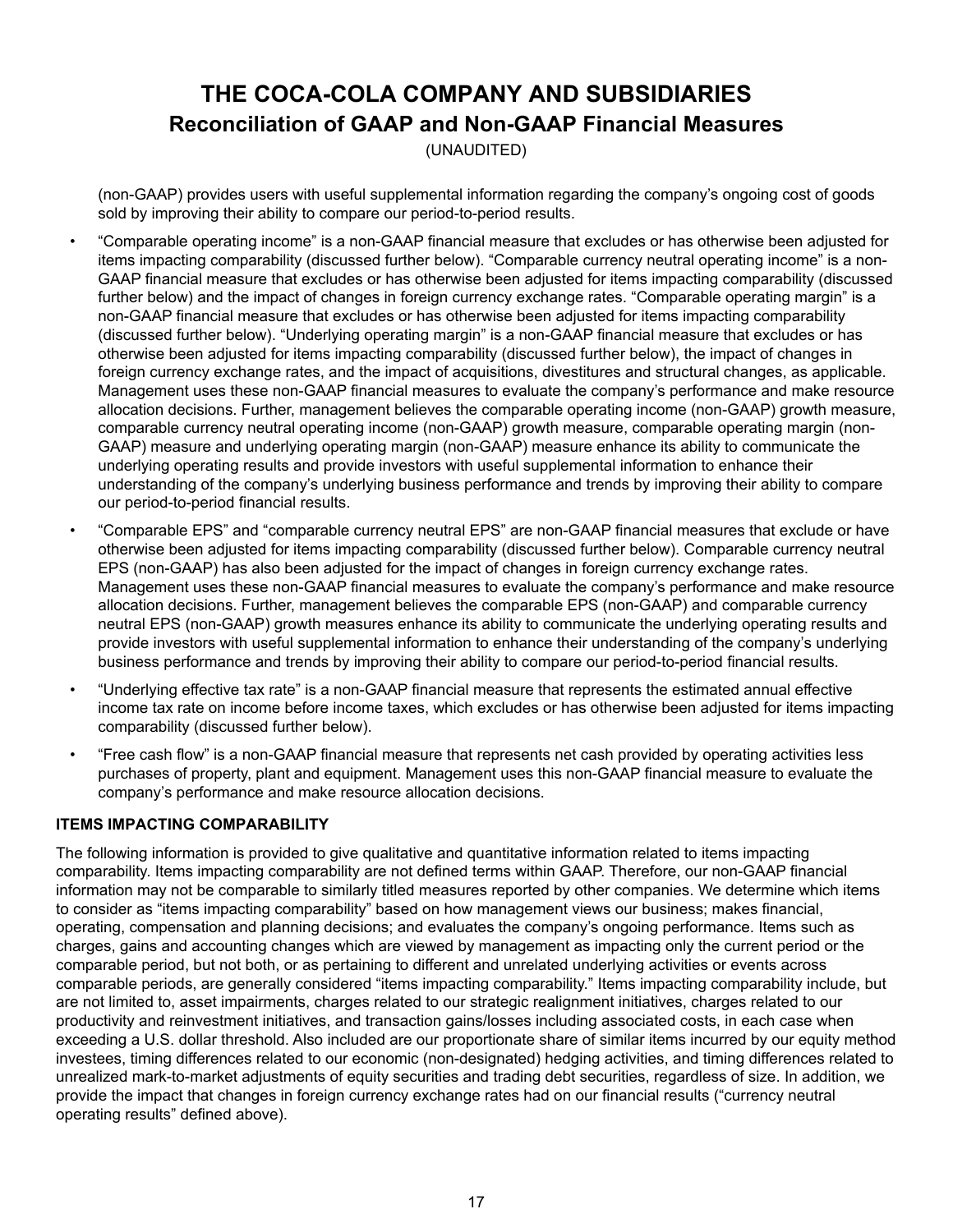(UNAUDITED)

### *Asset Impairments*

During the three months and year ended December 31, 2021, the company recorded an impairment charge of \$78 million related to a trademark in Europe, which was driven by a change in our intent to renew the license agreement for a certain brand.

During the three months and year ended December 31, 2020, the company recorded an other-than-temporary impairment charge of \$252 million related to Coca-Cola Bottlers Japan Holdings Inc. ("CCBJHI"), an equity method investee. Based on the length of time and the extent to which the market value of our investment in CCBJHI was less than our carrying value and the financial condition and near-term prospects of the issuer, management determined that the decline in fair value was other than temporary in nature.

During the year ended December 31, 2020, the company recorded impairment charges of \$160 million related to discontinuing our Odwalla juice business, and recorded an impairment charge of \$55 million related to a trademark in North America, which was driven by the impact of the COVID-19 pandemic, revised projections of future operating results and a change in brand focus in the company's portfolio. The company also recorded an other-than-temporary impairment charge of \$38 million related to one of our equity method investees in Latin America and an impairment charge of \$26 million associated with an investment in an equity security without a readily determinable fair value. These impairment charges were primarily driven by revised projections of future operating results. In addition, the company recorded a charge of \$13 million for the impairment of goodwill in our bottling operations in the Middle East, which was primarily driven by a change in sugar tax laws, and recorded impairment charges totaling \$10 million related to several trademarks in Latin America, which were primarily driven by the impact of the COVID-19 pandemic and management's view of the timing and extent of recovery.

### *Strategic Realignment*

In August 2020, the company announced strategic steps to transform our organizational structure in an effort to better enable us to capture growth in the fast-changing marketplace. The company is building a networked global organization comprised of operating units, category leads, platform services and the center. The operating units are highly interconnected with more consistency in the structure and a focus on eliminating duplication of resources and scaling new products more quickly. The global marketing category leadership teams primarily focus on innovation, marketing efficiency and effectiveness. The center provides strategy, governance and scale for global initiatives. The operating units, global marketing category leadership teams, and the center are supported by platform services, which focuses on providing efficient and scaled global services and capabilities including, but not limited to, governance, transactional work, data management, consumer analytics, digital commerce and social/digital hubs. During the three months and year ended December 31, 2021, the company recorded charges of \$33 million and \$263 million, respectively, which were primarily related to severance costs and pension settlement charges associated with our strategic realignment initiatives. During the three months and year ended December 31, 2020, the company recorded charges of \$84 million and \$427 million, respectively, primarily related to severance costs associated with our strategic realignment initiatives.

### *Productivity and Reinvestment*

During the three months and year ended December 31, 2021, the company recorded charges of \$44 million and \$115 million, respectively. During the three months and year ended December 31, 2020, the company recorded charges of \$28 million and \$99 million, respectively. The costs incurred were primarily related to certain remaining initiatives designed to further simplify and standardize our organization.

### *Equity Investees*

During the three months and year ended December 31, 2021, the company recorded net charges of \$8 million and \$13 million, respectively. During the three months and year ended December 31, 2020, the company recorded net charges of \$88 million and \$216 million, respectively. These amounts represent the company's proportionate share of significant operating and nonoperating items recorded by certain of our equity method investees.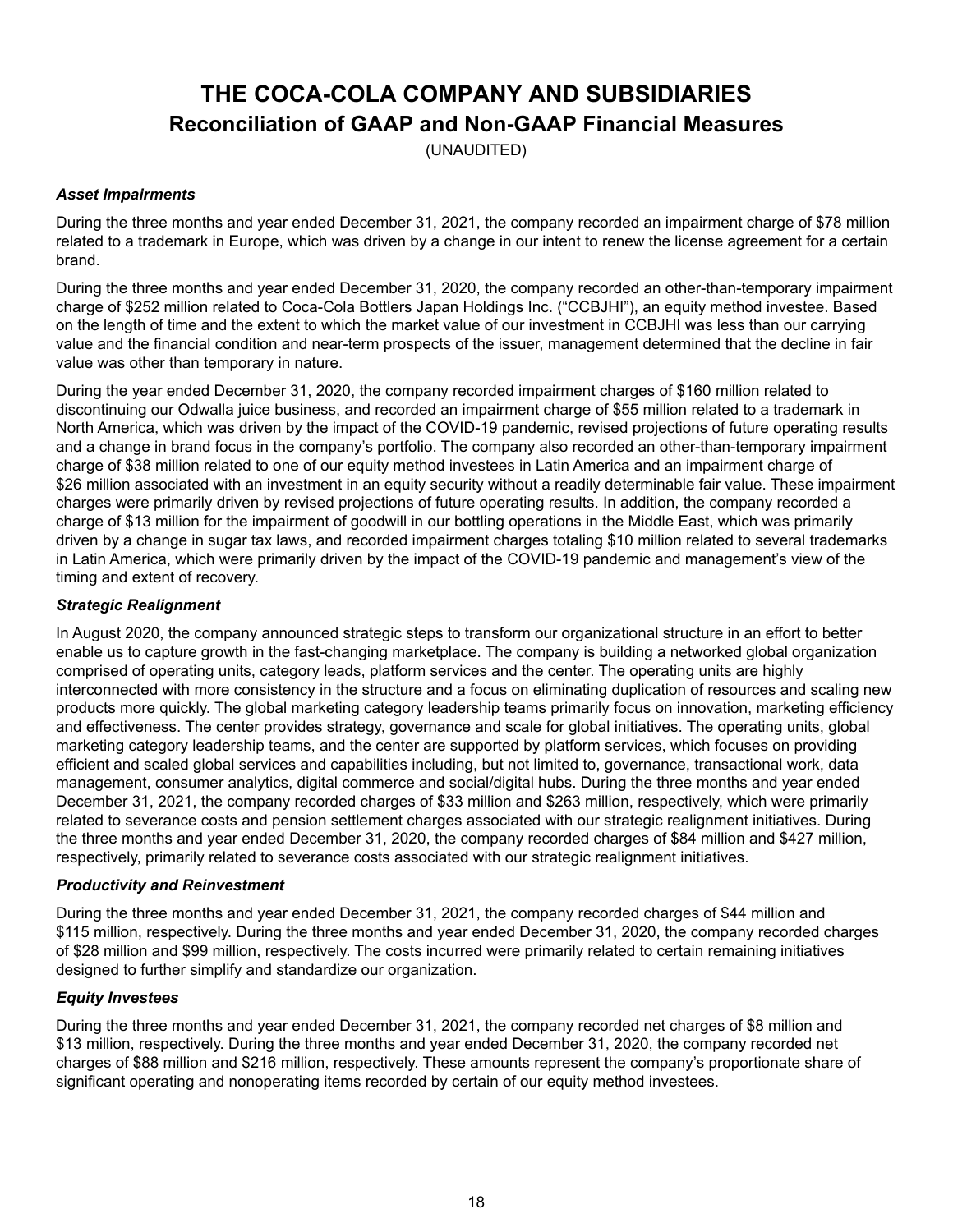(UNAUDITED)

### *Transaction Gains/Losses*

During the three months and year ended December 31, 2021, the company recognized a gain of \$834 million in conjunction with our acquisition of the remaining ownership interest in BODYARMOR, which resulted from the remeasurement of our previously held equity interest in BODYARMOR to fair value. The company also recorded charges of \$119 million, which includes various transition and transaction costs, distributor termination fees, employee retention costs and the amortization of noncompete agreements related to the BODYARMOR acquisition. Additionally, during the three months and year ended December 31, 2021, the company recognized gains totaling \$57 million and \$133 million, respectively, related to the sale of a portion of our ownership interests in certain unconsolidated bottling operations. During the three months and year ended December 31, 2021, the company also recorded charges of \$106 million and \$369 million, respectively, related to the remeasurement of our contingent consideration liability to fair value in conjunction with the fairlife, LLC ("fairlife") acquisition.

During the year ended December 31, 2021, the company recorded a net gain, including transaction costs, of \$694 million related to the sale of our ownership interest in Coca-Cola Amatil Limited, an equity method investee.

During the three months and year ended December 31, 2020, the company recorded charges of \$4 million and \$51 million, respectively, related to the remeasurement of our contingent consideration liability to fair value in conjunction with the fairlife acquisition. The company also recognized a gain of \$17 million related to the sale of an equity method investment in North America.

During the year ended December 31, 2020, the company recognized a gain of \$902 million in conjunction with our acquisition of the remaining ownership interest in fairlife, which resulted from the remeasurement of our previously held equity interest in fairlife to fair value. The company also recognized gains totaling \$23 million related to the sale of a portion of our ownership interests in certain unconsolidated bottling operations and a gain of \$2 million related to the 2017 refranchising of our China bottling operations, resulting from post-closing adjustments as contemplated by the related agreements.

### *Other Items*

### *Economic (Non-Designated) Hedges*

The company uses derivatives as economic hedges primarily to mitigate the foreign exchange risk for certain currencies, certain interest rate risk, and the price risk associated with the purchase of materials used in our manufacturing processes as well as the purchase of vehicle fuel. Although these derivatives were not designated and/or did not qualify for hedge accounting, they are effective economic hedges. The changes in fair values of these economic hedges are immediately recognized in earnings.

The company excludes the net impact of mark-to-market adjustments for outstanding hedges and realized gains/losses for settled hedges from our non-GAAP financial information until the period in which the underlying exposure being hedged impacts our condensed consolidated statement of income. Management believes this adjustment provides meaningful information related to the impact of our economic hedging activities. During the three months and year ended December 31, 2021, the net impact of the company's adjustment related to our economic hedging activities resulted in increases of \$37 million and \$85 million, respectively, to our non-GAAP income before income taxes.

During the three months and year ended December 31, 2020, the net impact of the company's adjustment related to our economic hedging activities resulted in decreases of \$108 million and \$126 million, respectively, to our non-GAAP income before income taxes.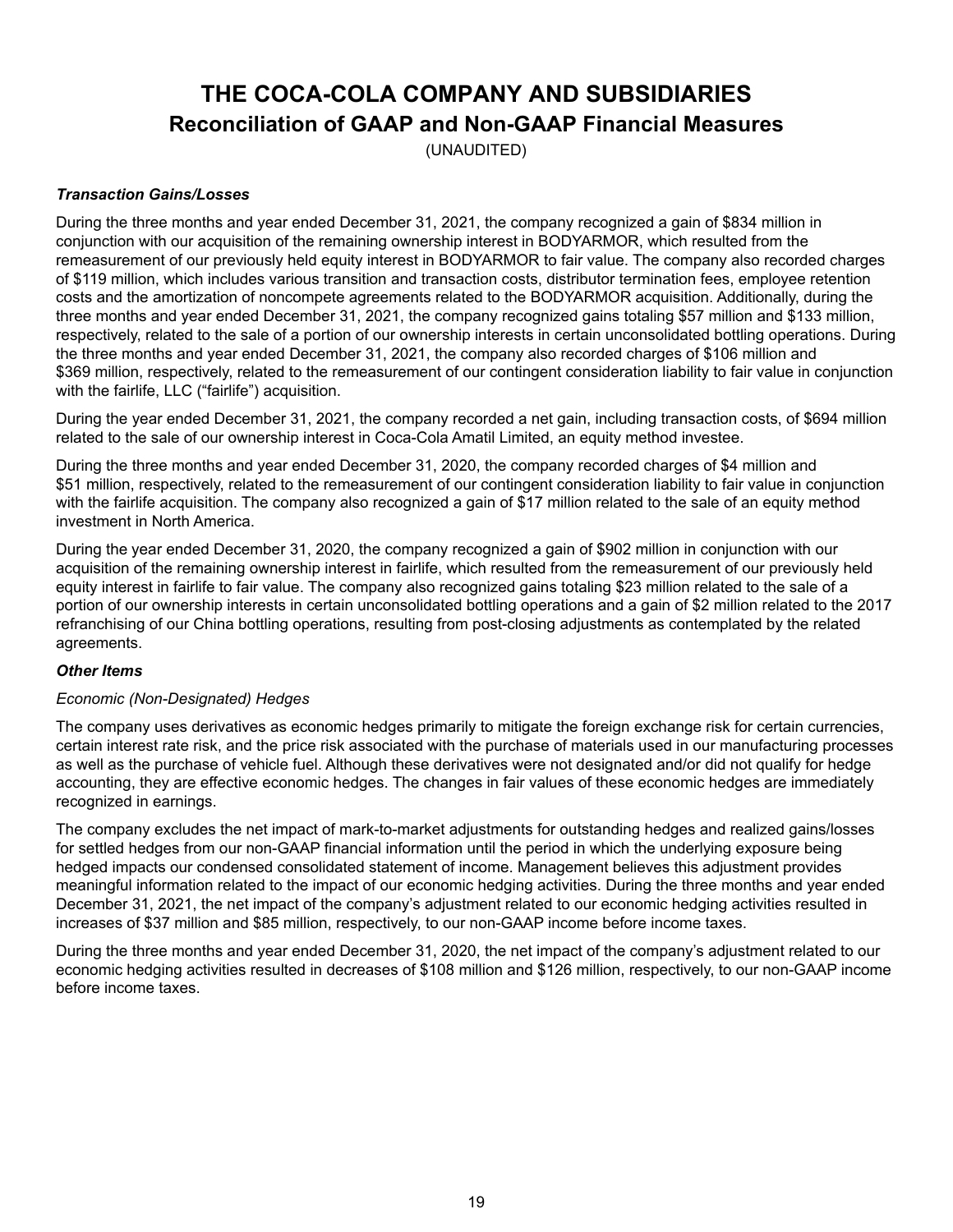(UNAUDITED)

### *Unrealized Gains and Losses on Equity and Trading Debt Securities*

The company excludes the net impact of unrealized gains and losses resulting from mark-to-market adjustments on our equity and trading debt securities from our non-GAAP financial information until the period in which the underlying securities are sold and the associated gains or losses are realized. Management believes this adjustment provides meaningful information related to the impact of our investments in equity and trading debt securities. During the three months and year ended December 31, 2021, the net impact of the company's adjustment related to unrealized gains and losses on our equity and trading debt securities resulted in decreases of \$85 million and \$362 million, respectively, to our non-GAAP income before income taxes.

During the three months and year ended December 31, 2020, the net impact of the company's adjustment related to unrealized gains and losses on our equity and trading debt securities resulted in decreases of \$257 million and \$132 million, respectively, to our non-GAAP income before income taxes.

### *Extinguishment of Long-Term Debt*

During the year ended December 31, 2021, the company recorded charges of \$650 million related to the extinguishment of long-term debt. During the three months and year ended December 31, 2020, the company recorded charges of \$79 million and \$484 million, respectively, related to the extinguishment of long-term debt.

### *Other*

During the three months and year ended December 31, 2021, the company recorded net charges of \$10 million and \$318 million, respectively, related to restructuring our manufacturing operations in the United States. During the three months and year ended December 31, 2021, the company also recorded charges of \$1 million and \$15 million, respectively, related to tax litigation.

During the three months and year ended December 31, 2020, the company recorded net charges of \$15 million and \$84 million, respectively, related to restructuring our manufacturing operations in the United States. During the three months and year ended December 31, 2020, the company also recorded a net gain of \$4 million and net charges of \$33 million, respectively, related to discontinuing our Odwalla juice business. Additionally, during the three months and year ended December 31, 2020, the company recorded charges of \$3 million related to tax litigation.

### *Certain Tax Matters*

During the three months and year ended December 31, 2021, the company recorded \$20 million and \$62 million, respectively, of excess tax benefits associated with the company's stock-based compensation arrangements. Additionally, during the three months and year ended December 31, 2021, the company recorded net tax expense of \$13 million and \$134 million, respectively, for changes to our uncertain tax positions, including interest and penalties, as well as for various discrete tax items, including the tax impact of agreed-upon audit issues, and recorded tax expense of \$88 million and \$111 million, respectively, associated with return to provision adjustments. Additionally, during the three months and year ended December 31, 2021, the company recorded net tax expense of \$78 million and \$255 million, respectively, related to changes in tax laws in the U.S. and certain foreign jurisdictions.

During the year ended December 31, 2021, the company recorded a tax benefit of \$28 million related to the reversal of a valuation allowance on an equity method investment.

During the three months and year ended December 31, 2020, the company recorded \$16 million and \$77 million, respectively, of excess tax benefits associated with the company's stock-based compensation arrangements. During the three months and year ended December 31, 2020, the company recorded net tax benefits of \$32 million and \$95 million, respectively, primarily associated with return to provision adjustments. During the three months and year ended December 31, 2020, the company also recorded net tax expense of \$488 million and \$458 million, respectively, for changes to our uncertain tax positions, including interest and penalties, as well as for various discrete tax items. During the three months and year ended December 31, 2020, the company recorded \$12 million and \$28 million, respectively, of net tax expense related to changes in tax laws in certain foreign jurisdictions. During the three months and year ended December 31, 2020, the company recorded a tax benefit of \$107 million related to the reversal of valuation allowances on certain equity investments.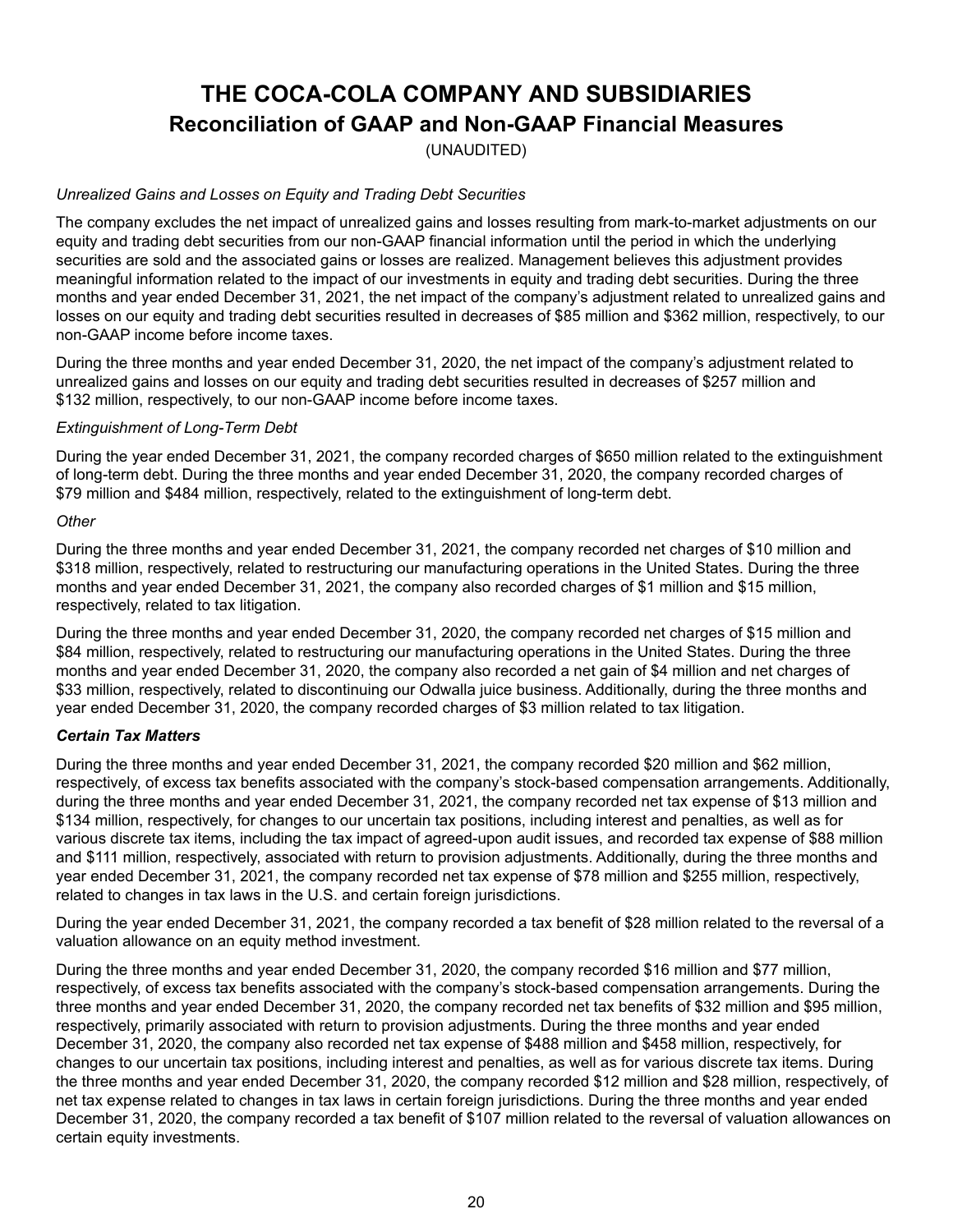(UNAUDITED)

(In millions except per share data)

|                                 | Three Months Ended December 31, 2021 |                          |                 |                 |                                                       |                               |                     |                     |  |
|---------------------------------|--------------------------------------|--------------------------|-----------------|-----------------|-------------------------------------------------------|-------------------------------|---------------------|---------------------|--|
|                                 | Net<br>operating<br>revenues         | Cost of<br>goods<br>sold | Gross<br>profit | Gross<br>margin | Selling,<br>general and<br>administrative<br>expenses | Other<br>operating<br>charges | Operating<br>income | Operating<br>margin |  |
| <b>Reported (GAAP)</b>          | 9,464                                | \$<br>4,088              | 5,376<br>\$     | $56.8\%$   \$   | $3,336$ \$                                            | 368 \$                        | 1,672               | 17.7%               |  |
| Items Impacting Comparability:  |                                      |                          |                 |                 |                                                       |                               |                     |                     |  |
| Asset Impairments               |                                      |                          |                 |                 |                                                       | (78)                          | 78                  |                     |  |
| <b>Strategic Realignment</b>    |                                      |                          |                 |                 |                                                       | (20)                          | 20                  |                     |  |
| Productivity and Reinvestment   |                                      |                          |                 |                 |                                                       | (44)                          | 44                  |                     |  |
| <b>Equity Investees</b>         |                                      |                          |                 |                 |                                                       |                               |                     |                     |  |
| <b>Transaction Gains/Losses</b> |                                      |                          |                 |                 |                                                       | (225)                         | 225                 |                     |  |
| Other Items                     | 6                                    | (46)                     | 52              |                 |                                                       | (1)                           | 53                  |                     |  |
| <b>Certain Tax Matters</b>      |                                      |                          |                 |                 |                                                       |                               |                     |                     |  |
| Comparable (Non-GAAP)           | \$<br>$9,470$ \$                     | $4,042$ \$               | 5,428           | $57.3\%$ \\$    | $3,336$ \$                                            |                               | 2,092<br>\$         | 22.1%               |  |
|                                 |                                      |                          |                 |                 |                                                       |                               |                     |                     |  |
|                                 | Three Months Ended December 31, 2020 |                          |                 |                 |                                                       |                               |                     |                     |  |
|                                 |                                      |                          |                 |                 | Selling,                                              |                               |                     |                     |  |

|                                      | Net<br>operating<br>revenues | Cost of<br>goods<br>sold | Gross<br>profit | Gross<br>margin | Selling,<br>general and<br>administrative<br>expenses | Other<br>operating<br>charges | Operating<br>income | Operating<br>margin |
|--------------------------------------|------------------------------|--------------------------|-----------------|-----------------|-------------------------------------------------------|-------------------------------|---------------------|---------------------|
| <b>Reported (GAAP)</b>               | $8,611$ \$                   | $3,578$ \$               | 5,033           | $58.5\%$   \$   | $2,589$ \$                                            | 106                           | \$<br>2,338         | 27.2%               |
| Items Impacting Comparability:       |                              |                          |                 |                 |                                                       |                               |                     |                     |
| Asset Impairments                    |                              |                          |                 |                 |                                                       |                               |                     |                     |
| <b>Strategic Realignment</b>         |                              |                          |                 |                 |                                                       | (81)                          | 81                  |                     |
| <b>Productivity and Reinvestment</b> |                              |                          |                 |                 |                                                       | (28)                          | 28                  |                     |
| <b>Equity Investees</b>              |                              |                          |                 |                 |                                                       |                               |                     |                     |
| Transaction Gains/Losses             |                              |                          |                 |                 |                                                       | (4)                           | 4                   |                     |
| Other Items                          | (8)                          | 83                       | (91)            |                 |                                                       |                               | (98)                |                     |
| Certain Tax Matters                  |                              |                          |                 |                 |                                                       |                               |                     |                     |
| Comparable (Non-GAAP)                | \$<br>$8,603$ \$             | 3,661                    | \$<br>4,942     | $57.4\%$ \\$    | $2,589$ \$                                            |                               | \$<br>2,353         | 27.3%               |
|                                      |                              |                          |                 |                 | Selling,                                              |                               |                     |                     |
|                                      | Net                          | Cost of                  |                 |                 | general and                                           | Other                         |                     |                     |

|                                                       | <b>Net</b><br>operating<br>revenues | Cost of<br>goods<br>sold | Gross<br>profit | general and<br>administrative<br>expenses | Other<br>operating<br>charges | Operating<br>income |
|-------------------------------------------------------|-------------------------------------|--------------------------|-----------------|-------------------------------------------|-------------------------------|---------------------|
| % Change — Reported (GAAP)                            | 10                                  | 14                       |                 | 29                                        | 249                           | (28)                |
| % Currency Impact                                     | (1)                                 | (1)                      | 0               | (1)                                       |                               | 2                   |
| % Change — Currency Neutral (Non-GAAP)                | 10                                  | 15                       |                 | 30                                        |                               | (31)                |
|                                                       |                                     |                          |                 |                                           |                               |                     |
| % Change - Comparable (Non-GAAP)                      | 10                                  | 10                       | 10              | 29                                        |                               | (11)                |
| % Comparable Currency Impact (Non-GAAP)               | 0                                   | (1)                      | 0               | (1)                                       |                               |                     |
| % Change — Comparable Currency Neutral (Non-<br>GAAP) | 10                                  | 12                       | 10              | 30                                        |                               | (12)                |
|                                                       |                                     |                          |                 |                                           |                               |                     |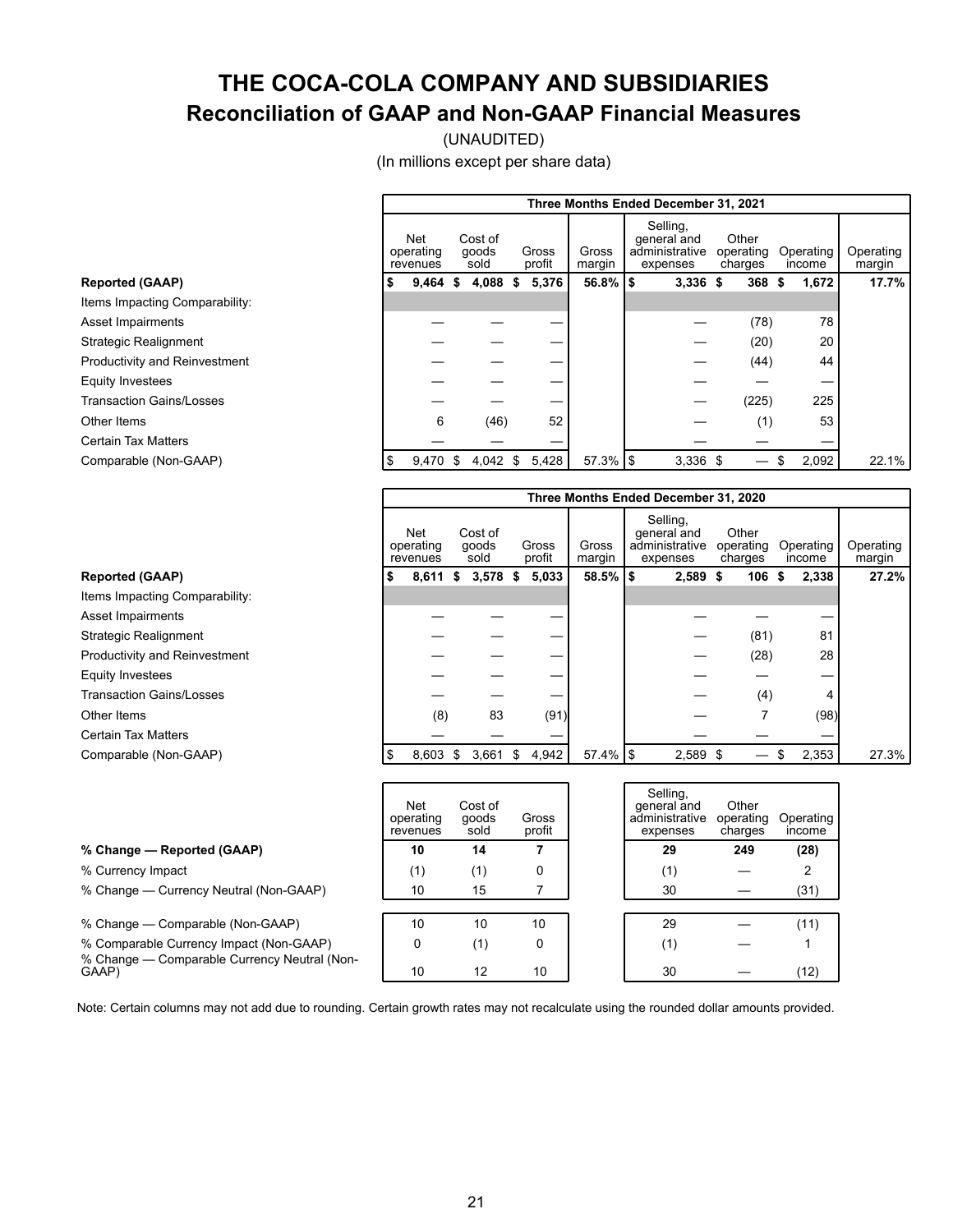**THE COCA-COLA COMPANY AND SUBSIDIARIES**

## **Reconciliation of GAAP and Non-GAAP Financial Measures**

(UNAUDITED)

(In millions except per share data)

|                                      | Three Months Ended December 31, 2021 |                     |                                                |                                      |                                      |                              |                       |    |                                   |                |                                              |
|--------------------------------------|--------------------------------------|---------------------|------------------------------------------------|--------------------------------------|--------------------------------------|------------------------------|-----------------------|----|-----------------------------------|----------------|----------------------------------------------|
|                                      |                                      | Interest<br>expense | Equity<br>income<br>$(\text{loss})$<br>$-$ net | Other<br>income<br>(loss)<br>$-$ net | Income<br>before<br>income<br>taxes  | Income<br>taxes <sup>1</sup> | Effective<br>tax rate |    | Net<br>income <sup>3</sup>        |                | <b>Diluted</b><br>net<br>income<br>per share |
| <b>Reported (GAAP)</b>               | \$                                   | 165S                |                                                | 302 \$1,080 \$                       | $2,960$ \$                           | 510                          | 17.3%                 | \$ | $2,414$ \$                        |                | 0.56                                         |
| Items Impacting Comparability:       |                                      |                     |                                                |                                      |                                      |                              |                       |    |                                   |                |                                              |
| <b>Asset Impairments</b>             |                                      |                     |                                                |                                      | 78                                   | 16                           |                       |    | 62                                |                | 0.01                                         |
| <b>Strategic Realignment</b>         |                                      |                     |                                                | 13                                   | 33                                   | 10                           |                       |    | 23                                |                | 0.01                                         |
| <b>Productivity and Reinvestment</b> |                                      |                     |                                                |                                      | 44                                   | 10                           |                       |    | 34                                |                | 0.01                                         |
| <b>Equity Investees</b>              |                                      |                     | 8                                              |                                      | 8                                    |                              |                       |    | 8                                 |                |                                              |
| <b>Transaction Gains/Losses</b>      |                                      |                     |                                                | (891)                                | (666)                                | 47                           |                       |    | (713)                             |                | (0.16)                                       |
| Other Items                          |                                      | 6                   |                                                | (84)                                 | (37)                                 | 13                           |                       |    | (50)                              |                | (0.01)                                       |
| <b>Certain Tax Matters</b>           |                                      |                     |                                                |                                      |                                      | (159)                        |                       |    | 159                               |                | 0.04                                         |
| Comparable (Non-GAAP)                | \$                                   | 171                 | \$<br>310 \$                                   | 118 \$                               | $2,420$ \$                           | 447                          | 18.4% <sup>2</sup>    | \$ | 1,937 \$                          |                | 0.45                                         |
|                                      |                                      |                     |                                                |                                      |                                      |                              |                       |    |                                   |                |                                              |
|                                      |                                      |                     |                                                |                                      |                                      |                              |                       |    |                                   |                |                                              |
|                                      |                                      |                     |                                                |                                      | Three Months Ended December 31, 2020 |                              |                       |    |                                   |                |                                              |
|                                      |                                      |                     | Equity<br>income                               | Other<br>income                      | Income<br>before                     |                              |                       |    |                                   | <b>Diluted</b> | net                                          |
|                                      |                                      | Interest            | (loss)                                         | $(\text{loss})$                      | income                               | Income                       | Effective             |    | Net                               |                | income                                       |
| <b>Reported (GAAP)</b>               | \$                                   | expense<br>310S     | $-$ net<br>204S                                | — net<br>53S                         | taxes                                | taxes <sup>1</sup><br>887    | tax rate<br>37.6%     | \$ | income <sup>3</sup><br>$1,456$ \$ |                | per share<br>0.34                            |
| Items Impacting Comparability:       |                                      |                     |                                                |                                      | $2,361$ \$                           |                              |                       |    |                                   |                |                                              |
| Asset Impairments                    |                                      |                     |                                                | 252                                  | 252                                  |                              |                       |    | 252                               |                | 0.06                                         |
| <b>Strategic Realignment</b>         |                                      |                     |                                                | 3                                    | 84                                   | 11                           |                       |    | 73                                |                | 0.02                                         |
| Productivity and Reinvestment        |                                      |                     |                                                |                                      | 28                                   | 6                            |                       |    | 22                                |                | 0.01                                         |
| <b>Equity Investees</b>              |                                      |                     | 88                                             |                                      | 88                                   | (4)                          |                       |    | 92                                |                | 0.02                                         |
| <b>Transaction Gains/Losses</b>      |                                      |                     |                                                | (17)                                 | (13)                                 | (4)                          |                       |    | (9)                               |                |                                              |
| Other Items                          |                                      | (79)                |                                                | (253)                                | (272)                                | (63)                         |                       |    | (209)                             |                | (0.05)                                       |
| <b>Certain Tax Matters</b>           |                                      |                     |                                                |                                      |                                      | (345)                        |                       |    | 345                               |                | 0.08                                         |

|                                  | Interest<br>expense | Eauitv<br>income<br>(loss)<br>— net | Other<br><b>Income</b><br>$(\text{loss})$<br>— net | Income<br>before<br>income<br>taxes | Income<br>taxes | Net<br>income | <b>Diluted</b><br>net<br>income<br>per share |
|----------------------------------|---------------------|-------------------------------------|----------------------------------------------------|-------------------------------------|-----------------|---------------|----------------------------------------------|
| % Change — Reported (GAAP)       | (47)                | 48                                  | 1.930                                              | 25                                  | (42)            | 66            | 65                                           |
| % Change — Comparable (Non-GAAP) | (26)                | 6                                   | 202                                                | (4)                                 | (9)             | (4)           | (5)                                          |

Note: Certain columns may not add due to rounding. Certain growth rates may not recalculate using the rounded dollar amounts provided.

<sup>1</sup> The income tax adjustments are the calculated income tax benefits (charges) at the applicable tax rate for each of the items impacting comparability with the exception of certain tax matters previously discussed.

 $^2$  This does not include the impact of the ongoing tax litigation with the U.S. Internal Revenue Service, if the company were not to prevail.

<sup>3</sup> This represents net income attributable to shareowners of The Coca-Cola Company.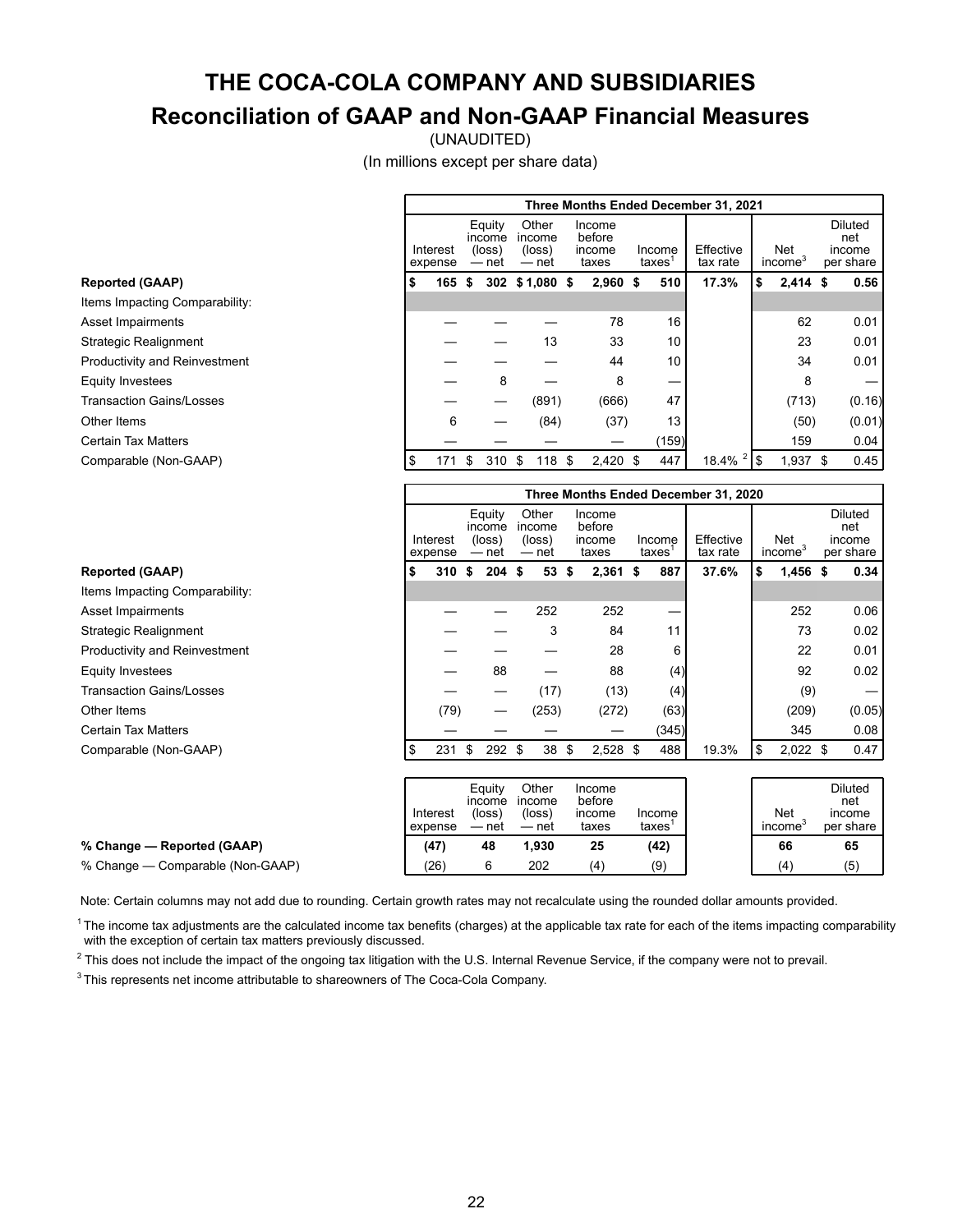(UNAUDITED)

(In millions except per share data)

|                                 | Year Ended December 31, 2021 |                          |                 |                 |                                                       |                               |                     |                     |  |
|---------------------------------|------------------------------|--------------------------|-----------------|-----------------|-------------------------------------------------------|-------------------------------|---------------------|---------------------|--|
|                                 | Net<br>operating<br>revenues | Cost of<br>goods<br>sold | Gross<br>profit | Gross<br>margin | Selling,<br>general and<br>administrative<br>expenses | Other<br>operating<br>charges | Operating<br>income | Operating<br>margin |  |
| <b>Reported (GAAP)</b>          | \$                           | 38,655 \$ 15,357         | \$23,298        | $60.3\%$ S      | $12,144$ \$                                           | 846                           | \$<br>10,308        | 26.7%               |  |
| Items Impacting Comparability:  |                              |                          |                 |                 |                                                       |                               |                     |                     |  |
| Asset Impairments               |                              |                          |                 |                 |                                                       | (78)                          | 78                  |                     |  |
| <b>Strategic Realignment</b>    |                              |                          |                 |                 |                                                       | (146)                         | 146                 |                     |  |
| Productivity and Reinvestment   |                              |                          |                 |                 |                                                       | (115)                         | 115                 |                     |  |
| <b>Equity Investees</b>         |                              |                          |                 |                 |                                                       |                               |                     |                     |  |
| <b>Transaction Gains/Losses</b> |                              |                          |                 |                 | (5)                                                   | (488)                         | 493                 |                     |  |
| Other Items                     | 3                            | 53                       | (50)            |                 |                                                       | (19)                          | (31)                |                     |  |
| <b>Certain Tax Matters</b>      |                              |                          |                 |                 |                                                       |                               |                     |                     |  |
| Comparable (Non-GAAP)           | \$                           | 38,658 \$15,410          | \$23,248        | $60.1\%$ \\$    | $12,139$ \$                                           | $\overline{\phantom{0}}$      | \$<br>11,109        | 28.7%               |  |
|                                 |                              |                          |                 |                 |                                                       |                               |                     |                     |  |
|                                 |                              |                          |                 |                 | Year Ended December 31, 2020                          |                               |                     |                     |  |
|                                 | Net<br>operating<br>revenues | Cost of<br>goods<br>sold | Gross<br>profit | Gross<br>margin | Selling,<br>general and<br>administrative<br>expenses | Other<br>operating<br>charges | Operating<br>income | Operating<br>margin |  |
| <b>Reported (GAAP)</b>          | \$                           | 33,014 \$13,433          | \$19,581        | 59.3%   \$      | $9,731$ \$                                            | 853                           | \$<br>8,997         | 27.3%               |  |
| Items Impacting Comparability:  |                              |                          |                 |                 |                                                       |                               |                     |                     |  |
| Asset Impairments               |                              |                          |                 |                 |                                                       | (238)                         | 238                 |                     |  |
| <b>Strategic Realignment</b>    |                              |                          |                 |                 |                                                       | (413)                         | 413                 |                     |  |

#### **Reported (GAA**

| Items Impacting Comparability:                                                                                                         |                              |                          |                          |              |                                                       |                               |                     |       |
|----------------------------------------------------------------------------------------------------------------------------------------|------------------------------|--------------------------|--------------------------|--------------|-------------------------------------------------------|-------------------------------|---------------------|-------|
| Asset Impairments                                                                                                                      |                              |                          |                          |              |                                                       | (238)                         | 238                 |       |
| <b>Strategic Realignment</b>                                                                                                           |                              |                          |                          |              |                                                       | (413)                         | 413                 |       |
| Productivity and Reinvestment                                                                                                          |                              |                          |                          |              |                                                       | (99)                          | 99                  |       |
| <b>Equity Investees</b>                                                                                                                |                              |                          |                          |              |                                                       |                               |                     |       |
| <b>Transaction Gains/Losses</b>                                                                                                        |                              |                          |                          |              |                                                       | (51)                          | 51                  |       |
| Other Items                                                                                                                            | (15)                         | 65                       | (80)                     |              |                                                       | (52)                          | (28)                |       |
| <b>Certain Tax Matters</b>                                                                                                             |                              |                          |                          |              |                                                       |                               |                     |       |
| Comparable (Non-GAAP)                                                                                                                  | 5                            |                          | 32,999 \$13,498 \$19,501 | $59.1\%$ \\$ | $9,731$ \$                                            | $\overline{\phantom{0}}$      | 9,770<br>\$         | 29.6% |
|                                                                                                                                        | Net<br>operating<br>revenues | Cost of<br>goods<br>sold | Gross<br>profit          |              | Selling,<br>general and<br>administrative<br>expenses | Other<br>operating<br>charges | Operating<br>income |       |
| % Change - Reported (GAAP)                                                                                                             | 17                           | 14                       | 19                       |              | 25                                                    | (1)                           | 15                  |       |
| % Currency Impact                                                                                                                      |                              |                          | 2                        |              | 2                                                     |                               | 2                   |       |
| % Change — Currency Neutral (Non-GAAP)                                                                                                 | 16                           | 14                       | 17                       |              | 23                                                    |                               | 13                  |       |
| % Change — Comparable (Non-GAAP)                                                                                                       | 17                           | 14                       | 19                       |              | 25                                                    |                               | 14                  |       |
| % Comparable Currency Impact (Non-GAAP)<br>% Change - Comparable Currency Neutral (Non-                                                |                              | 1                        | 2                        |              | 2                                                     |                               | 2                   |       |
| GAAP)                                                                                                                                  | 16                           | 13                       | 18                       |              | 23                                                    |                               | 12                  |       |
| Note: Certain columns may not add due to rounding. Certain growth rates may not recalculate using the rounded dollar amounts provided. |                              |                          |                          |              |                                                       |                               |                     |       |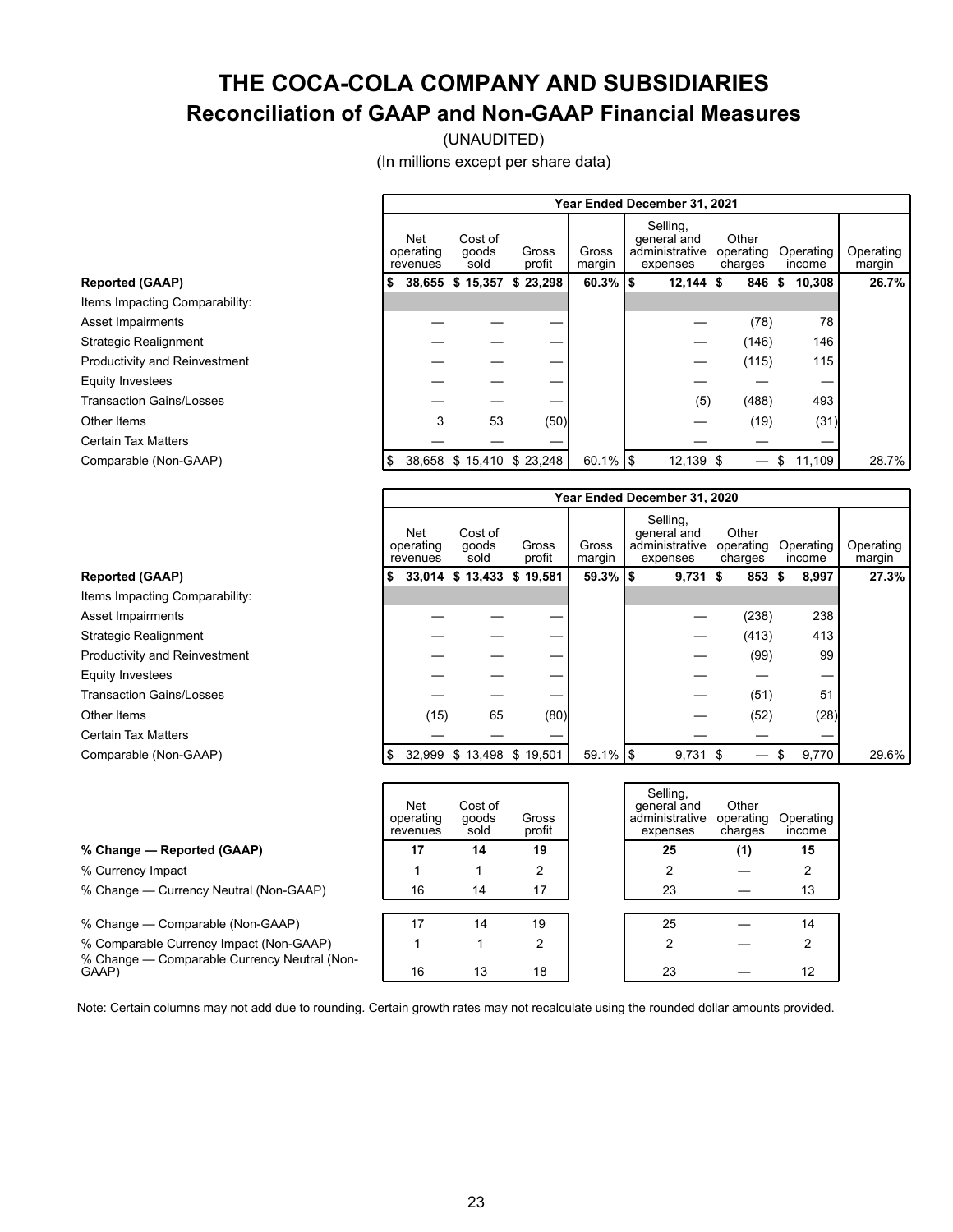**THE COCA-COLA COMPANY AND SUBSIDIARIES**

## **Reconciliation of GAAP and Non-GAAP Financial Measures**

(UNAUDITED)

(In millions except per share data)

Ē

|                                 | Year Ended December 31, 2021 |                                              |                                    |                                     |                              |                       |     |                                   |                                              |        |
|---------------------------------|------------------------------|----------------------------------------------|------------------------------------|-------------------------------------|------------------------------|-----------------------|-----|-----------------------------------|----------------------------------------------|--------|
|                                 | Interest<br>expense          | Equity<br>income<br>$(\text{loss})$<br>— net | Other<br>income<br>(loss)<br>— net | Income<br>before<br>income<br>taxes | Income<br>taxes <sup>1</sup> | Effective<br>tax rate |     | Net<br>income <sup>3</sup>        | <b>Diluted</b><br>net<br>income<br>per share |        |
| <b>Reported (GAAP)</b>          |                              | $$1,597$ $$1,438$                            | $$2,000$ \$                        | 12,425 \$ 2,621                     |                              | 21.1%                 | \$  | $9,771$ \$                        |                                              | 2.25   |
| Items Impacting Comparability:  |                              |                                              |                                    |                                     |                              |                       |     |                                   |                                              |        |
| <b>Asset Impairments</b>        |                              |                                              |                                    | 78                                  | 16                           |                       |     | 62                                |                                              | 0.01   |
| <b>Strategic Realignment</b>    |                              |                                              | 117                                | 263                                 | 60                           |                       |     | 203                               |                                              | 0.05   |
| Productivity and Reinvestment   |                              |                                              |                                    | 115                                 | 29                           |                       |     | 86                                |                                              | 0.02   |
| <b>Equity Investees</b>         |                              | 13                                           |                                    | 13                                  | (10)                         |                       |     | 23                                |                                              | 0.01   |
| <b>Transaction Gains/Losses</b> |                              |                                              | (1,666)                            | (1, 173)                            | (138)                        |                       |     | (1,035)                           |                                              | (0.24) |
| Other Items                     | (821)                        |                                              | (84)                               | 706                                 | 140                          |                       |     | 566                               |                                              | 0.13   |
| <b>Certain Tax Matters</b>      |                              |                                              |                                    |                                     | (410)                        |                       |     | 410                               |                                              | 0.09   |
| Comparable (Non-GAAP)           | Ι\$                          | 776 \$1,451                                  | \$                                 | 367 \$ 12,427 \$ 2,308              |                              | 18.6% <sup>2</sup>    | Ι\$ | 10,086 \$                         |                                              | 2.32   |
|                                 |                              |                                              |                                    |                                     |                              |                       |     |                                   |                                              |        |
|                                 |                              |                                              | Other                              | Year Ended December 31, 2020        |                              |                       |     |                                   |                                              |        |
|                                 |                              |                                              |                                    | Income                              |                              |                       |     |                                   | <b>Diluted</b>                               |        |
|                                 | Interest<br>expense          | Equity<br>income<br>(loss)<br>— net          | income<br>(loss)<br>— net          | before<br>income<br>taxes           | Income<br>taxes $1$          | Effective<br>tax rate |     | Net                               | net<br>income<br>per share                   |        |
| <b>Reported (GAAP)</b>          | $$1.437$ \$                  | 978                                          | \$<br>841 \$                       |                                     | 9,749 \$ 1,981               | 20.3%                 | \$  | income <sup>3</sup><br>$7,747$ \$ |                                              | 1.79   |
| Items Impacting Comparability:  |                              |                                              |                                    |                                     |                              |                       |     |                                   |                                              |        |
| Asset Impairments               |                              |                                              | 316                                | 554                                 | 61                           |                       |     | 493                               |                                              | 0.11   |
| <b>Strategic Realignment</b>    |                              |                                              | 14                                 | 427                                 | 93                           |                       |     | 334                               |                                              | 0.08   |
| Productivity and Reinvestment   |                              |                                              |                                    | 99                                  | 22                           |                       |     | 77                                |                                              | 0.02   |
| <b>Equity Investees</b>         |                              | 216                                          |                                    | 216                                 |                              |                       |     | 216                               |                                              | 0.05   |
| <b>Transaction Gains/Losses</b> |                              |                                              | (944)                              | (893)                               | 40                           |                       |     | (933)                             |                                              | (0.22) |
| Other Items                     | (484)                        |                                              | (110)                              | 346                                 | 52                           |                       |     | 294                               |                                              | 0.07   |
| <b>Certain Tax Matters</b>      |                              |                                              |                                    |                                     | (207)                        |                       |     | 207                               |                                              | 0.05   |
| Comparable (Non-GAAP)           | \$                           | 953 \$1,194 \$                               | 117S                               | 10,498 \$                           | 2,042                        | 19.5%                 | \$  | 8,435 \$                          |                                              | 1.95   |
|                                 |                              |                                              |                                    |                                     |                              |                       |     |                                   |                                              |        |

|                                  | ınterest<br>expense | (IOSS)<br>— net | (IOSS)<br>— net | income<br>taxes | income<br>taxes | <b>Net</b><br><i>income</i> | income<br>per share |
|----------------------------------|---------------------|-----------------|-----------------|-----------------|-----------------|-----------------------------|---------------------|
| % Change — Reported (GAAP)       |                     | 47              | 138             | 27              | 32              | 26                          | 26                  |
| % Change — Comparable (Non-GAAP) | (19)                | 22              | 212             |                 |                 | 20                          | 19                  |

Note: Certain columns may not add due to rounding. Certain growth rates may not recalculate using the rounded dollar amounts provided.

<sup>1</sup> The income tax adjustments are the calculated income tax benefits (charges) at the applicable tax rate for each of the items impacting comparability with the exception of certain tax matters previously discussed.

 $^2$  This does not include the impact of the ongoing tax litigation with the U.S. Internal Revenue Service, if the company were not to prevail.

<sup>3</sup> This represents net income attributable to shareowners of The Coca-Cola Company.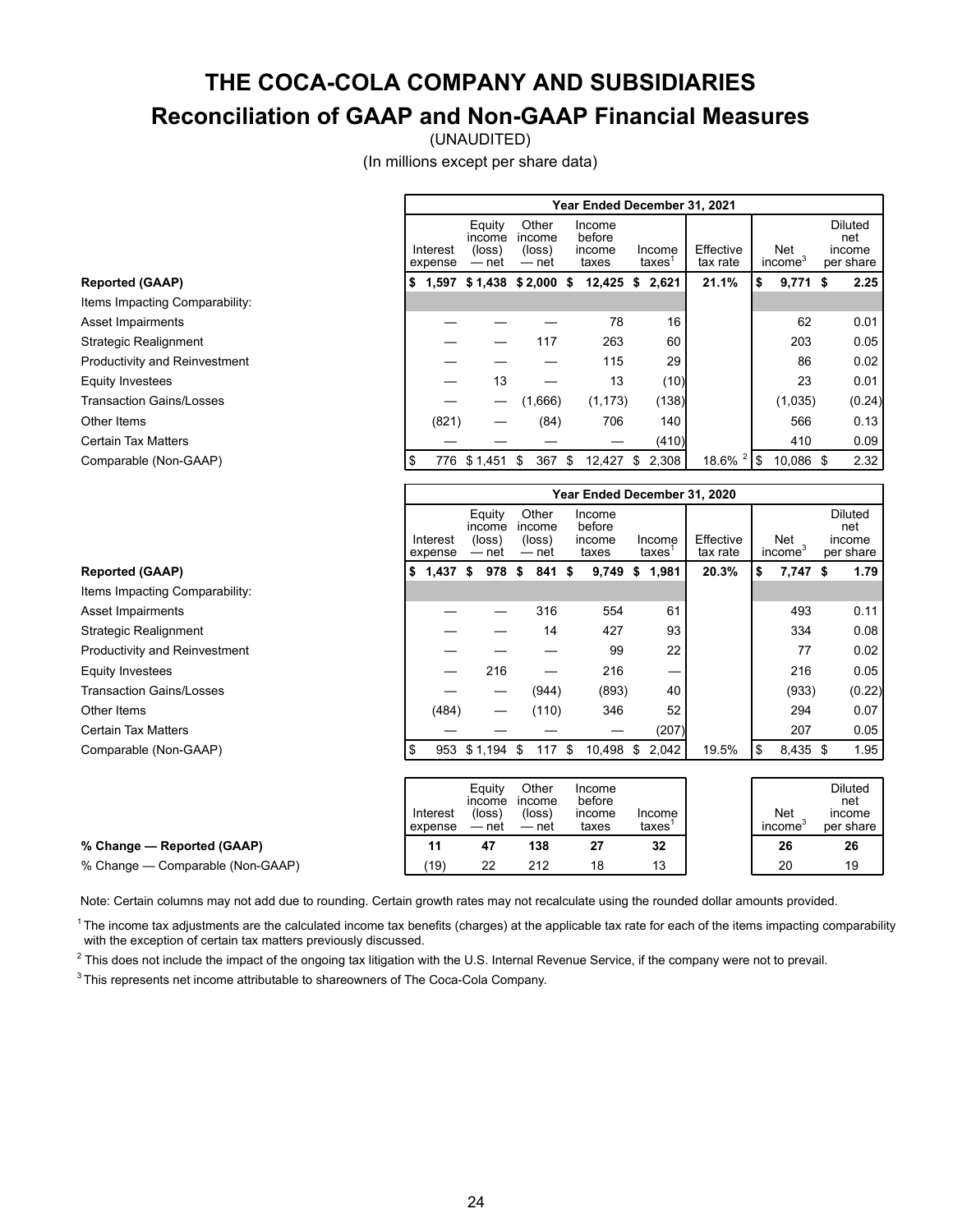(UNAUDITED)

### **Diluted Net Income Per Share:**

|                                                      | <b>Three Months Ended</b><br>December 31, 2021 |
|------------------------------------------------------|------------------------------------------------|
| % Change — Reported (GAAP)                           | 65                                             |
| % Currency Impact                                    | 4                                              |
| % Change — Currency Neutral (Non-GAAP)               | 62                                             |
|                                                      |                                                |
| % Impact of Items Impacting Comparability (Non-GAAP) | 70                                             |
| % Change — Comparable (Non-GAAP)                     | (5)                                            |
| % Comparable Currency Impact (Non-GAAP)              | 2                                              |
| % Change — Comparable Currency Neutral (Non-GAAP)    | (6)                                            |

|                                                      | <b>Year Ended</b><br>December 31, 2021 |
|------------------------------------------------------|----------------------------------------|
| % Change — Reported (GAAP)                           | 26                                     |
| % Currency Impact                                    | 2                                      |
| % Change — Currency Neutral (Non-GAAP)               | 23                                     |
| % Impact of Items Impacting Comparability (Non-GAAP) |                                        |
| % Change — Comparable (Non-GAAP)                     | 19                                     |
| % Comparable Currency Impact (Non-GAAP)              | $\mathfrak{p}$                         |
| % Change — Comparable Currency Neutral (Non-GAAP)    | 17                                     |

 $\Gamma$ 

٦

Note: Certain columns may not add due to rounding.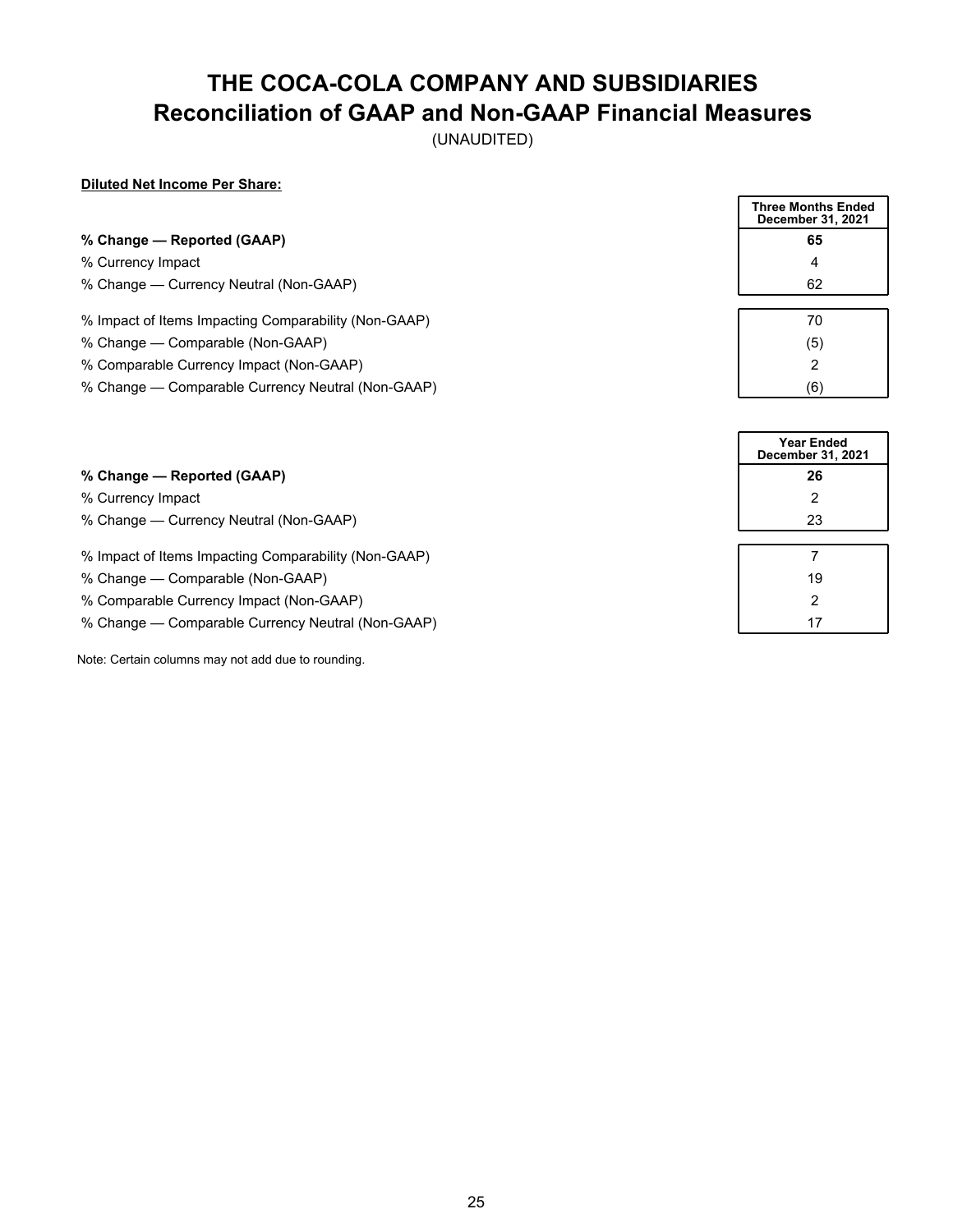(UNAUDITED)

(In millions)

**Net Operating Revenues by Operating Segment and Corporate:**

|                                                               |                                    |                                      |                            |                      |                    | Three Months Ended December 31, 2021     |             |                                    |                                                 |  |  |
|---------------------------------------------------------------|------------------------------------|--------------------------------------|----------------------------|----------------------|--------------------|------------------------------------------|-------------|------------------------------------|-------------------------------------------------|--|--|
|                                                               | Europe,<br>Middle East<br>& Africa | Latin<br>America                     | North<br>America           | Asia<br>Pacific      | Global<br>Ventures | <b>Bottling</b><br>Investments Corporate |             |                                    | Eliminations Consolidated                       |  |  |
| <b>Reported (GAAP)</b>                                        | \$<br>1.638                        | \$1,030                              | $$3,393$ $$1,012$ $$$      |                      | 775 \$             | $1,904$ \$                               | 26S         | $(314)$ \$                         | 9,464                                           |  |  |
| Items Impacting Comparability:                                |                                    |                                      |                            |                      |                    |                                          |             |                                    |                                                 |  |  |
| Other Items                                                   | 6                                  | 1                                    |                            | (1)                  |                    |                                          |             |                                    | 6                                               |  |  |
| Comparable (Non-GAAP)                                         | \$<br>1.644                        | $\mathbb{S}$<br>1,031                |                            | \$ 3,393 \$ 1,011 \$ | 775 \$             | $1,904$ \$                               | 26S         | $(314)$ \$                         | 9,470                                           |  |  |
|                                                               |                                    | Three Months Ended December 31, 2020 |                            |                      |                    |                                          |             |                                    |                                                 |  |  |
|                                                               | Europe,<br>Middle East<br>& Africa | Latin<br>America                     | North<br>America           | Asia<br>Pacific      | Global<br>Ventures | <b>Bottling</b>                          |             |                                    | Investments Corporate Eliminations Consolidated |  |  |
| <b>Reported (GAAP)</b>                                        | \$                                 | 1,429 \$ 1,005 \$ 2,891 \$ 1,077 \$  |                            |                      | 610 \$             | 1,869 \$                                 | $21$ \$     | $(291)$ \$                         | 8,611                                           |  |  |
| Items Impacting Comparability:                                |                                    |                                      |                            |                      |                    |                                          |             |                                    |                                                 |  |  |
| Other Items                                                   | (4)                                | (3)                                  | (1)                        |                      |                    |                                          |             |                                    | (8)                                             |  |  |
| Comparable (Non-GAAP)                                         | \$<br>$1,425$ \$                   |                                      | 1,002 \$ 2,890 \$ 1,077 \$ |                      | 610 \$             | 1,869 \$                                 | 21S         | $(291)$ \$                         | 8,603                                           |  |  |
|                                                               |                                    |                                      |                            |                      |                    |                                          |             |                                    |                                                 |  |  |
|                                                               | Europe,<br>Middle East<br>& Africa | Latin<br>America                     | North<br>America           | Asia<br>Pacific      | Global<br>Ventures | <b>Bottling</b>                          |             | Investments Corporate Eliminations | Consolidated                                    |  |  |
| % Change - Reported (GAAP)                                    | 15                                 | $\mathbf{2}$                         | 17                         | (6)                  | 27                 | $\mathbf{2}$                             | 24          | (8)                                | 10                                              |  |  |
| % Currency Impact                                             | (2)                                | 1                                    | 0                          | (3)                  | $\overline{c}$     | (1)                                      | (1)         |                                    | (1)                                             |  |  |
| % Change - Currency Neutral<br>(Non-GAAP)                     | 17                                 | 2                                    | 17                         | (3)                  | 25                 | 3                                        | 25          |                                    | 10                                              |  |  |
| % Acquisitions, Divestitures and<br><b>Structural Changes</b> | 0                                  | $\Omega$                             | 3                          | $\Omega$             | 0                  | 0                                        | $\mathbf 0$ |                                    | 1                                               |  |  |
| % Change — Organic Revenues<br>(Non-GAAP)                     | 17                                 | 2                                    | 14                         | (3)                  | 25                 | 3                                        | 25          |                                    | 9                                               |  |  |
| % Change — Comparable (Non-GAAP)                              | 15                                 | 3                                    | 17                         | (6)                  | 27                 | $\overline{2}$                           | 24          |                                    | 10                                              |  |  |
| % Comparable Currency Impact<br>(Non-GAAP)                    | (1)                                | 1                                    | 0                          | (3)                  | 2                  | (1)                                      | (1)         |                                    | 0                                               |  |  |
| % Change — Comparable Currency<br>Neutral (Non-GAAP)          | 17                                 | $\overline{2}$                       | 17                         | (3)                  | 25                 | 3                                        | 25          |                                    | 10                                              |  |  |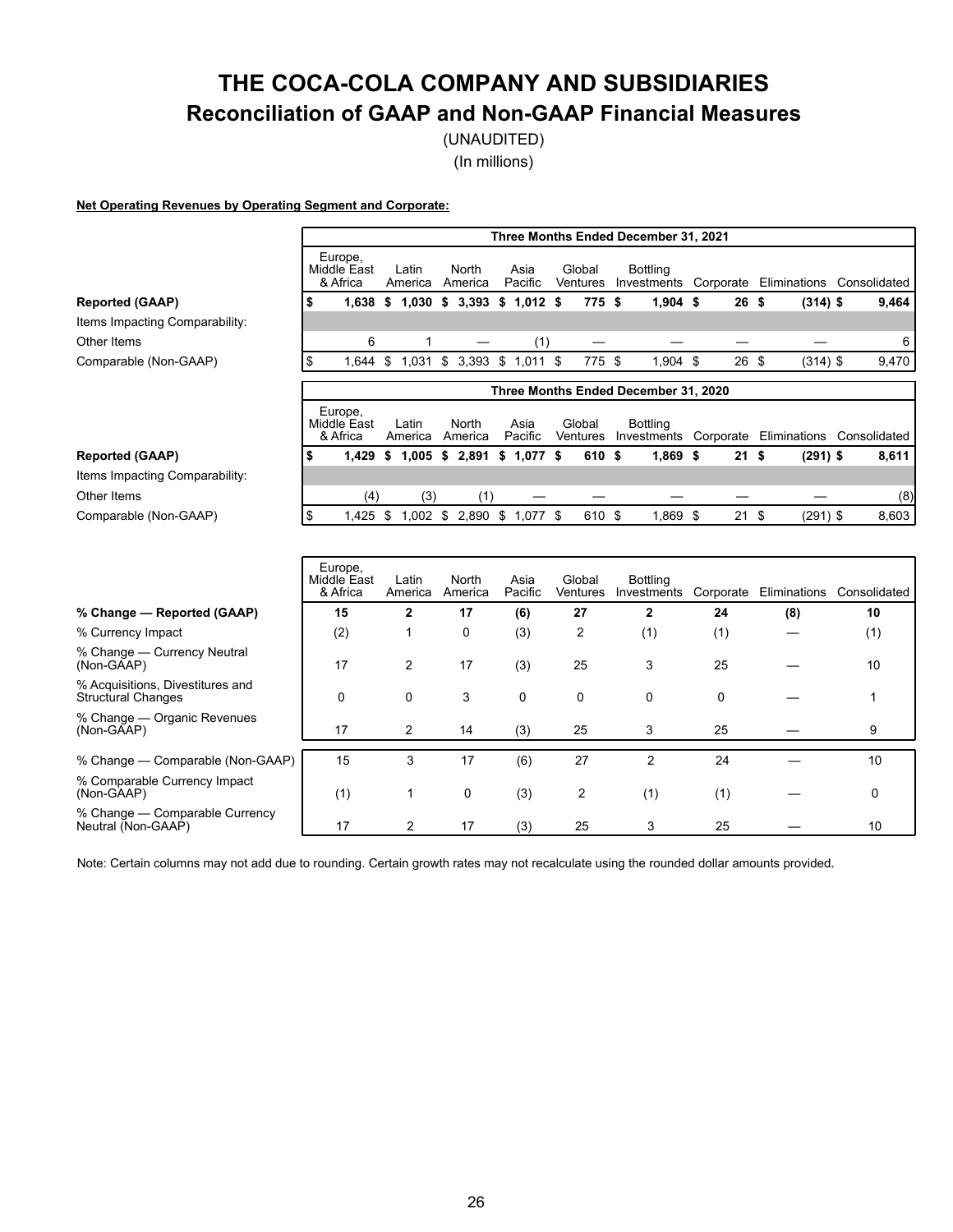(UNAUDITED)

(In millions)

**Net Operating Revenues by Operating Segment and Corporate:**

|                                                               |                                    |                                              |                                     |                 |                    |  | Year Ended December 31, 2021             |                 |                                                 |                                                 |  |  |
|---------------------------------------------------------------|------------------------------------|----------------------------------------------|-------------------------------------|-----------------|--------------------|--|------------------------------------------|-----------------|-------------------------------------------------|-------------------------------------------------|--|--|
|                                                               | Europe,<br>Middle East<br>& Africa | Latin<br>America                             | North<br>America                    | Asia<br>Pacific | Global<br>Ventures |  | <b>Bottling</b><br>Investments Corporate |                 |                                                 | Eliminations Consolidated                       |  |  |
| <b>Reported (GAAP)</b>                                        | \$<br>7.193                        | \$4.143                                      | \$13,190 \$5,291                    |                 | $$2,805$ \$        |  | $7,203$ \$                               | 85 \$           | $(1,255)$ \$                                    | 38,655                                          |  |  |
| Items Impacting Comparability:                                |                                    |                                              |                                     |                 |                    |  |                                          |                 |                                                 |                                                 |  |  |
| Other Items                                                   |                                    | 6                                            |                                     | (3)             |                    |  |                                          |                 |                                                 | 3                                               |  |  |
| Comparable (Non-GAAP)                                         | \$<br>7.199                        |                                              | \$4,143 \$13,190 \$5,288 \$2,805 \$ |                 |                    |  | $7.203$ \$                               | 85 \$           | $(1,255)$ \$                                    | 38,658                                          |  |  |
|                                                               |                                    | Year Ended December 31, 2020                 |                                     |                 |                    |  |                                          |                 |                                                 |                                                 |  |  |
|                                                               | Europe,<br>Middle East<br>& Africa | Latin<br>America                             | North<br>America                    | Asia<br>Pacific | Global<br>Ventures |  | <b>Bottling</b>                          |                 |                                                 | Investments Corporate Eliminations Consolidated |  |  |
| <b>Reported (GAAP)</b>                                        | \$                                 | 6,057 \$ 3,499 \$11,477 \$ 4,722 \$ 1,991 \$ |                                     |                 |                    |  | $6,265$ \$                               | 46 \$           | $(1,043)$ \$                                    | 33,014                                          |  |  |
| Items Impacting Comparability:                                |                                    |                                              |                                     |                 |                    |  |                                          |                 |                                                 |                                                 |  |  |
| Other Items                                                   |                                    | (9)<br>1                                     | 1                                   | 1               |                    |  |                                          | (9)             |                                                 | (15)                                            |  |  |
| Comparable (Non-GAAP)                                         | \$<br>$6.048$ \$                   |                                              | 3,500 \$11,478 \$4,723 \$           |                 | 1,991 \$           |  | $6,265$ \$                               | 37 <sup>5</sup> | $(1,043)$ \$                                    | 32,999                                          |  |  |
|                                                               |                                    |                                              |                                     |                 |                    |  |                                          |                 |                                                 |                                                 |  |  |
|                                                               | Europe,<br>Middle East<br>& Africa | Latin<br>America                             | North<br>America                    | Asia<br>Pacific | Global<br>Ventures |  | <b>Bottling</b>                          |                 | Investments Corporate Eliminations Consolidated |                                                 |  |  |
| % Change - Reported (GAAP)                                    | 19                                 | 18                                           | 15                                  | 12              | 41                 |  | 15                                       | 84              | (20)                                            | 17                                              |  |  |
| % Currency Impact                                             | 1                                  | $\Omega$                                     | 0                                   | 3               | $\overline{7}$     |  | $\overline{2}$                           | (17)            |                                                 | 1                                               |  |  |
| % Change - Currency Neutral<br>(Non-GAAP)                     | 18                                 | 19                                           | 15                                  | 9               | 34                 |  | 13                                       | 101             |                                                 | 16                                              |  |  |
| % Acquisitions, Divestitures and<br><b>Structural Changes</b> | $\Omega$                           | $\Omega$                                     | 0                                   | $\Omega$        | $\Omega$           |  | $\Omega$                                 | 0               |                                                 | $\Omega$                                        |  |  |
| % Change — Organic Revenues<br>(Non-GAAP)                     | 18                                 | 19                                           | 14                                  | 9               | 34                 |  | 13                                       | 101             |                                                 | 16                                              |  |  |
| % Change — Comparable (Non-GAAP)                              | 19                                 | 18                                           | 15                                  | 12              | 41                 |  | 15                                       | 124             |                                                 | 17                                              |  |  |
| % Comparable Currency Impact<br>(Non-GAAP)                    | $\mathbf{1}$                       | $\Omega$                                     | $\Omega$                            | 3               | $\overline{7}$     |  | $\overline{2}$                           | 1               |                                                 | 1                                               |  |  |
| % Change - Comparable Currency<br>Neutral (Non-GAAP)          | 18                                 | 19                                           | 15                                  | 9               | 34                 |  | 13                                       | 124             |                                                 | 16                                              |  |  |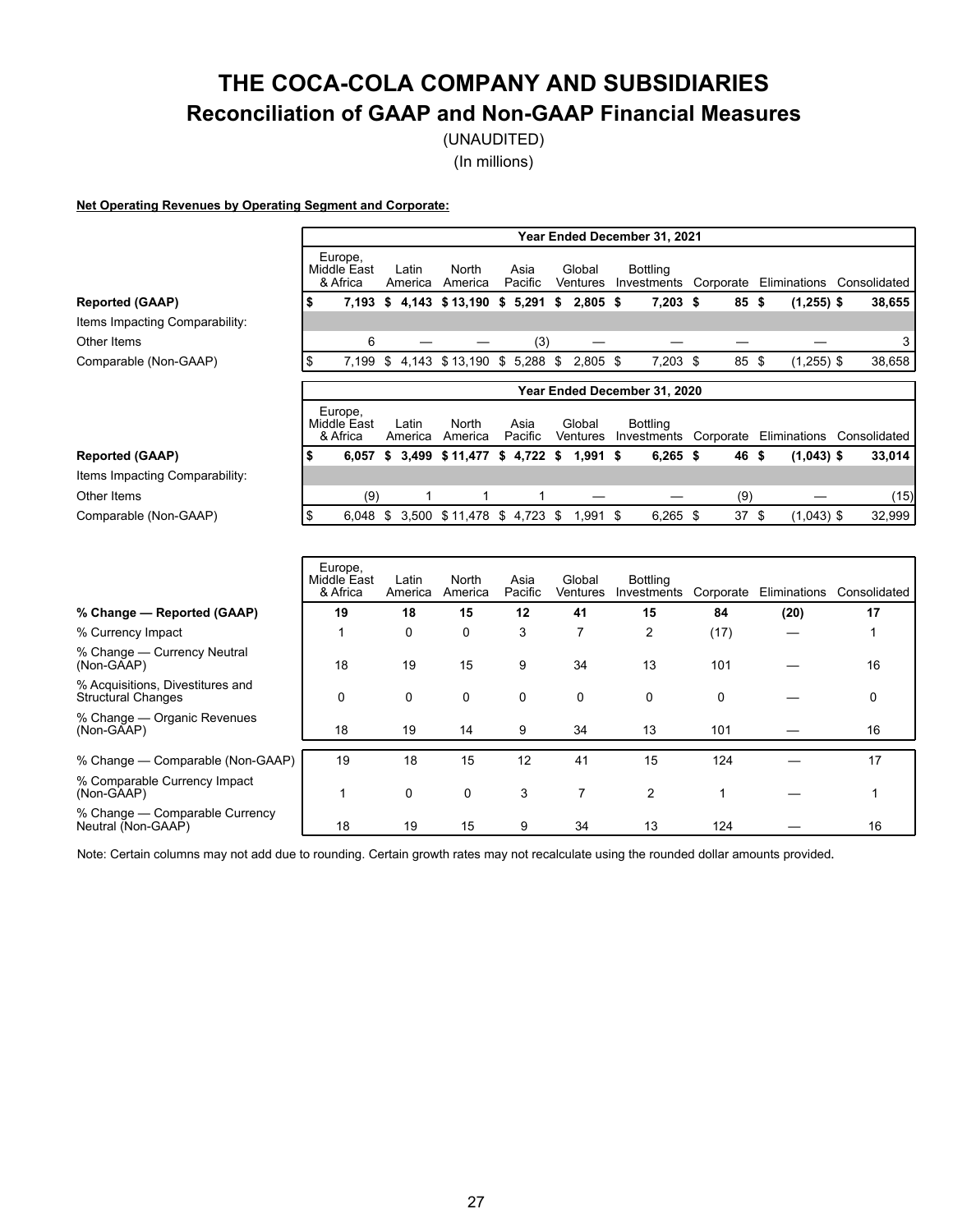(UNAUDITED)

(In millions)

### **Operating Income (Loss) by Operating Segment and Corporate:**

f

|                                      |                                    |                  |         |       |     |                 |                    | Three Months Ended December 31, 2021 |                    |              |
|--------------------------------------|------------------------------------|------------------|---------|-------|-----|-----------------|--------------------|--------------------------------------|--------------------|--------------|
|                                      | Europe,<br>Middle East<br>& Africa | Latin<br>America | America | North |     | Asia<br>Pacific | Global<br>Ventures | <b>Bottling</b><br>Investments       | Corporate          | Consolidated |
| <b>Reported (GAAP)</b>               | 745 \$                             | 592 \$           |         | 721   | \$  | 279 \$          |                    | 78 \$<br>159                         | $(902)$ \$<br>- \$ | 1,672        |
| Items Impacting Comparability:       |                                    |                  |         |       |     |                 |                    |                                      |                    |              |
| Asset Impairments                    | 78                                 |                  |         |       |     |                 |                    |                                      |                    | 78           |
| Strategic Realignment                |                                    |                  |         |       |     | (1)             |                    |                                      | 21                 | 20           |
| <b>Productivity and Reinvestment</b> |                                    |                  |         |       |     |                 |                    |                                      | 44                 | 44           |
| <b>Transaction Gains/Losses</b>      |                                    |                  |         | 21    |     |                 |                    |                                      | 204                | 225          |
| Other Items                          | 6                                  |                  |         | 32    |     | (1)             |                    | 13                                   |                    | 53           |
| Comparable (Non-GAAP)                | 829 \$                             | 593 \$           |         | 774   | -\$ | 277S            |                    | 79 \$<br>172 \$                      | $(632)$ \$         | 2,092        |

|                                 |                                    |     |                  |        |                  |      |                 |                    | Three Months Ended December 31, 2020 |                  |              |
|---------------------------------|------------------------------------|-----|------------------|--------|------------------|------|-----------------|--------------------|--------------------------------------|------------------|--------------|
|                                 | Europe,<br>Middle East<br>& Africa |     | Latin<br>America |        | North<br>America |      | Asia<br>Pacific | Global<br>Ventures | <b>Bottling</b><br>Investments       | Corporate        | Consolidated |
| <b>Reported (GAAP)</b>          |                                    | 735 | - \$             | 590 \$ | 868              | - \$ | 406 \$          | $(9)$ \$           | 178                                  | $(430)$ \$<br>\$ | 2,338        |
| Items Impacting Comparability:  |                                    |     |                  |        |                  |      |                 |                    |                                      |                  |              |
| Asset Impairments               |                                    |     |                  |        |                  |      |                 |                    |                                      |                  |              |
| <b>Strategic Realignment</b>    |                                    | 37  |                  | (3)    | (6)              |      | (1)             | 4                  | 21                                   | 29               | 81           |
| Productivity and Reinvestment   |                                    | (2) |                  |        |                  |      |                 |                    |                                      | 30               | 28           |
| <b>Transaction Gains/Losses</b> |                                    |     |                  |        |                  |      |                 |                    |                                      | 4                | 4            |
| Other Items                     |                                    | (4) |                  | (3)    | (80)             |      |                 |                    | (15)                                 | 3                | (98)         |
| Comparable (Non-GAAP)           |                                    | 766 | -\$              | 584 \$ | 782 \$           |      | 405 \$          | $(4)$ \$           | 184 \$                               | $(364)$ \$       | 2,353        |

|                                                         | Europe,<br>Middle East<br>& Africa | Latin<br>America | North<br>America | Asia<br>Pacific | Global<br>Ventures | <b>Bottling</b><br>Investments | Corporate | Consolidated |
|---------------------------------------------------------|------------------------------------|------------------|------------------|-----------------|--------------------|--------------------------------|-----------|--------------|
| % Change — Reported (GAAP)                              |                                    | 0                | (17)             | (31)            |                    | (11)                           | (110)     | (28)         |
| % Currency Impact                                       | 4                                  | 3                | 0                | (2)             |                    | 5                              | 0         | 2            |
| % Change — Currency Neutral (Non-GAAP)                  | (3)                                | (3)              | (17)             | (29)            |                    | (16)                           | (110)     | (31)         |
| % Impact of Items Impacting Comparability<br>(Non-GAAP) | (7)                                | (1)              | (16)             | $\Omega$        |                    | (4)                            | (37)      | (17)         |
| % Change — Comparable (Non-GAAP)                        | 8                                  |                  | (1)              | (31)            |                    | (7)                            | (73)      | (11)         |
| % Comparable Currency Impact (Non-GAAP)                 | $\Omega$                           | 4                |                  | (3)             |                    | 5                              | 0         |              |
| % Change — Comparable Currency Neutral<br>(Non-GAAP)    | Я                                  | (3)              | (1)              | (29)            |                    | (12)                           | (73)      | (12)         |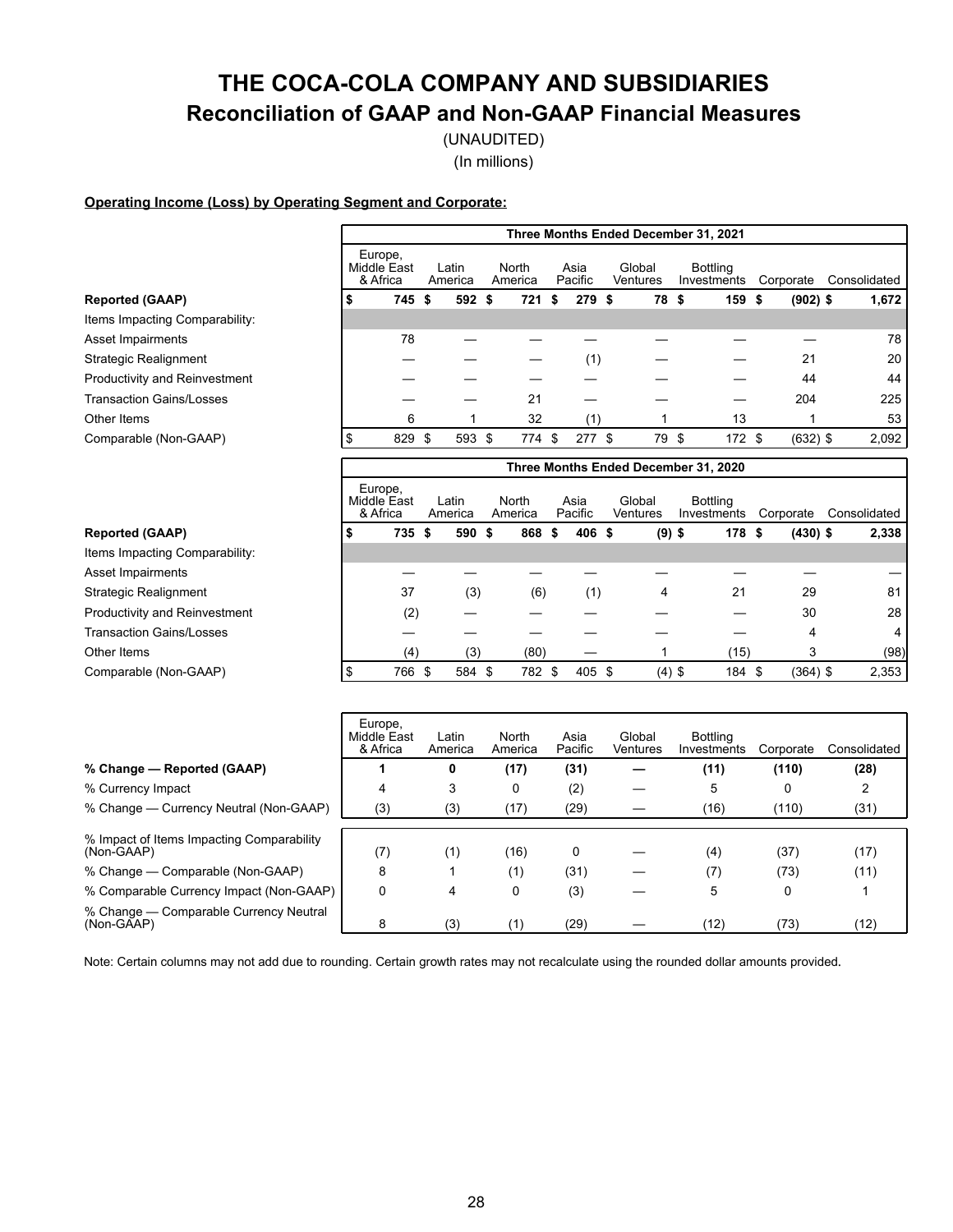(UNAUDITED)

(In millions)

### **Operating Income (Loss) by Operating Segment and Corporate:**

|                                 |                                    |     |                  |                  |                   | Year Ended December 31, 2021 |                                |                    |              |
|---------------------------------|------------------------------------|-----|------------------|------------------|-------------------|------------------------------|--------------------------------|--------------------|--------------|
|                                 | Europe,<br>Middle East<br>& Africa |     | Latin<br>America | North<br>America | Asia<br>Pacific   | Global<br>Ventures           | <b>Bottling</b><br>Investments | Corporate          | Consolidated |
| <b>Reported (GAAP)</b>          | 3.735                              | \$  | $2,534$ \$       | 3,331            | $$2,325$ \$       | $293$ \$                     | 473                            | $(2,383)$ \$<br>S. | 10,308       |
| Items Impacting Comparability:  |                                    |     |                  |                  |                   |                              |                                |                    |              |
| Asset Impairments               | 78                                 |     |                  |                  |                   |                              |                                |                    | 78           |
| Strategic Realignment           | 63                                 |     | 11               | 14               | 12                |                              |                                | 46                 | 146          |
| Productivity and Reinvestment   |                                    |     |                  |                  |                   |                              |                                | 115                | 115          |
| <b>Transaction Gains/Losses</b> |                                    |     |                  | 21               |                   |                              |                                | 472                | 493          |
| Other Items                     | 6                                  |     |                  | (35)             | (3)               | (3)                          | (11)                           | 15                 | (31)         |
| Comparable (Non-GAAP)           | 3.882                              | \$. | $2.545$ \$       |                  | 3.331 \$ 2.334 \$ | $290$ \$                     | 462 \$                         | $(1,735)$ \$       | 11,109       |
|                                 |                                    |     |                  |                  |                   | Vear Ended December 31, 2020 |                                |                    |              |

|                                 |   |                                    |                  |                  | Year Ended December 31, 2020 |                    |                                |                    |              |
|---------------------------------|---|------------------------------------|------------------|------------------|------------------------------|--------------------|--------------------------------|--------------------|--------------|
|                                 |   | Europe,<br>Middle East<br>& Africa | Latin<br>America | North<br>America | Asia<br>Pacific              | Global<br>Ventures | <b>Bottling</b><br>Investments | Corporate          | Consolidated |
| <b>Reported (GAAP)</b>          | Φ | $3,313$ \$                         | $2,116$ \$       |                  | 2,471 \$ 2,133 \$            | $(123)$ \$         | 308                            | $(1,221)$ \$<br>\$ | 8,997        |
| Items Impacting Comparability:  |   |                                    |                  |                  |                              |                    |                                |                    |              |
| Asset Impairments               |   |                                    | 10               | 215              |                              |                    | 13                             |                    | 238          |
| <b>Strategic Realignment</b>    |   | 78                                 | 19               | 115              | 31                           | 4                  | 21                             | 145                | 413          |
| Productivity and Reinvestment   |   | (5)                                |                  |                  |                              |                    |                                | 104                | 99           |
| <b>Transaction Gains/Losses</b> |   |                                    |                  |                  |                              |                    |                                | 51                 | 51           |
| Other Items                     |   | (9)                                |                  |                  |                              | 6                  | (17)                           | (11)               | (28)         |
| Comparable (Non-GAAP)           |   | 3.377                              | \$<br>$2.146$ \$ |                  | 2,802 \$ 2,165 \$            | $(113)$ \$         | 325                            | $(932)$ \$<br>\$   | 9,770        |

|                                                         | Europe,<br><b>Middle East</b><br>& Africa | Latin<br>America | North<br>America | Asia<br>Pacific | Global<br>Ventures | <b>Bottling</b><br>Investments | Corporate | Consolidated |
|---------------------------------------------------------|-------------------------------------------|------------------|------------------|-----------------|--------------------|--------------------------------|-----------|--------------|
| % Change — Reported (GAAP)                              | 13                                        | 20               | 35               | 9               |                    | 53                             | (95)      | 15           |
| % Currency Impact                                       | 2                                         |                  | 0                | 4               |                    | (1)                            | (1)       |              |
| % Change — Currency Neutral (Non-GAAP)                  | 11                                        | 19               | 35               | 5               |                    | 55                             | (94)      | 13           |
| % Impact of Items Impacting Comparability<br>(Non-GAAP) | (2)                                       |                  | 16               |                 |                    | 11                             | (9)       |              |
| % Change — Comparable (Non-GAAP)                        | 15                                        | 19               | 19               | 8               |                    | 42                             | (86)      | 14           |
| % Comparable Currency Impact (Non-GAAP)                 |                                           |                  | $\mathbf{0}$     | 4               |                    | (2)                            | 0         | 2            |
| % Change — Comparable Currency Neutral<br>(Non-GAAP)    | 13                                        | 18               | 19               | 4               |                    | 43                             | (86)      | 12           |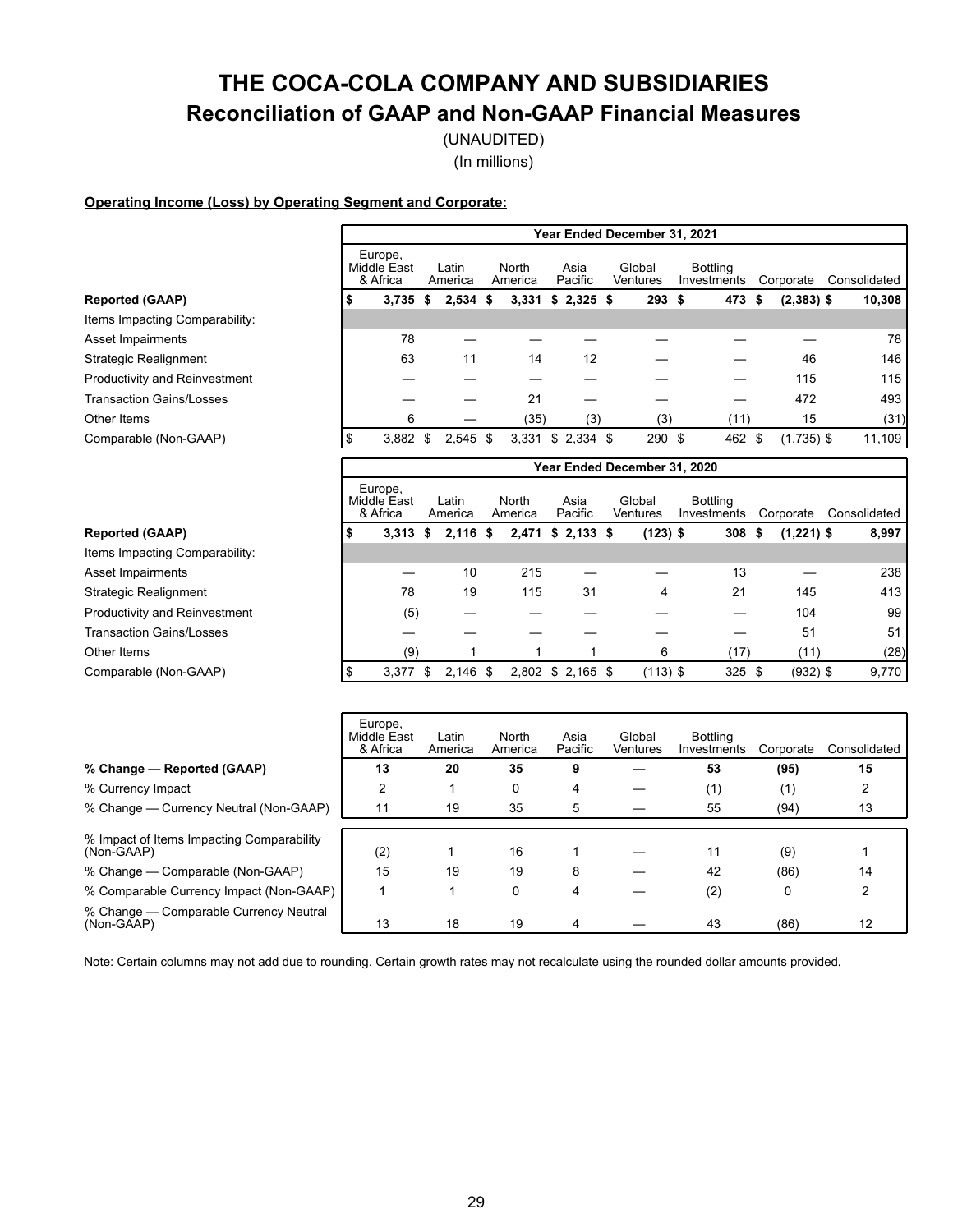(UNAUDITED) (In millions unless noted)

### **Operating Margin:**

|                                                                                                                           | <b>Three Months Ended</b><br>December 31, 2021 | <b>Three Months Ended</b><br><b>December 31, 2020</b> | <b>Basis Point</b><br><b>Growth (Decline)</b> |
|---------------------------------------------------------------------------------------------------------------------------|------------------------------------------------|-------------------------------------------------------|-----------------------------------------------|
| <b>Reported Operating Margin (GAAP)</b>                                                                                   | 17.67 %l                                       | 27.15 %                                               | (948)                                         |
| Items Impacting Comparability (Non-GAAP)                                                                                  | $(4.43)\%$                                     | $(0.20)\%$                                            |                                               |
| Comparable Operating Margin (Non-GAAP)                                                                                    | 22.10 %                                        | 27.35 %                                               | (525)                                         |
| Comparable Currency Impact (Non-GAAP)                                                                                     | $0.37 \%$                                      | $0.00 \%$                                             |                                               |
| Comparable Currency Neutral Operating Margin (Non-GAAP)                                                                   | 21.73 %                                        | 27.35 %                                               | (562)                                         |
| Impact of Acquisitions, Divestitures and Structural Changes on<br>Comparable Currency Neutral Operating Margin (Non-GAAP) | $(0.72)\%$                                     | $0.03$ %                                              |                                               |
| Underlying Operating Margin (Non-GAAP)                                                                                    | 22.45 %                                        | 27.32 %                                               | (487)                                         |
|                                                                                                                           |                                                |                                                       |                                               |

|                                                                                                                           | Year Ended<br>December 31, 2021 | Year Ended<br>December 31, 2020 | <b>Basis Point</b><br><b>Growth (Decline)</b> |
|---------------------------------------------------------------------------------------------------------------------------|---------------------------------|---------------------------------|-----------------------------------------------|
| <b>Reported Operating Margin (GAAP)</b>                                                                                   | 26.67 %                         | 27.25 %                         | (58)                                          |
| Items Impacting Comparability (Non-GAAP)                                                                                  | $(2.07)\%$                      | $(2.36)\%$                      |                                               |
| Comparable Operating Margin (Non-GAAP)                                                                                    | 28.74 %                         | 29.61 %                         | (87)                                          |
| Comparable Currency Impact (Non-GAAP)                                                                                     | $0.11 \%$                       | $0.00 \%$                       |                                               |
| Comparable Currency Neutral Operating Margin (Non-GAAP)                                                                   | 28.63 %                         | 29.61 %                         | (98)                                          |
| Impact of Acquisitions, Divestitures and Structural Changes on<br>Comparable Currency Neutral Operating Margin (Non-GAAP) | $(0.20)\%$                      | $(0.09)$ %                      |                                               |
| Underlying Operating Margin (Non-GAAP)                                                                                    | 28.83 %                         | 29.70 %                         | (87)                                          |

### **Free Cash Flow:**

|                                                         |     | <b>December 31, 2021</b> | <b>December 31, 2020</b> | \$ Change |
|---------------------------------------------------------|-----|--------------------------|--------------------------|-----------|
| <b>Net Cash Provided by Operating Activities (GAAP)</b> |     | $12.625$ S               | $9,844$   \$             | 2.781     |
| Purchases of Property, Plant and Equipment (GAAP)       |     | (1,367)                  | (1,177)                  | (190)     |
| Free Cash Flow (Non-GAAP)                               | 1\$ | 11,258   \$              | $8,667$ $\frac{1}{3}$    | 2,591     |

**Year Ended** 

**Year Ended** 

**Projected 2022 Free Cash Flow (In billions):**

**Net Cash Provided by Operating Activities (GAAP)<sup>1</sup> Purchases of Property, Plant and Equipment (GAAP)** 

Projected Free Cash Flow (Non-GAAP)

<sup>1</sup> This does not include the impact of the ongoing tax litigation with the U.S. Internal Revenue Service, if the company were not to prevail.

| Year Ending<br>December 31, 2022 |
|----------------------------------|
| \$<br>12.0                       |
| (1.5)                            |
| 10.5                             |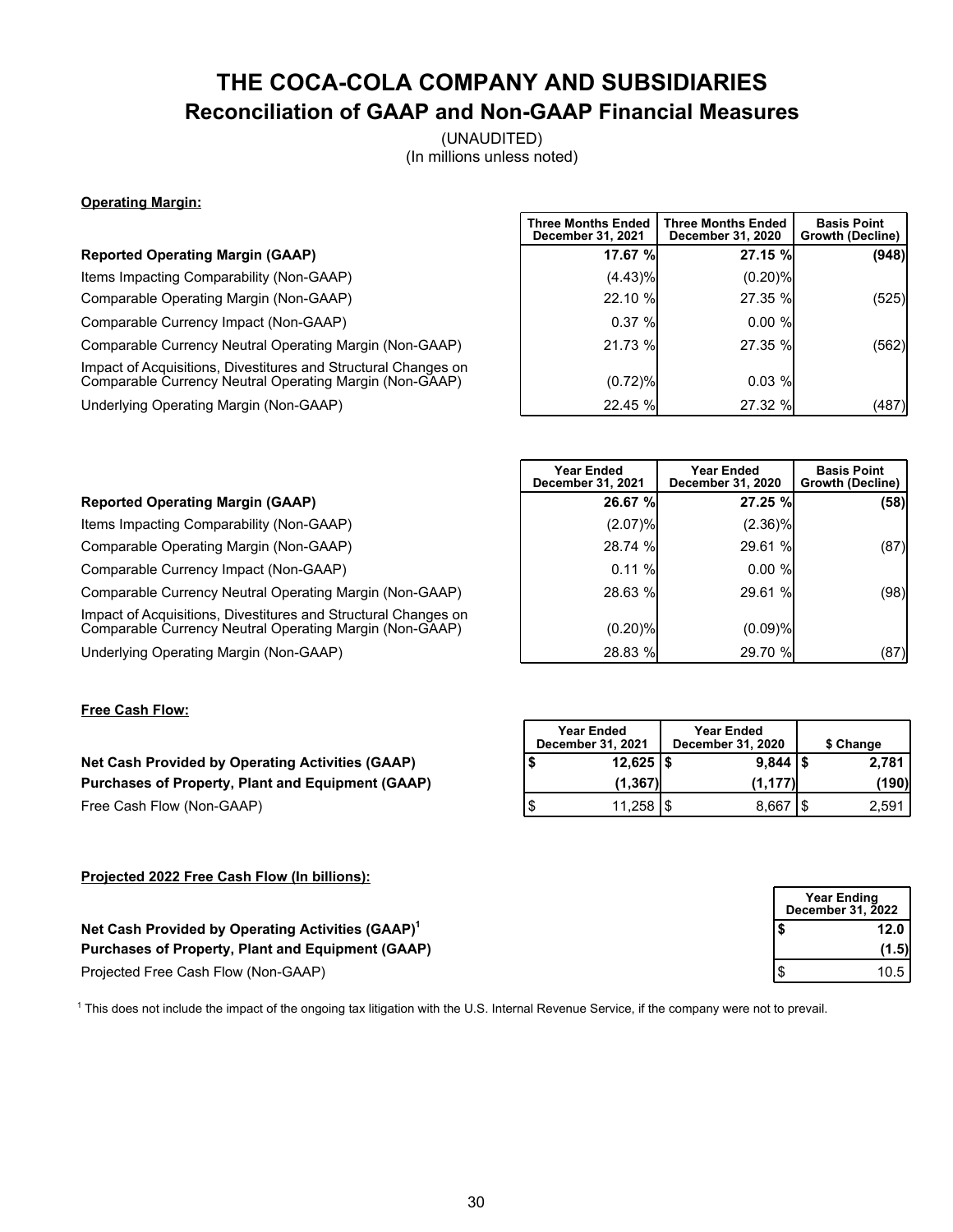### **About The Coca-Cola Company**

The Coca-Cola Company (NYSE: KO) is a total beverage company with products sold in more than 200 countries and territories. Our company's purpose is to refresh the world and make a difference. We sell multiple billion-dollar brands across several beverage categories worldwide. Our portfolio of sparkling soft drink brands includes Coca-Cola, Sprite and Fanta. Our hydration, sports, coffee and tea brands include Dasani, smartwater, vitaminwater, Topo Chico, BODYARMOR, Powerade, Costa, Georgia, Gold Peak, Honest and Ayataka. Our nutrition, juice, dairy and plant-based beverage brands include Minute Maid, Simply, innocent, Del Valle, fairlife and AdeS. We're constantly transforming our portfolio, from reducing sugar in our drinks to bringing innovative new products to market. We seek to positively impact people's lives, communities and the planet through water replenishment, packaging recycling, sustainable sourcing practices and carbon emissions reductions across our value chain. Together with our bottling partners, we employ more than 700,000 people, helping bring economic opportunity to local communities worldwide. Learn more at www.coca-colacompany.com and follow us on Twitter, Instagram, Facebook and LinkedIn.